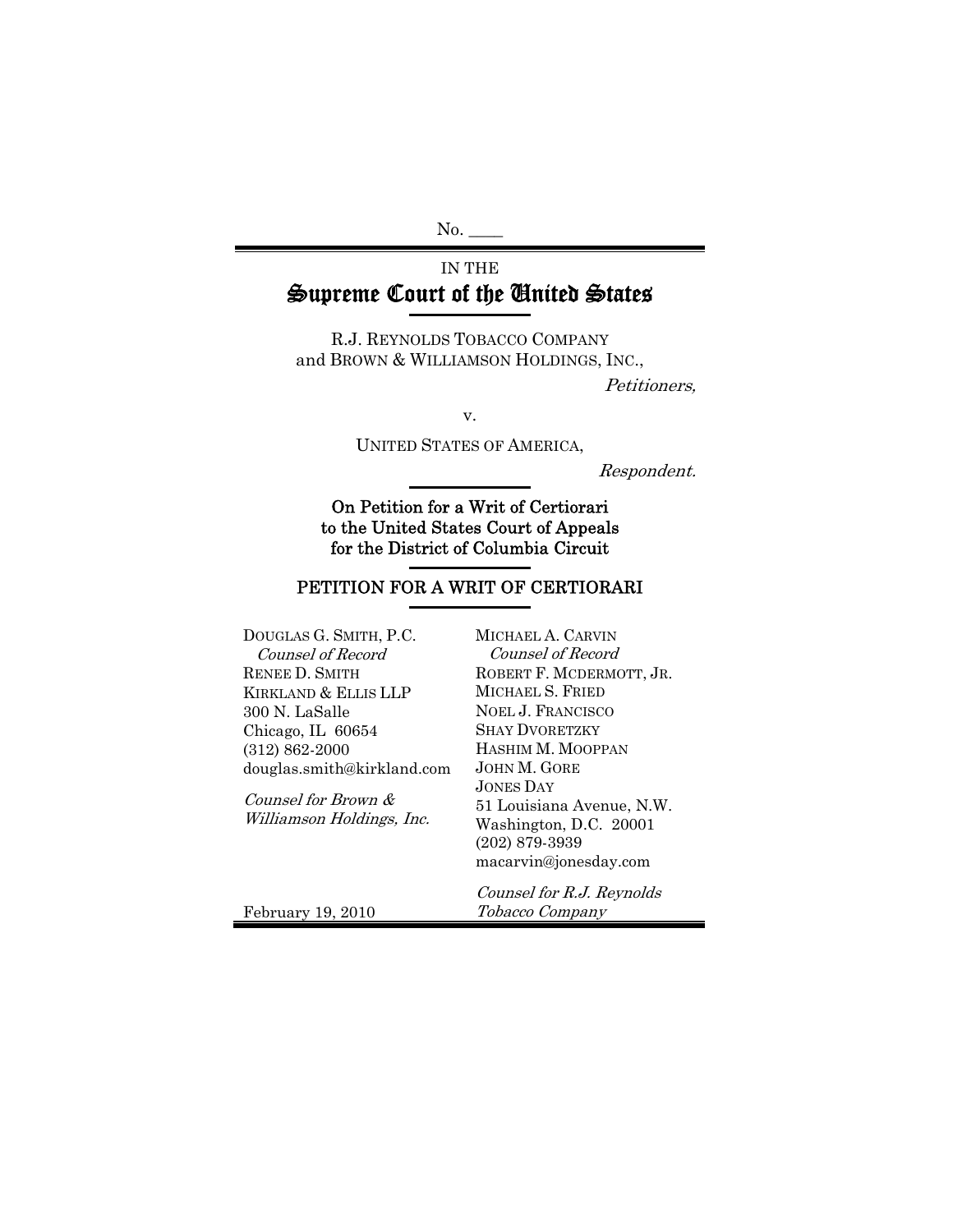#### QUESTIONS PRESENTED

The decision below, for the first time ever, extended the federal fraud statutes to reach public policy opinions, and even *Noerr-Pennington* speech directly seeking to affect government regulation, and further imposed liability without any allegation or finding that any of Defendants' agents had a specific intent to defraud. In so doing, it contravened the First Amendment, the Due Process Clause, and the fraud and RICO statutes in ways that conflict with the decisions of this Court and numerous other circuits.

The questions presented are:

(1) Whether the fraud statutes, the First Amendment, and Due Process permit deeming speech fraudulent where (a) the speech addressed important public controversies and potential regulation, rather than being designed to deprive consumers of money or property; (b) there was no evidence or finding that the speech was material to a reasonable consumer; (c) the speech constituted opinions regarding ongoing scientific disputes or statements that were undisputedly true under at least one reasonable interpretation; (d) there was no allegation or finding that any individual associated with Defendants said anything they believed to be false or possessed specific intent to defraud; and (e) much of the speech is concededly subject to full *Noerr-Pennington* protection.

(2) Whether the court below erred by failing independently to review the facts relating to the constitutional protection of Defendants' speech, in contravention of Bose Corp. v. Consumers Union of United States, Inc., 466 U.S. 485 (1984).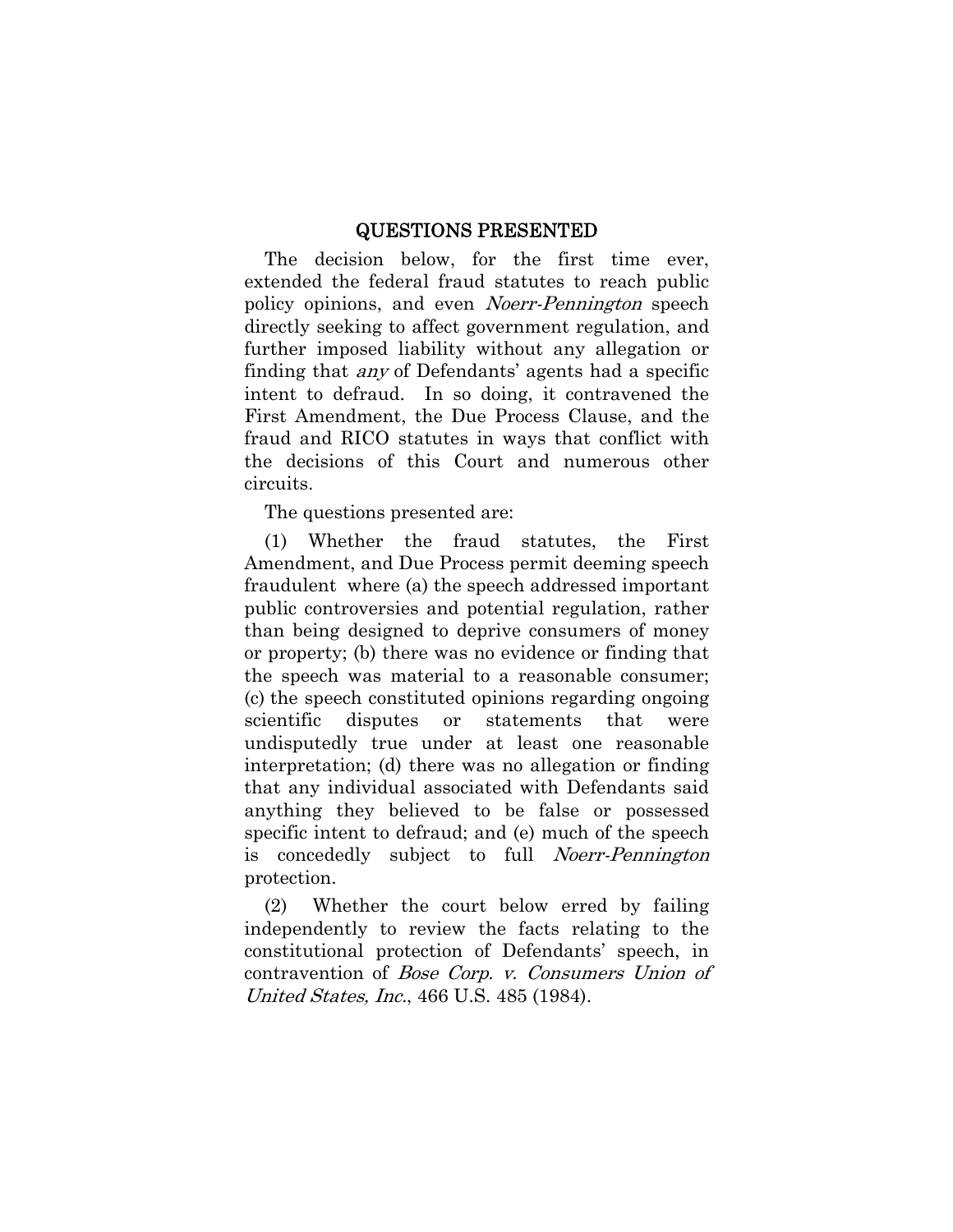(3) Whether the court below erroneously imposed liability for "light" and "low-tar" cigarette descriptors, where (a) such descriptors undisputedly accurately summarized tar and nicotine levels measured by the Cambridge Filter Method, and (b) the FTC approved statements of Cambridge Method results during the relevant period.

(4) Whether the court below erred in imposing a "corrective statements" remedy wholly unconnected to any future advertising and imposed in noncommercial fora.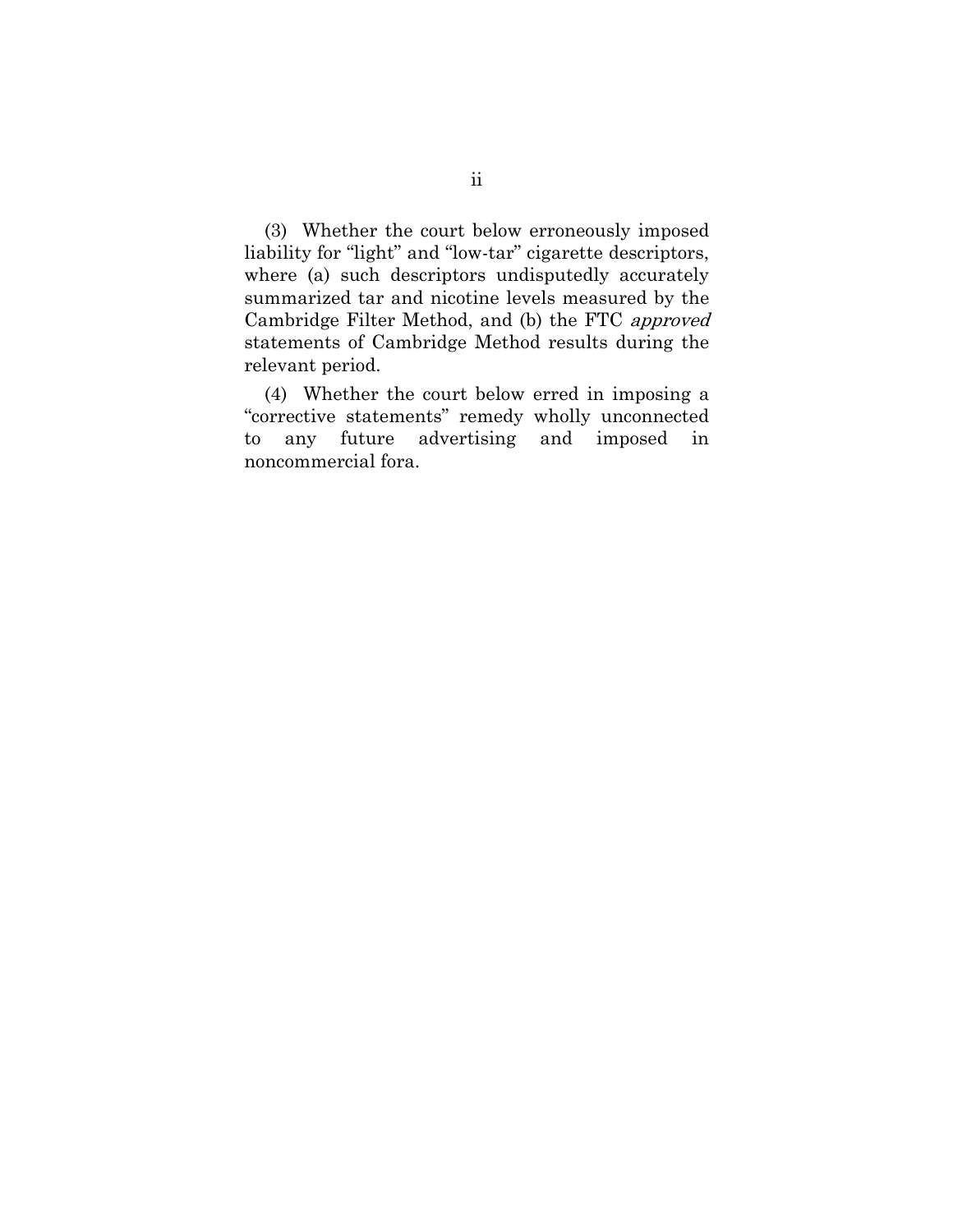#### PARTIES TO THE PROCEEDING AND RULE 29.6 STATEMENT

Petitioners in this case are R.J. Reynolds Tobacco Company and Brown & Williamson Holdings, Inc. Petitioner R.J. Reynolds Tobacco Company is directly and wholly owned by R.J. Reynolds Tobacco Holdings, Inc. (a Delaware Corporation). R.J. Reynolds Tobacco Holdings, Inc. is a direct wholly owned subsidiary of Reynolds American Inc., a publicly traded corporation. Petitioner Brown & Williamson Holdings, Inc. owns more than 10% of the common stock of Reynolds American Inc. Petitioner Brown & Williamson Holdings, Inc. is an indirect, wholly owned subsidiary of British American Tobacco p.l.c., and no other publicly held company owns 10% or more of its stock.

Respondent is the United States of America.

In addition to Petitioners, Defendants-Appellants/Cross-Appellees below were: Philip Morris USA Inc.; Altria Group, Inc.; Lorillard Tobacco Company; British American Tobacco (Investments) Ltd.; The Council for Tobacco-Research-U.S.A., Inc.; and The Tobacco Institute.

Intervenors-Appellees/Cross-Appellants below were: Tobacco-Free Kids Action Fund; American Cancer Society; American Heart Association; American Lung Association; Americans for Nonsmokers' Rights; and National African American Tobacco Prevention Network.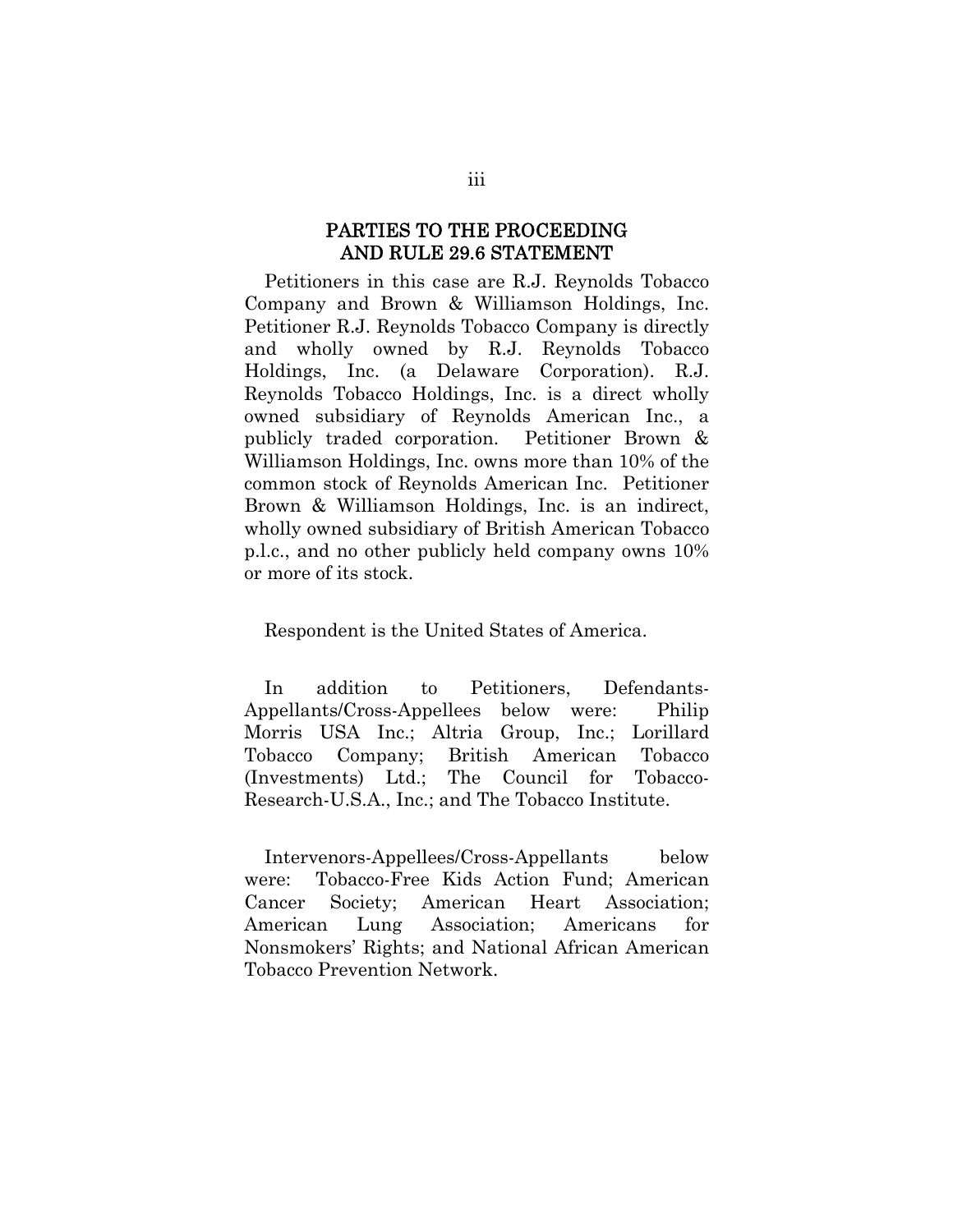### TABLE OF CONTENTS

|     | PARTIES TO THE PROCEEDING AND                                                                                                                                       |
|-----|---------------------------------------------------------------------------------------------------------------------------------------------------------------------|
|     |                                                                                                                                                                     |
|     |                                                                                                                                                                     |
|     | PETITION FOR A WRIT OF CERTIORARI 1                                                                                                                                 |
|     |                                                                                                                                                                     |
|     |                                                                                                                                                                     |
|     | CONSTITUTIONAL AND STATUTORY                                                                                                                                        |
|     |                                                                                                                                                                     |
|     | REASONS FOR GRANTING THE PETITION 5                                                                                                                                 |
| I.  | This Case Is Exceptionally<br>Important Because It Presents An<br>Unprecedented Distortion Of The<br>Fraud Statutes To Punish The<br>Speech Of One Side Of A Public |
| II. | The Panel Ignored Numerous<br>Requirements Of The Fraud<br><b>Statutes and The First</b><br>Amendment, In Conflict With<br>Decisions Of This Court And              |
|     | $\mathbf{A}$ .<br>The First Amendment<br>Informs And Cabins The<br>Law Of Fraud  11                                                                                 |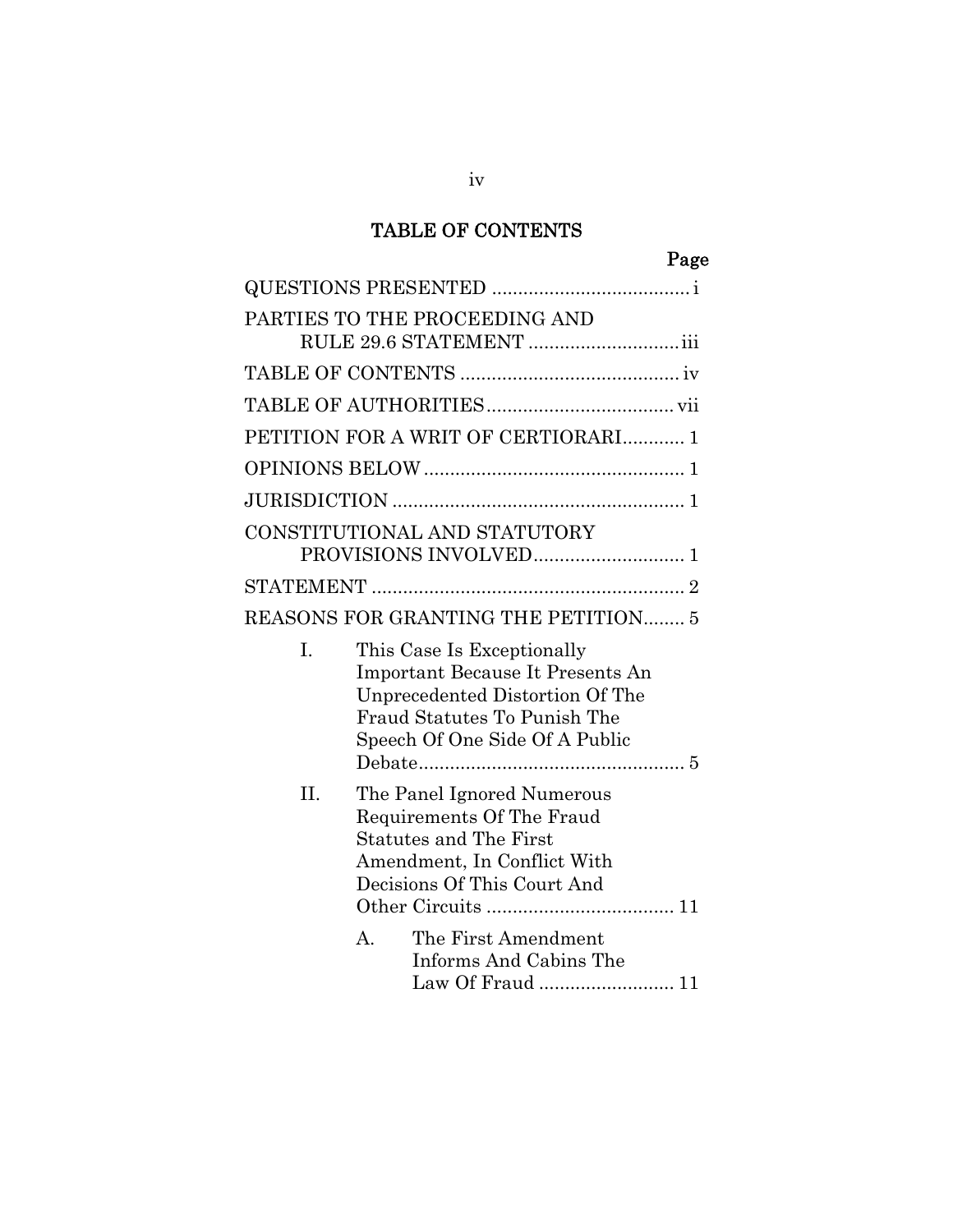### TABLE OF CONTENTS (Continued)

|                                 |    |                                                                                                  | Page |
|---------------------------------|----|--------------------------------------------------------------------------------------------------|------|
|                                 | B. | The Panel Eviscerated All<br>Of These Essential<br>Requirements Of Fraud                         |      |
| III.                            |    | The Panel's Finding On "Lights"<br>Descriptors Conflicts With Other<br>Circuits And This Court's |      |
| IV.                             |    | The "Corrective Statements"<br>Remedy Violates The First<br>Amendment And § 1964(a)  34          |      |
|                                 |    |                                                                                                  |      |
| <b>APPENDIX</b>                 |    |                                                                                                  |      |
| <b>Statutes</b>                 |    |                                                                                                  |      |
|                                 |    |                                                                                                  |      |
|                                 |    |                                                                                                  |      |
|                                 |    | Racketeer Influenced and Corrupt<br>Organizations Act, 18 U.S.C. § 1961 <i>et</i>                |      |
| <b>Excerpts From The Record</b> |    |                                                                                                  |      |

United States' Final Proposed Conclusions of Law (Vol. One) at 12-21 (July 1, 2004), at D.D.C. Dkt. No. 3415.............................. 30a

Transcript of Trial Record at 38:16-39:12 (argument of counsel for Government) (Sept. 21, 2004), at D.C. Cir. JA 9043........ 43a

v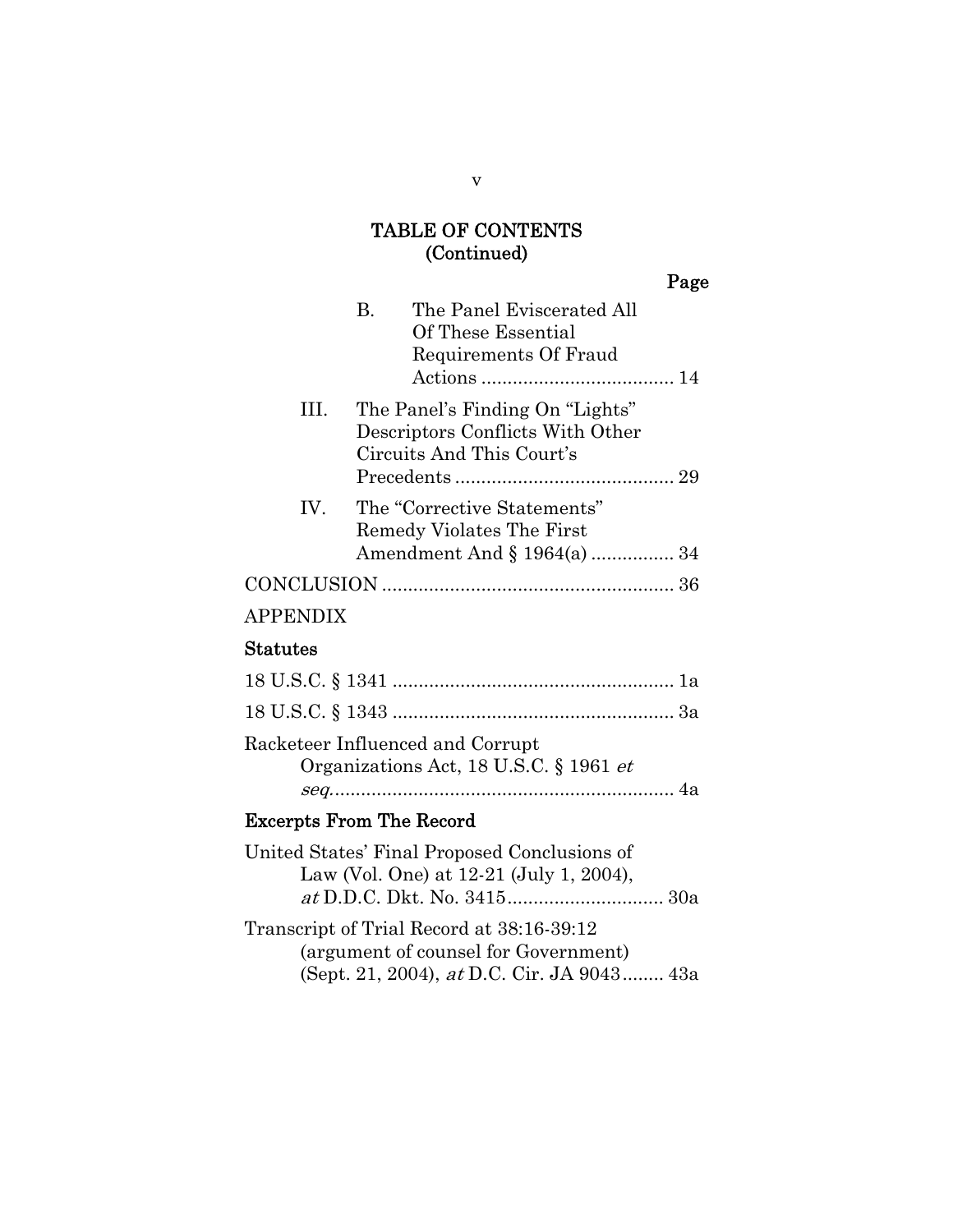# TABLE OF CONTENTS (Continued)

# Page

| Transcript of Trial Record at 4521:13-4524:14<br>(testimony of Dr. Neal Benowitz (Nov. 1,                                                                      |  |
|----------------------------------------------------------------------------------------------------------------------------------------------------------------|--|
| Written Direct Examination of David E.<br>Townsend at 80:1-18 (Feb. 22, 2005), at                                                                              |  |
| Written Direct Examination of W. Kip Viscusi<br>at 32 (Mar. 28, 2005), at D.C. Cir. JA                                                                         |  |
| The George H. Gallop International Institute,<br>Teen-Age Attitudes & Behavior<br>Concerning Tobacco: Report of the<br>Findings at 24-25 (Sept. 1992), at D.C. |  |
| FTC, Report to Congress Pursuant to the<br>Public Health Cigarette Smoking Act at<br>14-15 (Dec. 31, 1970), at D.C. Cir. JA                                    |  |
|                                                                                                                                                                |  |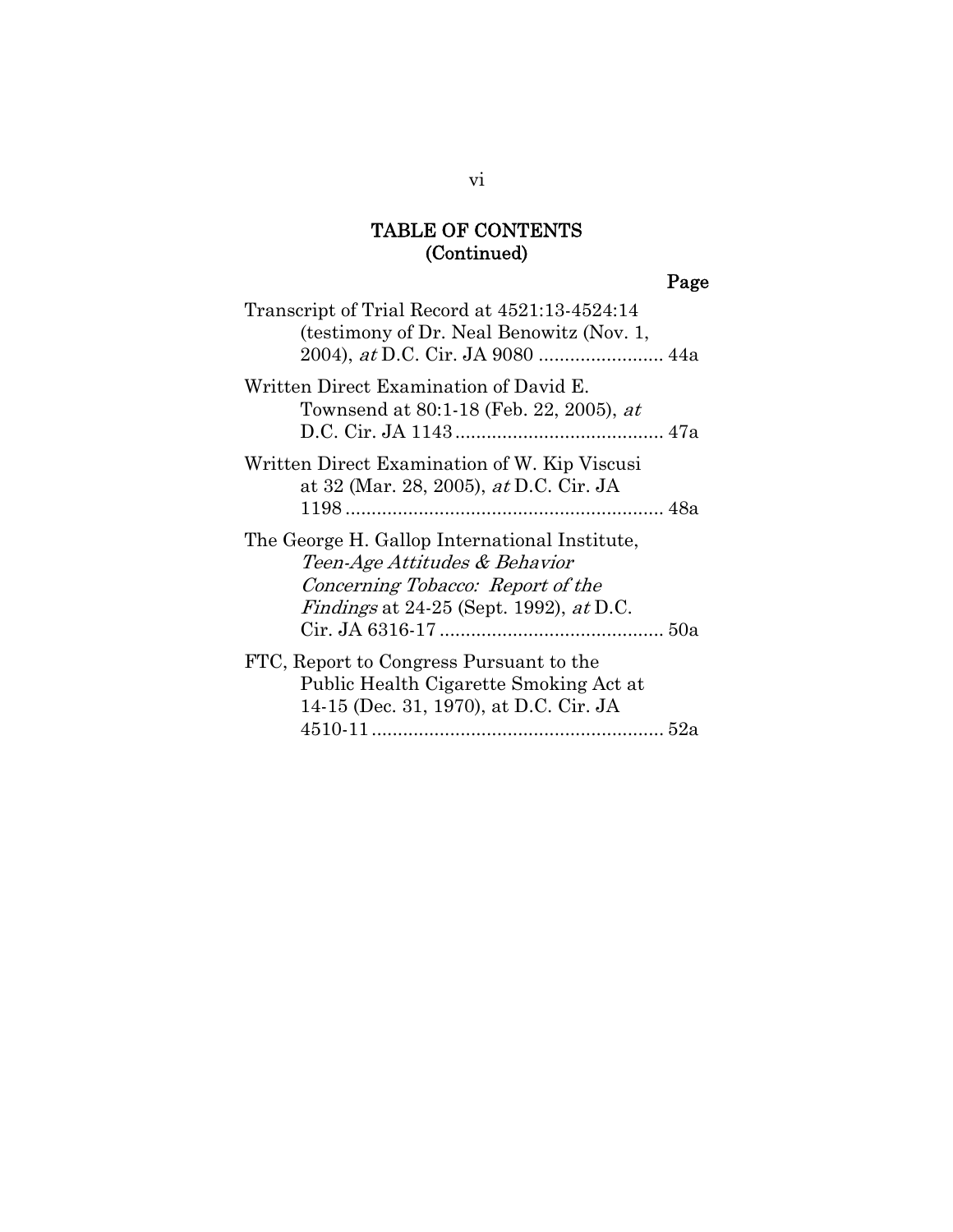### TABLE OF AUTHORITIES

Cases

# Page

| 44 Liquormart, Inc. v. Rhode Island,           |
|------------------------------------------------|
|                                                |
| Allied Tube & Conduit Corp. v. Indian Head,    |
| Inc.,                                          |
|                                                |
| Altria Group, Inc. v. Good,                    |
|                                                |
| Am. Home Prods. Corp. v. FTC,                  |
|                                                |
| Armstrong Surgical Ctr., Inc. v. Armstrong     |
| County Mem'l Hosp.,                            |
|                                                |
| Ashcroft v. Free Speech Coalition,             |
|                                                |
| Assocs. In Adolescent Psychiatry, S.C. v. Home |
| Life Ins. Co.,                                 |
| 941 F.2d 561 (7th Cir. 1991)  19, 20           |
| Baltimore Scrap Corp. v. David J. Joseph Co.,  |
|                                                |
| Bd. of Trustees v. Fox,                        |
|                                                |
| Blount Fin. Servs., Inc. v. Walter E. Heller & |
| Co.,                                           |
| 819 F.2d 151 (6th Cir. 1987)  19, 20           |
| Boone v. Redevelopment Agency,                 |
|                                                |

vii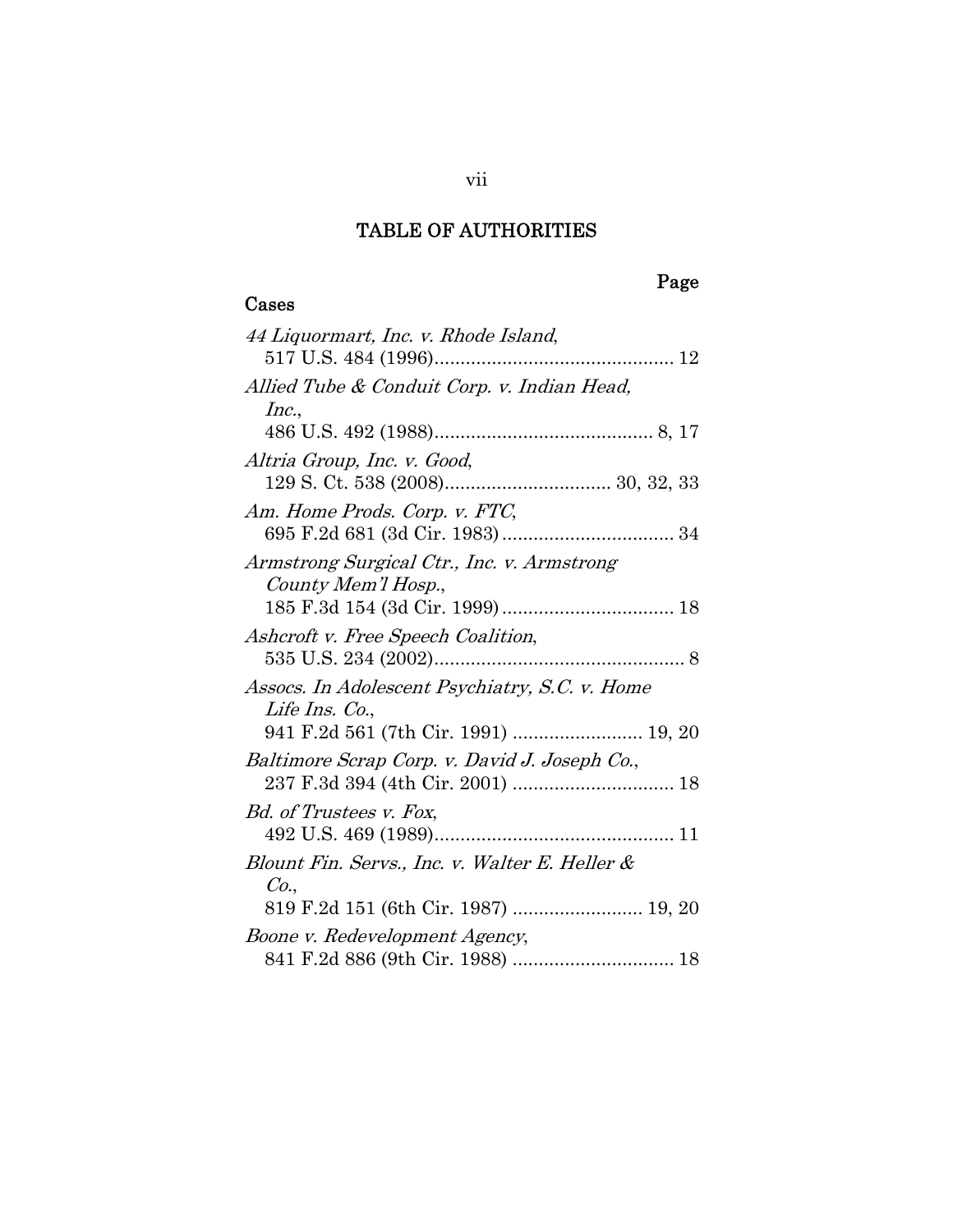| Bose Corp. v. Consumers Union of United                             |
|---------------------------------------------------------------------|
| States, Inc.,                                                       |
|                                                                     |
| Brown v. Brown & Williamson Tobacco Corp.,                          |
| Byrum v. Landreth,                                                  |
| Cal. Motor Transp. Co. v. Trucking Unlimited,                       |
| Cent. Hudson Gas & Elec. Corp. v. Pub. Serv.<br>$\mathit{Comm}'$ n, |
|                                                                     |
| Cincinnati v. Discovery Network, Inc.,                              |
| Citizens United v. FEC,                                             |
| City of Columbia v. Omni Outdoor Advertising,<br>Inc.,              |
|                                                                     |
| Cleveland v. United States,                                         |
| Clinton v. Brown & Williamson Holdings, Inc.,                       |
| Credit Suisse Securities (USA) LLC v. Billing,                      |
| Dana Corp. v. Blue Cross & Blue Shield<br>Mutual of N. Ohio,        |
|                                                                     |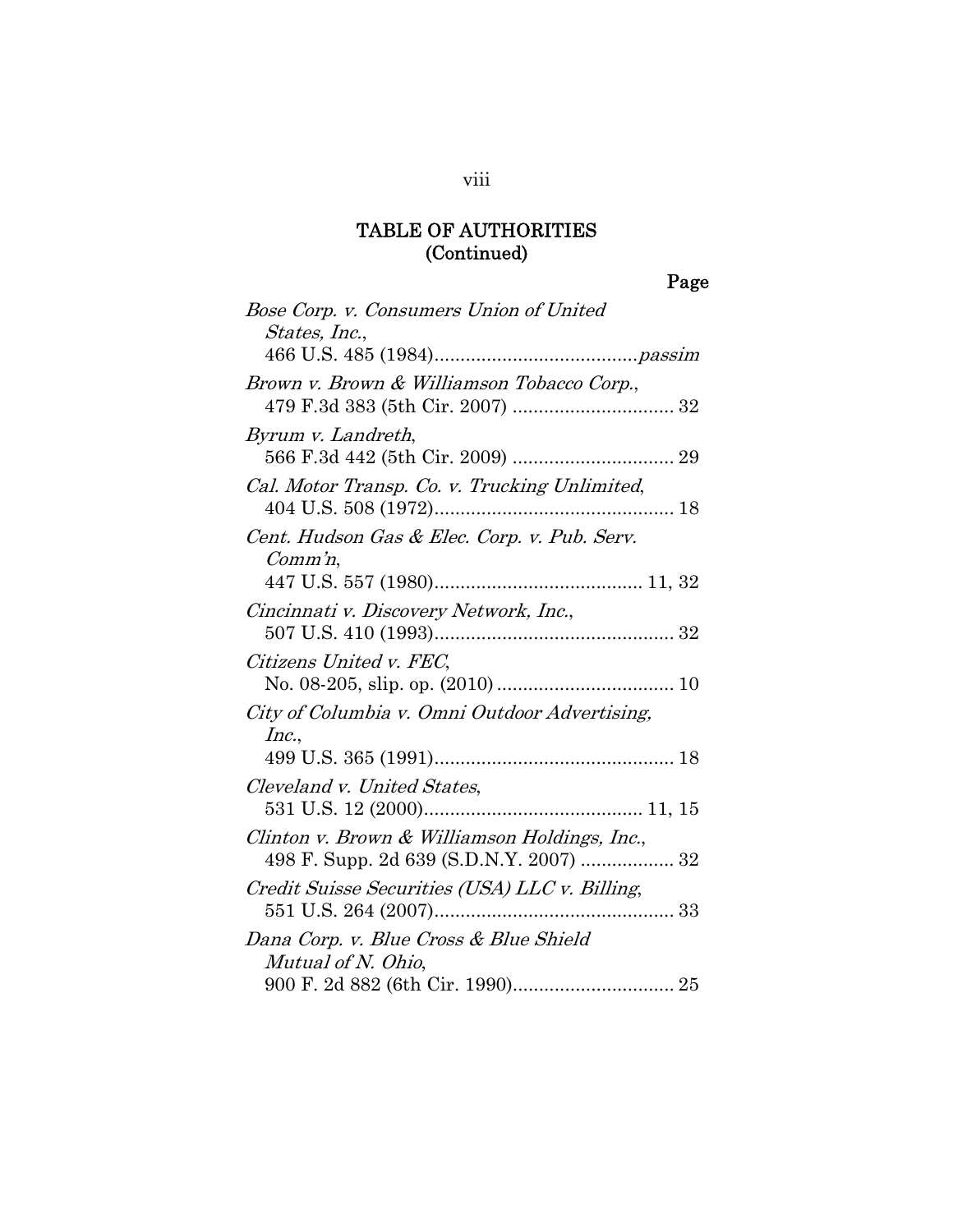| Davric Me. Corp. v. Rancourt,                                                          |
|----------------------------------------------------------------------------------------|
| E. R.R. Presidents Conference v. Noerr Motor<br>Freight, Inc.,                         |
|                                                                                        |
| Falanga v. State Bar of Georgia,                                                       |
| First Am. Title Co. of S.D. v. S.D. Land Title<br>$Ass'$ n,                            |
| 714 F.2d 1439 (8th Cir. 1983) 4, 11, 18, 30                                            |
| Flue-Cured Tobacco Coop. Stabilization Corp.<br>$v.$ EPA,                              |
| 4 F. Supp. 2d 435 (M.D.N.C. 1998), vacated<br>on other grounds, 313 F.3d 852 (4th Cir. |
| $2002)$                                                                                |
| Gertz v. Robert Welch, Inc.,                                                           |
| Greater New Orleans Broad. Ass'n v. United<br><i>States,</i>                           |
|                                                                                        |
| Hormel v. Helvering,                                                                   |
| Illinois ex rel. Madigan v. Telemarketing<br>Associates, Inc.,                         |
|                                                                                        |
| In re Ruffalo,                                                                         |
| Irwin v. United States,                                                                |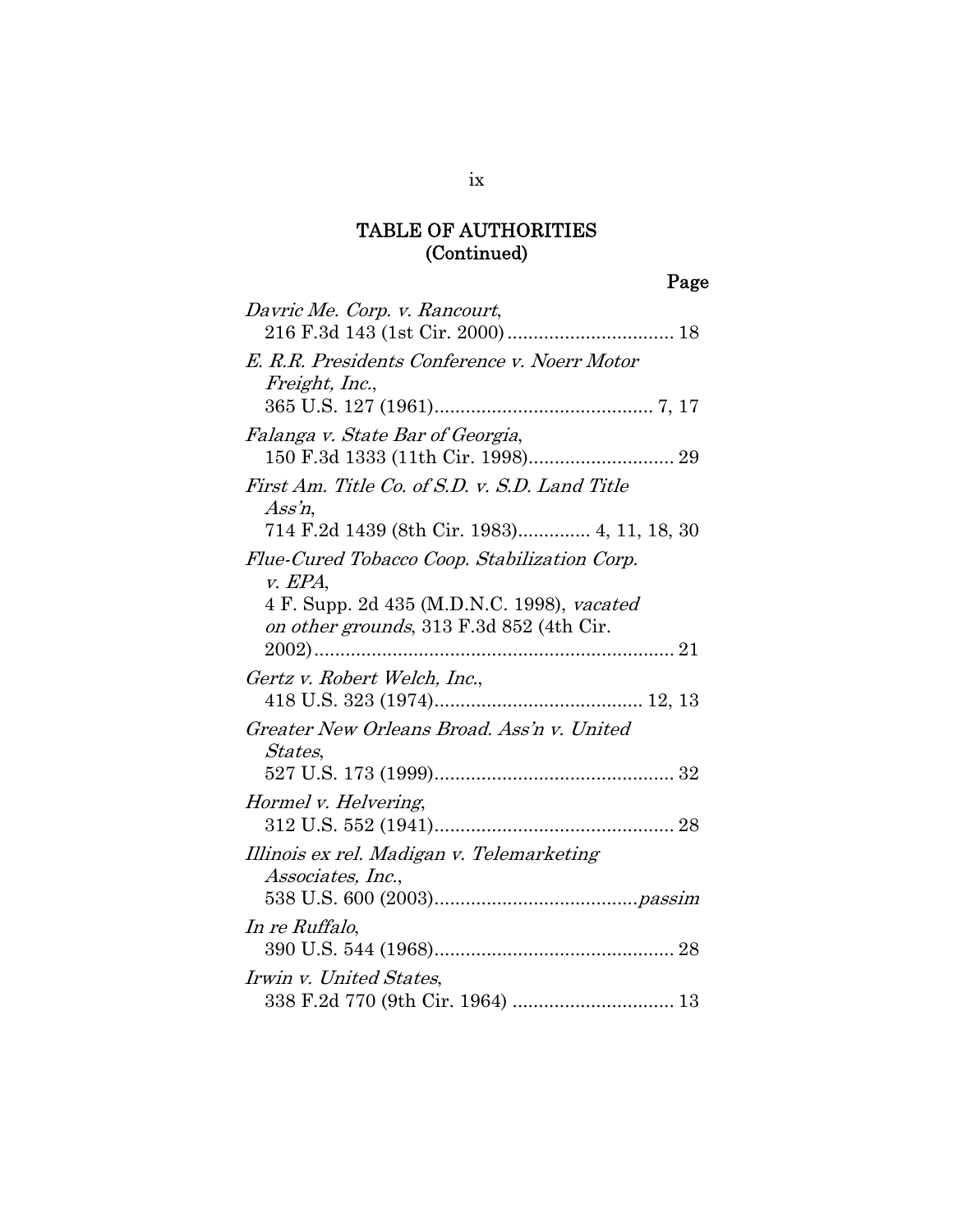# Page

| Kottle v. Nw. Kidney Ctrs.,                     |
|-------------------------------------------------|
|                                                 |
| Leocal v. Ashcroft,                             |
|                                                 |
| Luckey v. Baxter Healthcare Corp.,              |
|                                                 |
| Metro Cable Co. v. CATV of Rockford, Inc.,      |
|                                                 |
| N.Y. Times Co. v. Sullivan,                     |
|                                                 |
| Nat'l Commission on Egg Nutrition v. FTC,       |
| 570 F.2d 157 (7th Cir. 1977)  34, 35            |
| Native Village of Kivalina v. ExxonMobil        |
| Corp.,                                          |
| No. CV-08-01138 SBA, $\_\$ F. Supp. 2d $\_\_$   |
| 2009 WL 3326113 (N.D. Cal. Sept. 30, 2009)  10  |
| Neder v. United States,                         |
|                                                 |
| Nike, Inc. v. Kasky,                            |
|                                                 |
| Noerr Motor Freight, Inc. v. E. R.R. Presidents |
| <i>Conference,</i>                              |
| 155 F. Supp. 768 (E.D. Pa. 1957)  17            |
| Nordstrom, Inc. v. Chubb & Son, Inc.,           |
|                                                 |
| Pac. Gas & Elec. Co. v. Pub. Utils. Comm'n,     |
|                                                 |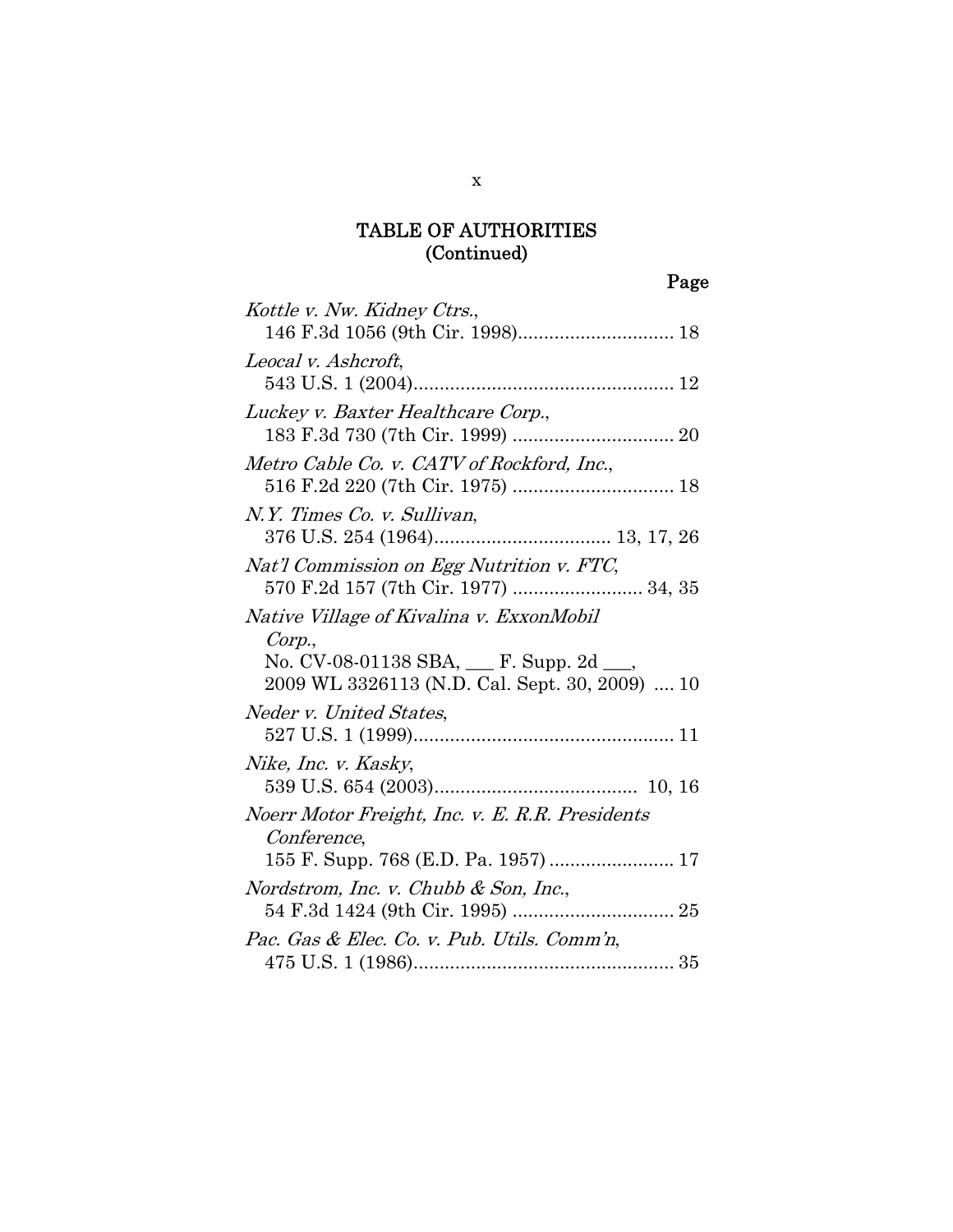Page

| Pan American World Airways, Inc. v. United<br><i>States,</i> |
|--------------------------------------------------------------|
|                                                              |
| R.A.V. v. City of St. Paul,                                  |
| Raley v. Ohio,                                               |
| Reno v. Disciplinary Bd.,                                    |
| Riley v. Nat'l Fed'n of the Blind of N. C., Inc.,            |
| Roth v. United States.                                       |
| Rubin v. Coors Brewing Co.,                                  |
| Southland Secs. Corp. v. INSpire Ins. Solutions<br>Inc.,     |
| Sun City Taxpayers' Ass'n v. Citizens Utilities<br>Co.       |
|                                                              |
| Thomas v. Collins,                                           |
| Thornhill v. Alabama,                                        |
| United States ex rel. Morton v. A Plus<br>Benefits, Inc.,    |
| 139 F. App'x 980 (10th Cir. 2005)  12, 20                    |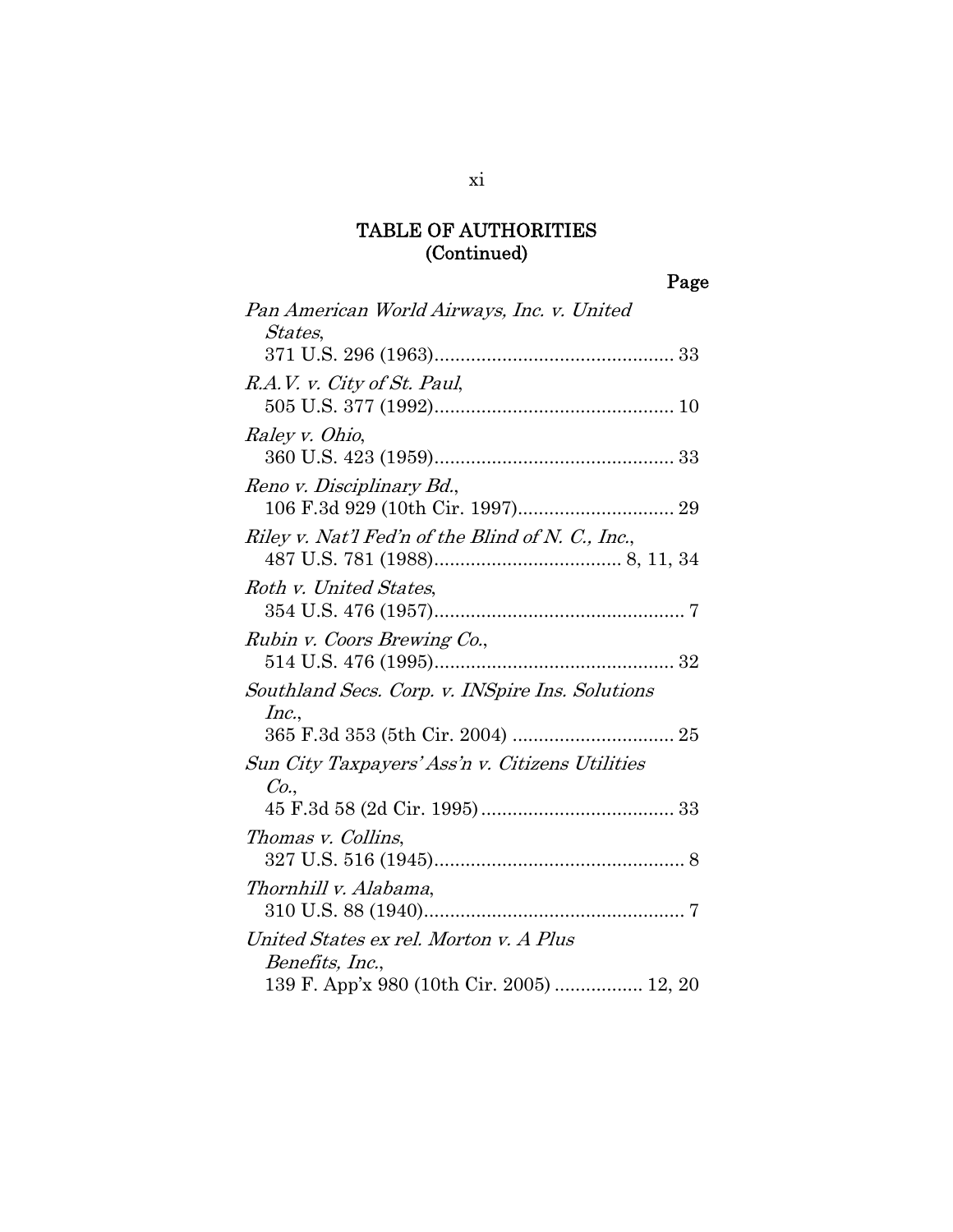Page

| United States ex rel. Wilson v. Kellogg Brown<br>$&$ Root, Inc.,      |
|-----------------------------------------------------------------------|
|                                                                       |
| United States v. Bradstreet,                                          |
| United States v. Diogo,                                               |
| United States v. Gatewood,                                            |
| United States v. Gay,                                                 |
| United States v. Goodman,                                             |
| United States v. King,<br>257 F.3d 1013 (9th Cir. 2001) 13            |
| United States v. Levin,                                               |
| United States v. Lew,<br>875 F.2d 219 (9th Cir. 1989)  15             |
| United States v. Migliaccio,<br>34 F.3d 1517 (10th Cir. 1994) 12, 20  |
| United States v. National Association of<br>Securities Dealers, Inc., |
|                                                                       |
| United States v. Pa. Indus. Chem. Corp.,                              |

xii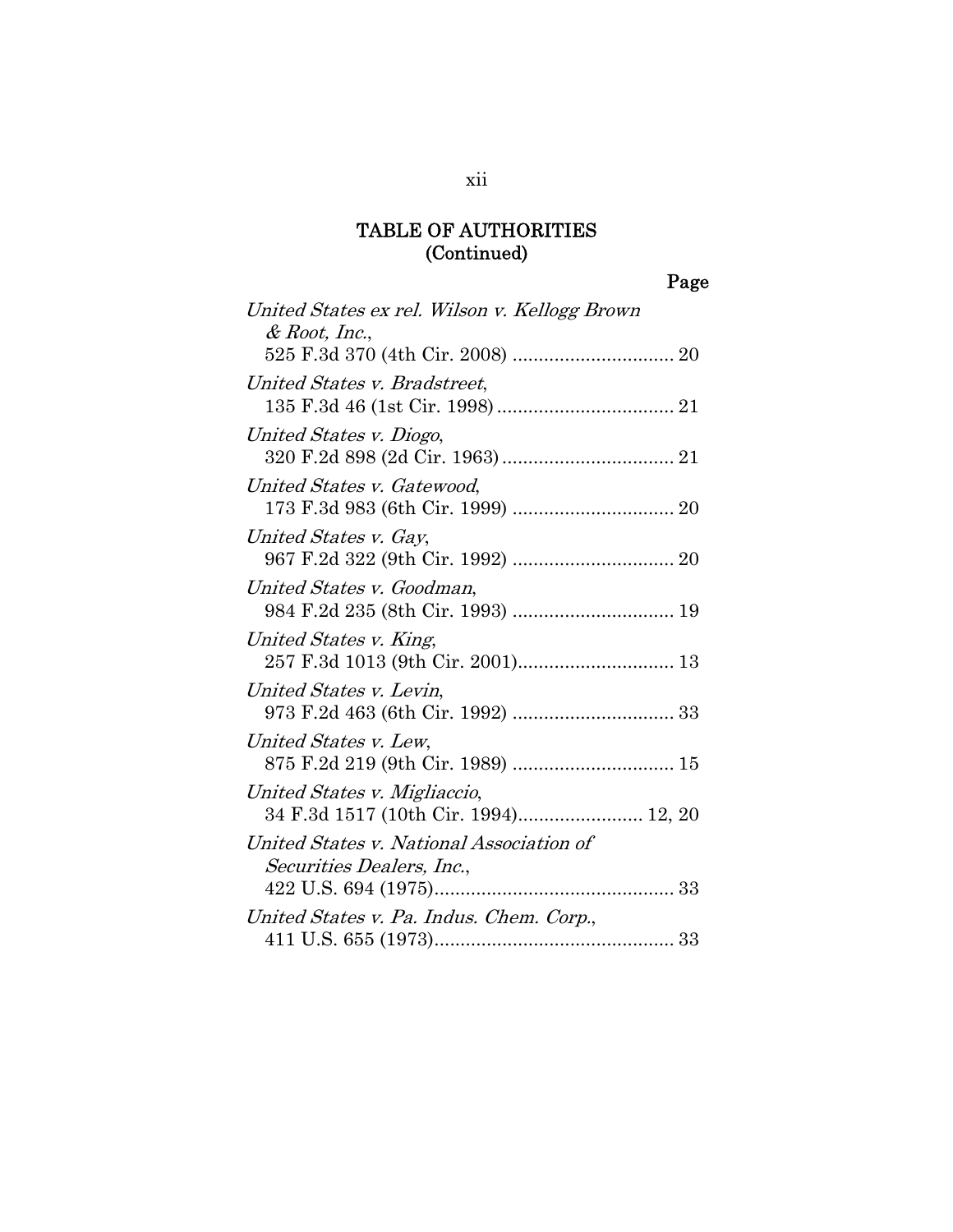| United States v. Philip Morris USA Inc.,    |
|---------------------------------------------|
| 396 F.3d 1190 (D.C. Cir.), cert. denied 546 |
|                                             |
| United States v. Race,                      |
|                                             |
| United States v. Ratcliff,                  |
|                                             |
| United States v. Rowe,                      |
|                                             |
| United States v. Schiff,                    |
|                                             |
| United States v. Shelton,                   |
|                                             |
| United States v. Steinhilber,               |
|                                             |
| United States v. Turner,                    |
|                                             |
| United States v. United Foods, Inc.,        |
|                                             |
| United States v. Williams,                  |
|                                             |
| Virginian Ry. Co. v. Mullens,               |
|                                             |
| W. Va. Bd. of Educ. v. Barnette,            |
|                                             |
| Woodmont, Inc. v. Daniels,                  |
|                                             |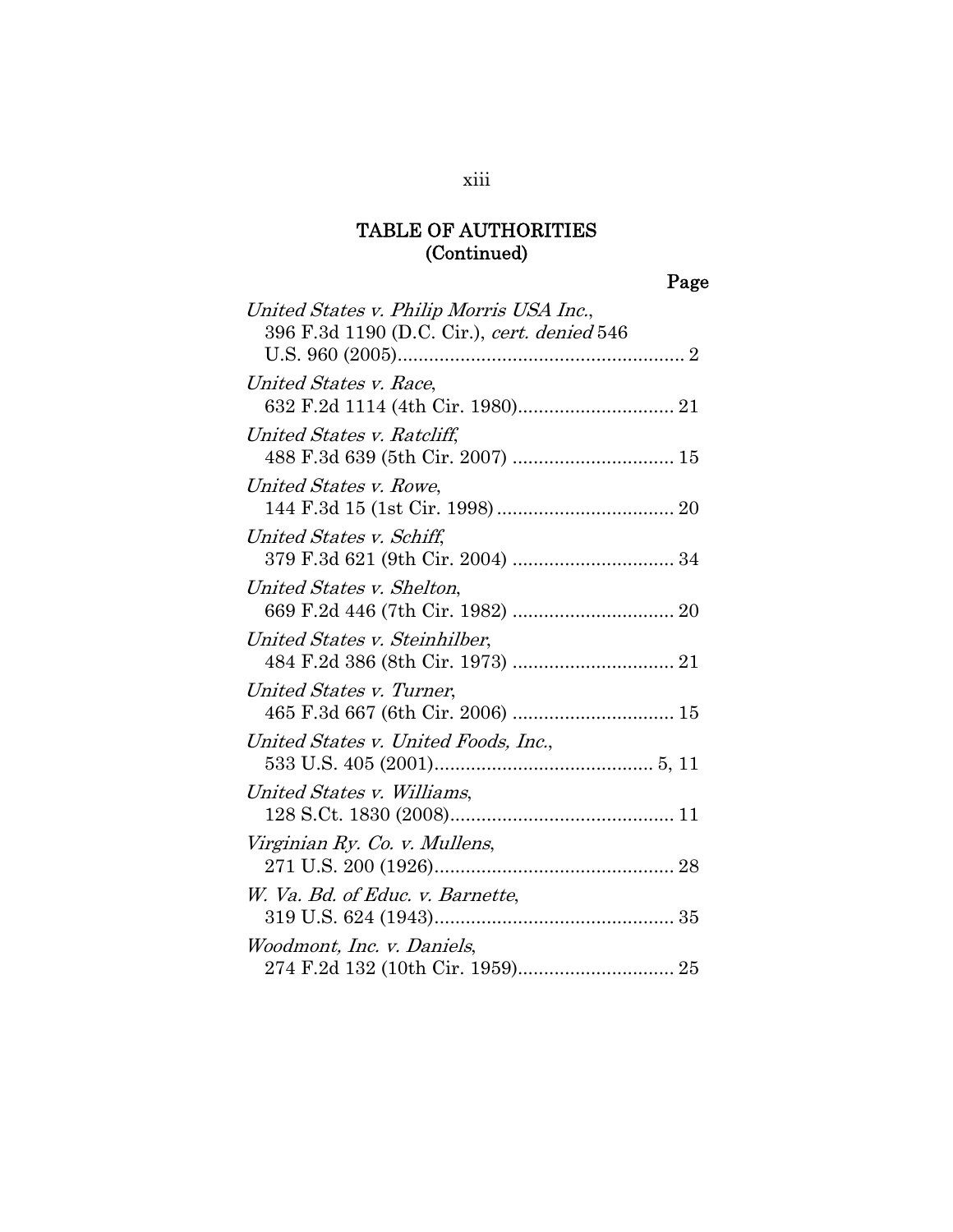Page

| <i>Wooley v. Maynard,</i> |  |
|---------------------------|--|
|                           |  |

# Constitutional and Statutory Provisions

| Racketeer Influenced and Corrupt<br>Organizations Act |
|-------------------------------------------------------|
|                                                       |
|                                                       |
|                                                       |

# Other Authorities

| Andrew C. Revkin, "On Climate Issue,<br>Industry Ignored Its Scientists," N.Y. Times,                                                     |
|-------------------------------------------------------------------------------------------------------------------------------------------|
| Brief for United States as Amicus Curiae<br>Supporting Petitioners, <i>Nike, Inc. v. Kasky</i> ,                                          |
| Charles Fried, The New First Amendment<br><i>Jurisprudence: A Threat To Liberty, 59 U.</i>                                                |
| Complaint, <i>Native Village of Kivalina v.</i><br>ExxonMobil Corp., No. CV-08-01138 SBA<br>(N.D. Cal. Feb. 26, 2008), 2008 WL 594713  10 |

xiv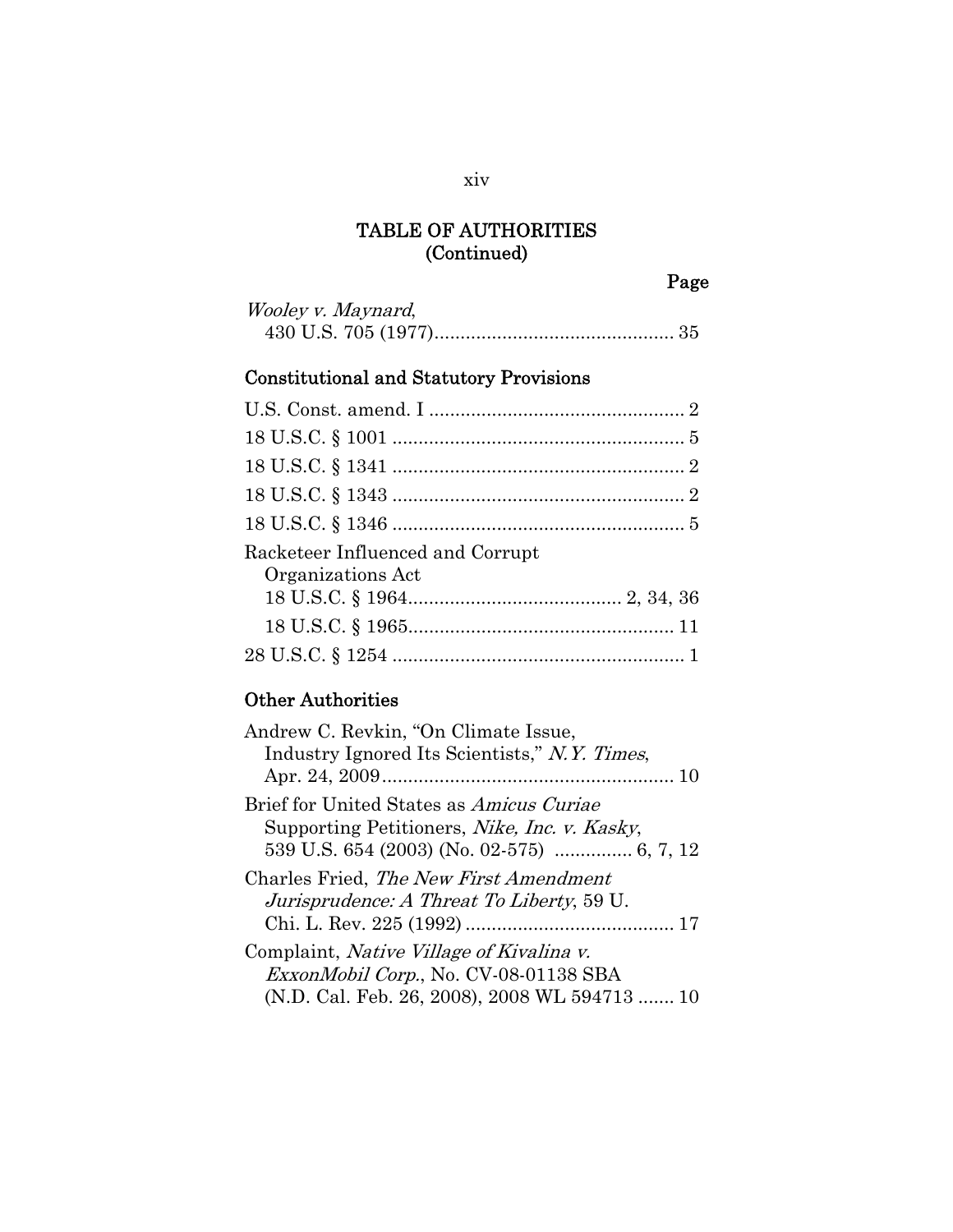# Page

| Elena Kagan, <i>Presidential Administration</i> , 114                                                                             |  |
|-----------------------------------------------------------------------------------------------------------------------------------|--|
| National Cancer Institute, Smoking and<br>Tobacco Control Monograph 13(2001)  31                                                  |  |
| National Cancer Institute, Smoking and                                                                                            |  |
| Proposal to Rescind FTC Guidance Concerning<br>the Current Cigarette Test Method, 73 Fed.                                         |  |
| U.S. Dep't of Health & Human Servs., The<br><b>Health Consequences of Involuntary</b><br>Smoking: A Report of the Surgeon General |  |
|                                                                                                                                   |  |

xv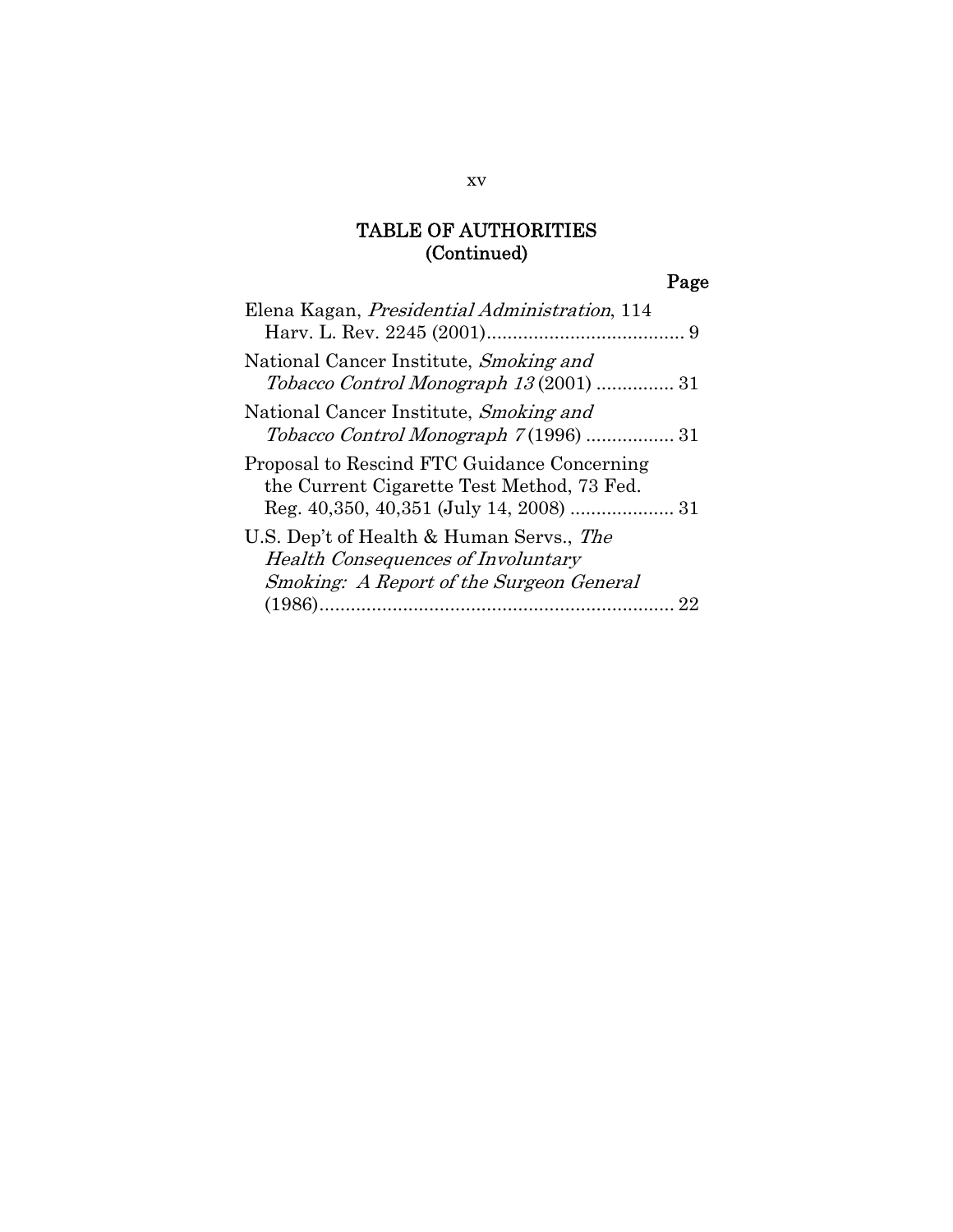#### PETITION FOR A WRIT OF CERTIORARI

Petitioners R.J. Reynolds Tobacco Co. ("RJR") and Brown & Williamson Holdings, Inc. ("B&W") respectfully submit this petition for a writ of certiorari to review the judgment of the United States Court of Appeals for the District of Columbia Circuit.

#### OPINIONS BELOW

The court of appeals' opinion is reported at 566 F.3d 1095. Pet. App. 1a.<sup>1</sup> The order denying Defendants' petition for rehearing or rehearing en banc is unreported. Id. at 2182a, 2184a. The opinion of the United States District Court for the District of Columbia is reported at 449 F. Supp. 2d 1. Id. at 101a.

#### **JURISDICTION**

The court of appeals filed its opinion on May 22, 2009. It denied Defendants' timely petition for rehearing or rehearing en banc, and a related suggestion of mootness, on September 22, 2009. On November 10, 2009, the Chief Justice extended the time within which to file a petition for a writ of certiorari to and including February 19, 2010. No. 09A443. The jurisdiction of this Court rests on 28 U.S.C. § 1254(1).

#### CONSTITUTIONAL AND STATUTORY PROVISIONS INVOLVED

The First Amendment to the U.S. Constitution provides, in relevant part:

1

<sup>1</sup> The Appendix to Petitions for Writs of Certiorari is cited as "Pet. App." RJR's individual appendix is cited as "RJR Pet. App." All emphasis herein is added unless otherwise indicated.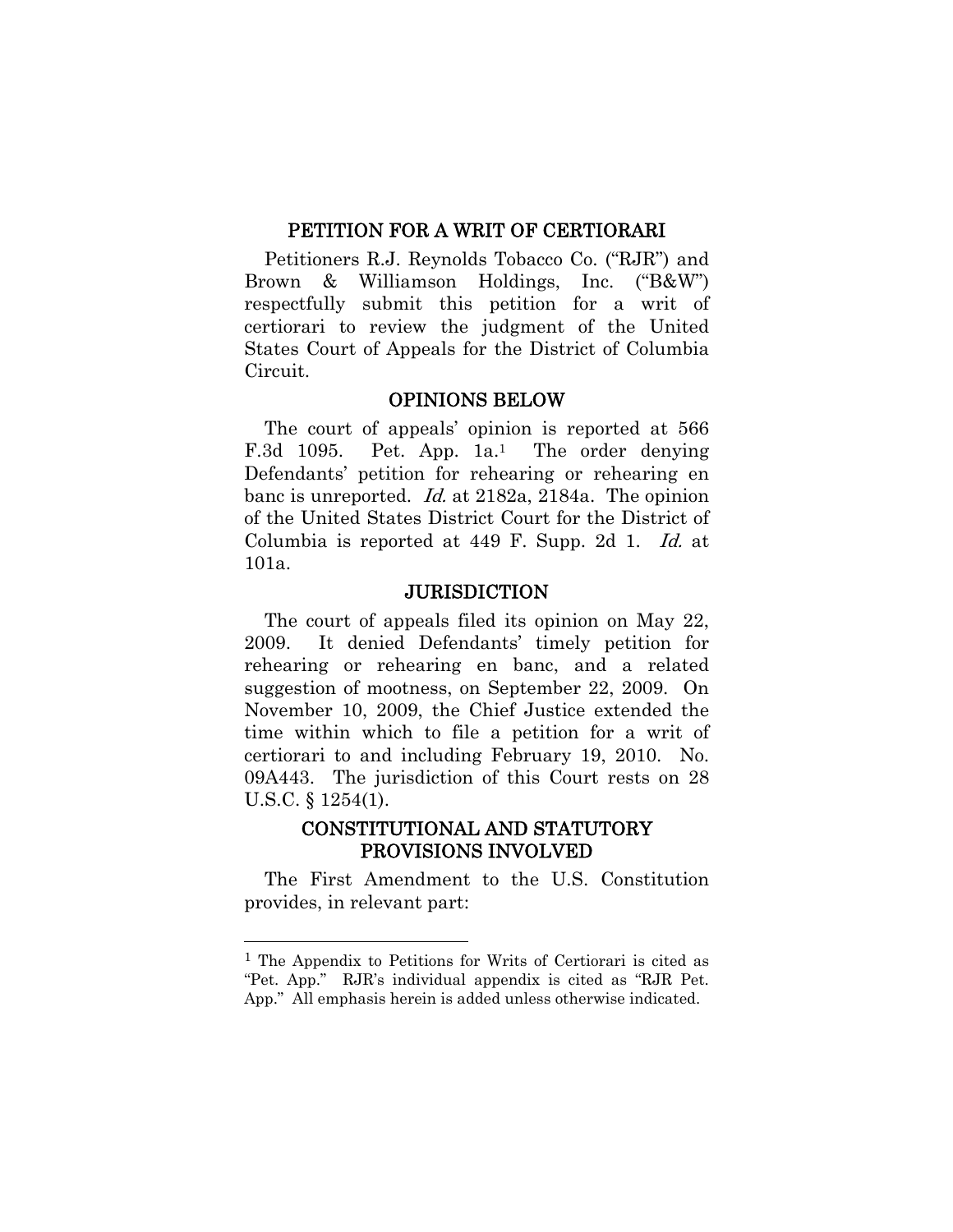Congress shall make no law … abridging the freedom of speech ….

The relevant provisions of the federal mail and wire fraud statutes, 18 U.S.C. §§ 1341, 1343, and the Racketeer Influenced and Corrupt Organizations Act ("RICO"), 18 U.S.C.  $\S$  1961 *et seq.*, are set forth in the appendix to this petition.

#### STATEMENT

The facts of the case are set out fully in the petitions by Philip Morris USA Inc. ("PM") and Lorillard Tobacco Company; to avoid redundancy, Petitioners here summarize only the essential facts. In 1999, the government brought this RICO case, seeking remedies under 18 U.S.C. § 1964(a). It alleged that Defendants, as part of an association-infact enterprise, had committed the "predicate acts" of mail and wire fraud by defrauding consumers through a variety of fraudulent statements. Pet. App. 6a-8a. The nine-month trial began in September 2004, during which hundreds of witnesses provided testimony and thousands of exhibits were introduced. During the trial, the D.C. Circuit ruled, in an interlocutory appeal, that section 1964(a) does not authorize the remedy of disgorgement, because it is aimed at remedying past misconduct rather than "prevent[ing] and restrain[ing]" future misconduct, as required by section 1964(a). See United States v. Philip Morris USA Inc., 396 F.3d 1190 (D.C. Cir.), cert. denied 546 U.S. 960 (2005).

At trial, the government disclaimed *any* attempt to prove that *any* individual corporate agent acted with specific intent. Its opening statement argued that the speaker's intent was "immaterial" because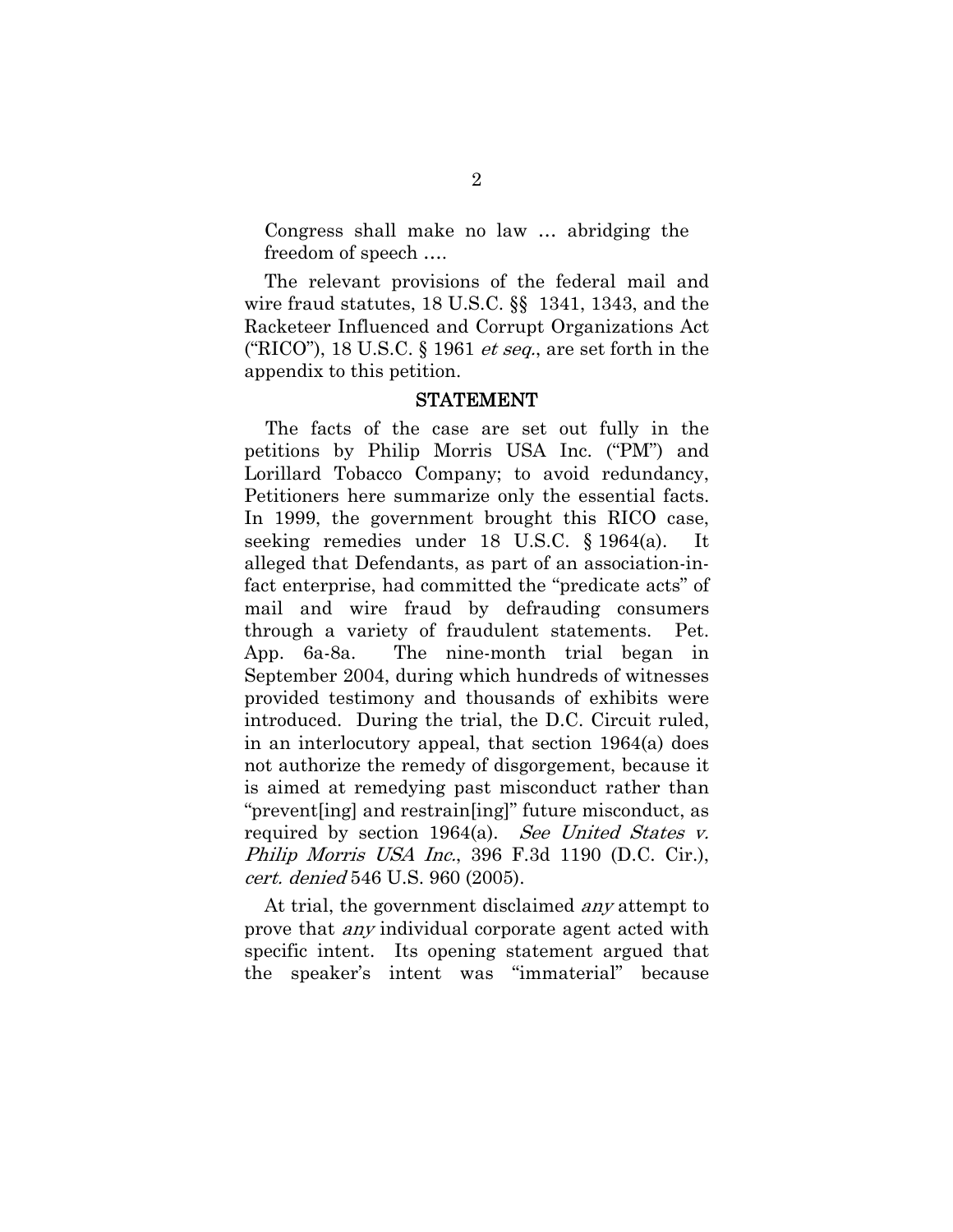specific intent could be proven through Defendants' "collective knowledge":

> [W]e are not going to focus on evidence that [a] particular representative knew or believed [a] statement to be false because that's immaterial. Rather, the government's proof will rest on the collective knowledge of the defendants' corporations' officers, employees, agents and representatives.

RJR Pet. App. 43a. The government's pre-trial brief similarly announced that the government would try to prove only "collective" corporate intent because "corporate knowledge should be aggregated," and knowledge is "imputed to the corporation-principal." Id. at 32a. The government *never* attempted to prove at trial that any individual acted with a specific fraudulent intent.

The district court issued a lengthy opinion (the facts taken virtually verbatim from the government's pleadings) holding Defendants liable and imposing numerous injunctive remedies. Pet. App. 101a-2181a. The district court found that Defendants engaged in a purported scheme to defraud by, inter alia, falsely (1) denying harmful effects of smoking on health, (2) denying that nicotine is addictive, (3) denying that secondhand smoke causes disease, (4) representing, through "light" or "low-tar" descriptors, that the designated cigarettes were healthier than other cigarettes, and (5) denying manipulation of nicotine levels in cigarettes. Id. at 12a-13a.

Following the government's lead, the district court did not make *any* finding that *any* agent or employee of any Defendant acted with specific intent. It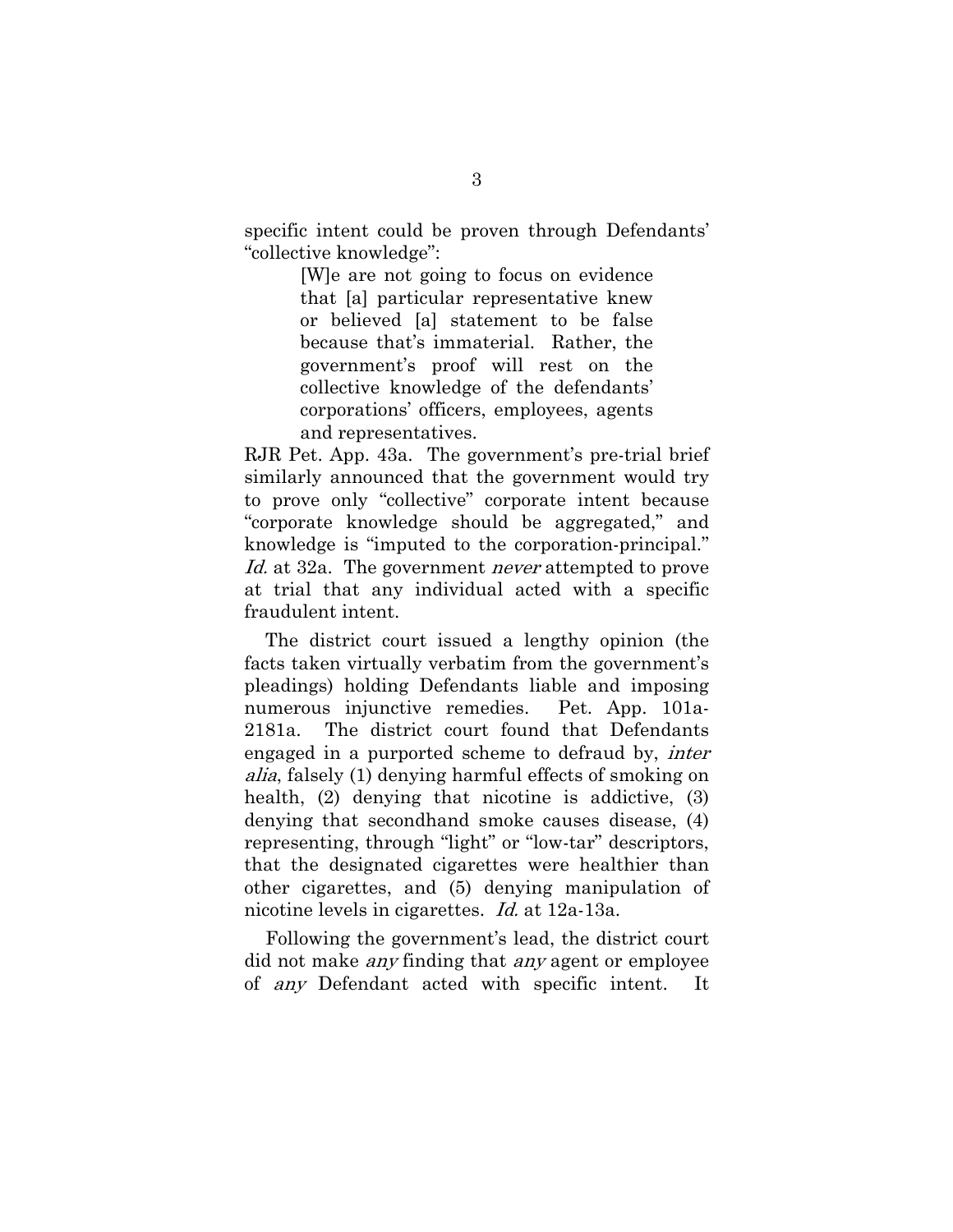instead adopted the government's collective corporate intent standard, stating at least six times that its specific intent finding was based on the "collective knowledge of each Defendant and of the Enterprise as a whole," not "by looking at [the] individual corporate agent." Id. at 1972a, 1978a, 1980a-82a, 1985a.

The district court found that Defendants committed fraud by denying that cigarettes are "addictive." Id. at 1901a. But Defendants were simply publicly resisting the Surgeon General's 1988 decision to concededly *redefine* "addiction" to cover tobacco. Id. at 505a-06a. Nor, contrary to the D.C. Circuit's revisionist history, was there any allegation or finding that Defendants committed fraud by denying tobacco "dependence." Id. at 1897a-1901a. Moreover, "'[p]hysical dependence' and 'withdrawal' are generally considered equivalent concepts," id. at 1899a n.50, and it is clear that Defendants' discussion of tobacco's withdrawal symptoms were the same as the government's, see id. at 496a-497a, 520a-521a, 1900a.

Similarly, the district court found that denials of secondhand smoke's harmfulness were fraudulent, even though this is opinion, and one shared by very reputable scientists after the Surgeon General *first* suggested such harm in 1986. Pet. App. 50a. There was no finding or evidence that Defendants had some knowledge on this topic superior to that of the public health community. The court also found fraudulent "descriptors" like "light" or "low-tar," Pet. App. 972a-988a, even though they accurately summarized tar measurements under a method—the Cambridge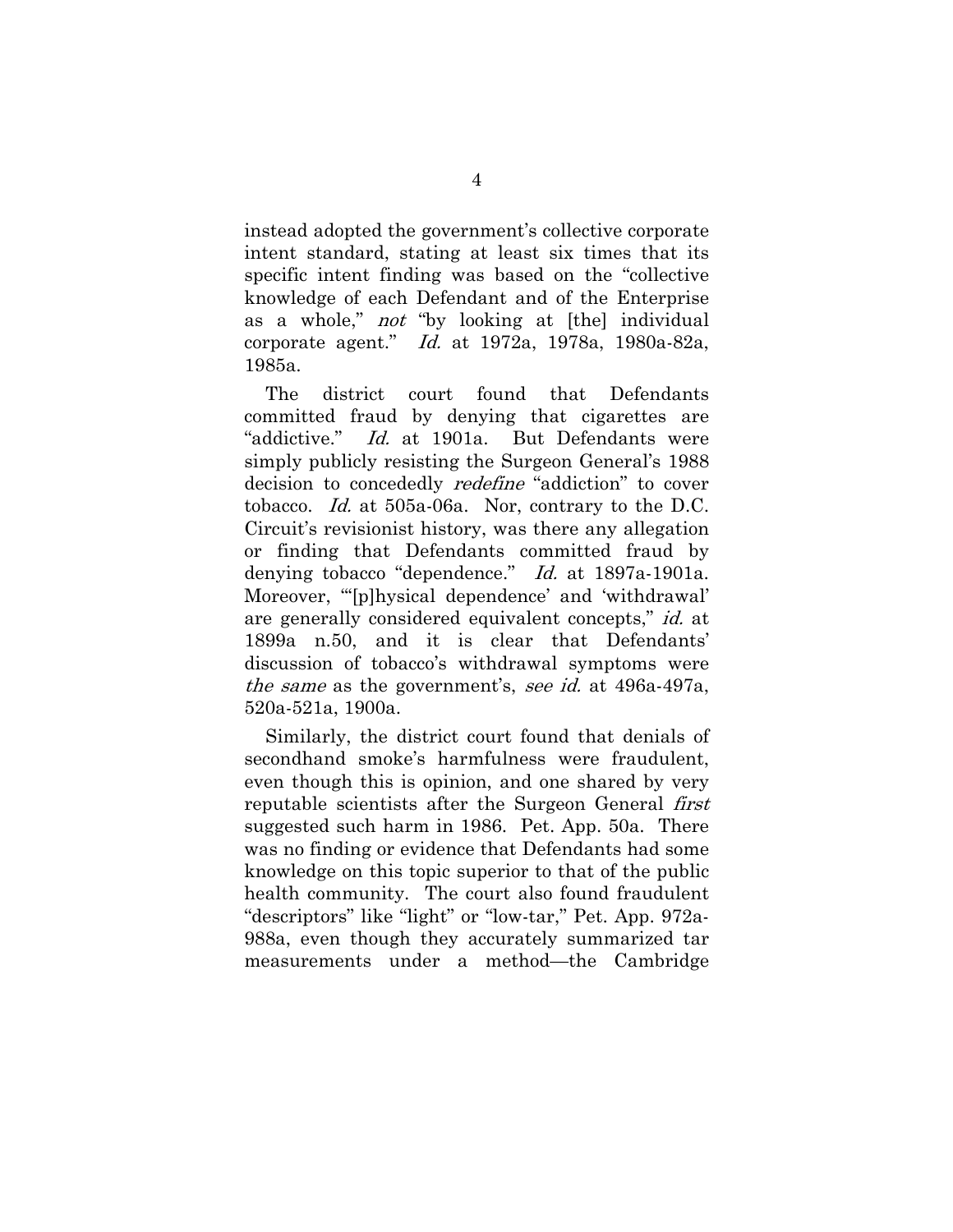Filter Method—endorsed by the Federal Trade Commission, id. at 47a.

A panel of the D.C. Circuit affirmed both the district court's liability determination and its remedial order in substantial part. *Id.* at 1a-100a.

#### REASONS FOR GRANTING THE PETITION

I. THIS CASE IS EXCEPTIONALLY IMPORTANT BECAUSE IT PRESENTS AN UNPRECEDENTED DISTORTION OF THE FRAUD STATUTES TO PUNISH THE SPEECH OF ONE SIDE OF A PUBLIC DEBATE

Before this case, Congress and the courts have ensured that the federal fraud statutes reached only speech where the government has *proved* that the speaker *knowingly* made a *false* statement of material fact with the specific intent to deprive the listener *of money or property. See infra* Part II. Consequently, those statutes satisfy the First Amendment because they implicate only statements the speaker knows to be untrue (or whose truth he recklessly disregards) and only commercial speech directly related to "propos[ing] a commercial transaction." United States v. United Foods, Inc., 533 U.S. 405, 409 (2001).2

Yet, in a stark departure from the clear holdings of the other circuits, the D.C. Circuit eliminated each of those limitations on the fraud statutes, which were 1

<sup>2</sup> Obviously, some fraud does not involve consumer transactions at all, such as "honest services" fraud, 18 U.S.C. § 1346, or lying to federal officers, *id.* § 1001, so those provisions are not implicated here (and are constitutional because they involve only knowingly false, injurious speech unrelated to public policy opinions).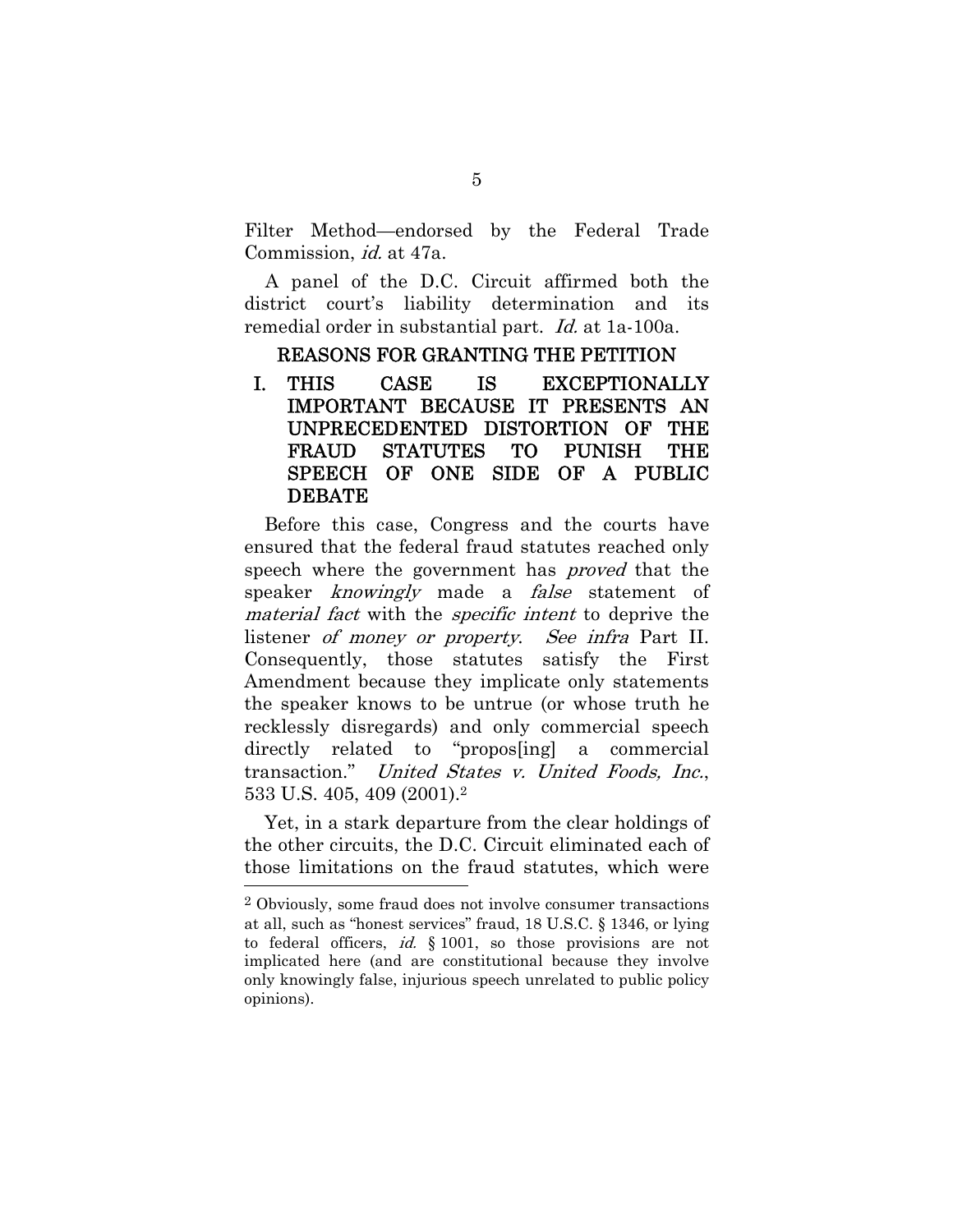mandated by this Court's precedent and basic requirements of the First Amendment. Specifically, the panel found that Defendants had violated these statutes, punishable with criminal sanctions, even though (1) there was no finding that the penalized statements were intended to deprive consumers of money or property; (2) there was not a scintilla of evidence that the allegedly fraudulent statements were material, *i.e.*, "important to a reasonable person purchasing cigarettes," Pet. App. 42a; (3) the statements at issue concerned opinions about ongoing scientific controversies and public regulation, rather than objectively verifiable facts; and (4) the district court did not find, and the government affirmatively said it would not seek to prove, that a *single* individual had the specific intent to defraud or made a single statement the individual thought was untrue. Every one of these four deficiencies would have doomed the case in at least three other circuits.

By eliminating these safeguards, the panel converted statutes reaching only knowing or reckless falsehoods made with both the purpose and likely effect of fraudulently inducing commercial transactions into laws punishing—indeed, criminalizing—opinions about important public health or regulatory controversies, if the industry statements conflict with those of public health agencies. This is the first case anywhere that extended the fraud statutes to reach industry or company statements about matters of public concern. The government itself has warned of the constitutional invalidity of "fraud" statutes failing to ensure "substantial protection for speech, even by a corporation, that does not injure individuals or materially affect [consumer] purchasing decisions."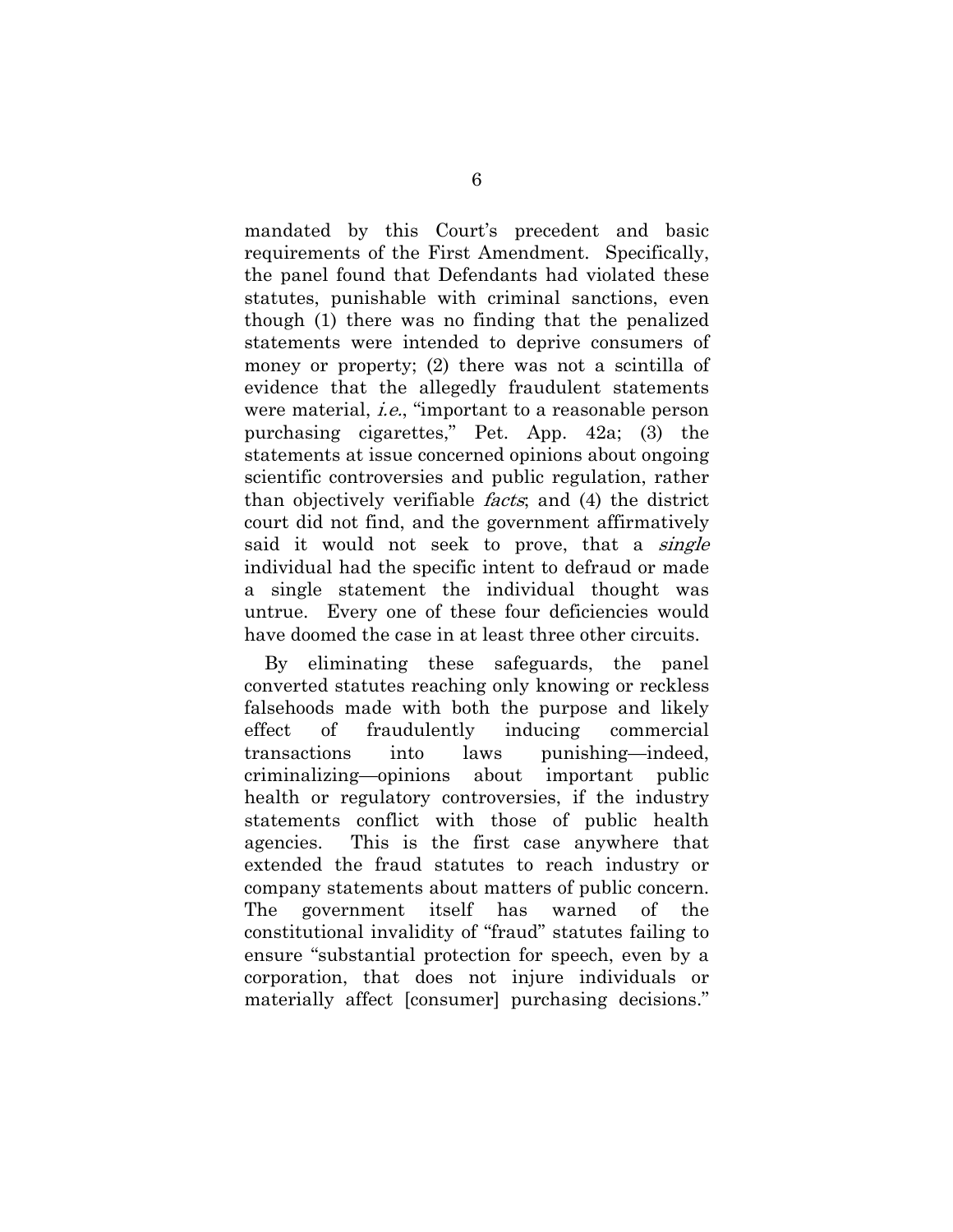Brief for United States as Amicus Curiae Supporting Petitioners at 9, Nike, Inc. v. Kasky, 539 U.S. 654 (2003) (No. 02-575).

Therefore, this case directly presents the issues that this Court decided to review in Nike and Illinois ex rel. Madigan v. Telemarketing Associates, Inc.., 538 U.S.  $600$  (2003): *i.e.*, the extent to which statutes and government lawsuits designed to preclude "consumer fraud" may infringe free speech. The Court's guidance in this sensitive, complex area is particularly critical because Nike was dismissed as improvidently granted, because the civil fraud prosecution here lacks each of the speech safeguards Madigan identified as important (if not essential), and because the panel's decision conflicts with other circuits' interpretations of fraud statutes.

In this regard, it bears emphasis that it is undisputed that the vast majority of speech punished here (except that concerning "light" descriptors) was noncommercial speech about important public controversies. Defendants' speech, in short, was an exercise of their "right to discuss freely industrial relations which are matters of public concern," which the government may not "impair." Thornhill v. Alabama, 310 U.S. 88, 104 (1940); see also Roth v. United States, 354 U.S. 476, 485 (1957). Indeed, because a substantial subset of the speech was seeking to affect legislative and executive tobacco regulation, it was protected under the Noerr-Pennington doctrine as an ""attempt<sup>[]</sup> to persuade the legislature or the executive to take particular action with respect to a law," Pet. App. 44a (quoting  $E.$  R.R. Presidents Conference v. Noerr Motor Freight, Inc., 365 U.S. 127, 136 (1961)), or to otherwise "genuinely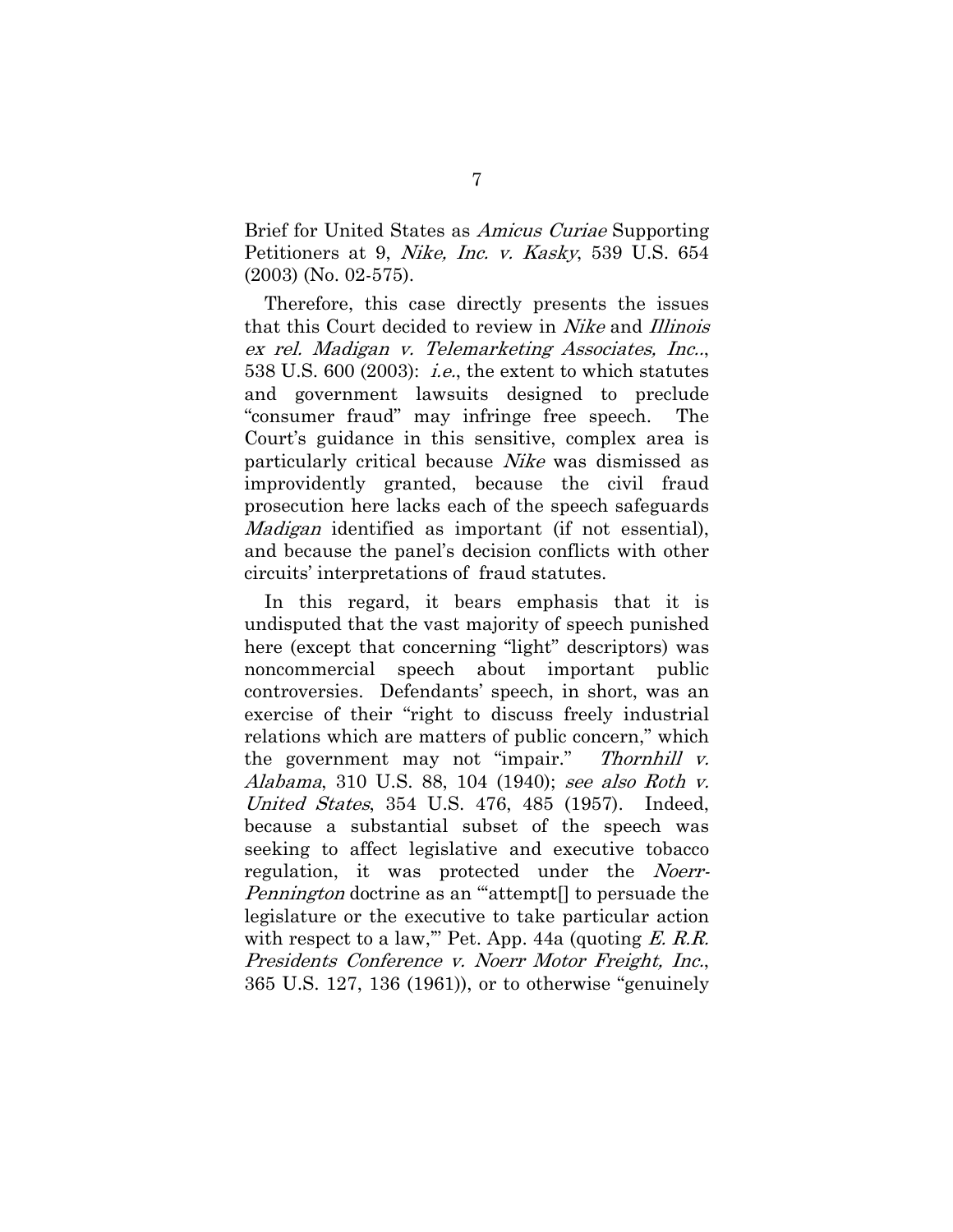seek<sup>[]</sup> to achieve [a] governmental result," *Allied* Tube & Conduit Corp. v. Indian Head, Inc., 486 U.S. 492, 507 n.10 (1988) (internal quotation marks omitted). At a minimum, the noncommercial speech was "inextricably intertwined" with any commercial speech. Pet. App. 87a. Accordingly, as this Court ruled in a case involving *direct solicitations* of money, all the speech must be treated as "fully protected" expression." Riley v. Nat'l Fed'n of the Blind of N. C., Inc., 487 U.S. 781, 796 (1988); see also Ashcroft v. Free Speech Coalition, 535 U.S. 234, 255 (2002) ("The Government may not suppress lawful speech as the means to suppress unlawful speech."); Thomas v. Collins, 327 U.S. 516, 534-35 (1945) (invalidating ban on union solicitation because all such speech is "blanket[ed] with uncertainty [concerning] whatever may be said" and speakers are thus "compel[led] … to hedge and trim … every word").

The panel's only justification for permanently enjoining Defendants' discussions of smoking-related public controversies and regulation was the conclusory assertion that "[n]either the Noerr-Pennington doctrine nor the First Amendment more generally protects [speech] predicated on fraud." Pet. App. 44a (internal quotation marks omitted). But, in addition to the fact that the Noerr-Pennington doctrine *does* protect some fraud, as this Court and numerous other circuits have held, see infra at 17-18, the reason that the "First Amendment does not [otherwise] protect fraud," Pet. App. 43a (citing McIntyre v. Ohio Elections Comm'n, 514 U.S. 334, 357 (1995)), is because the fraud statutes reach only knowing or recklessly false speech intended and likely to deprive consumers of property—i.e., intentionally deceptive commercial speech—not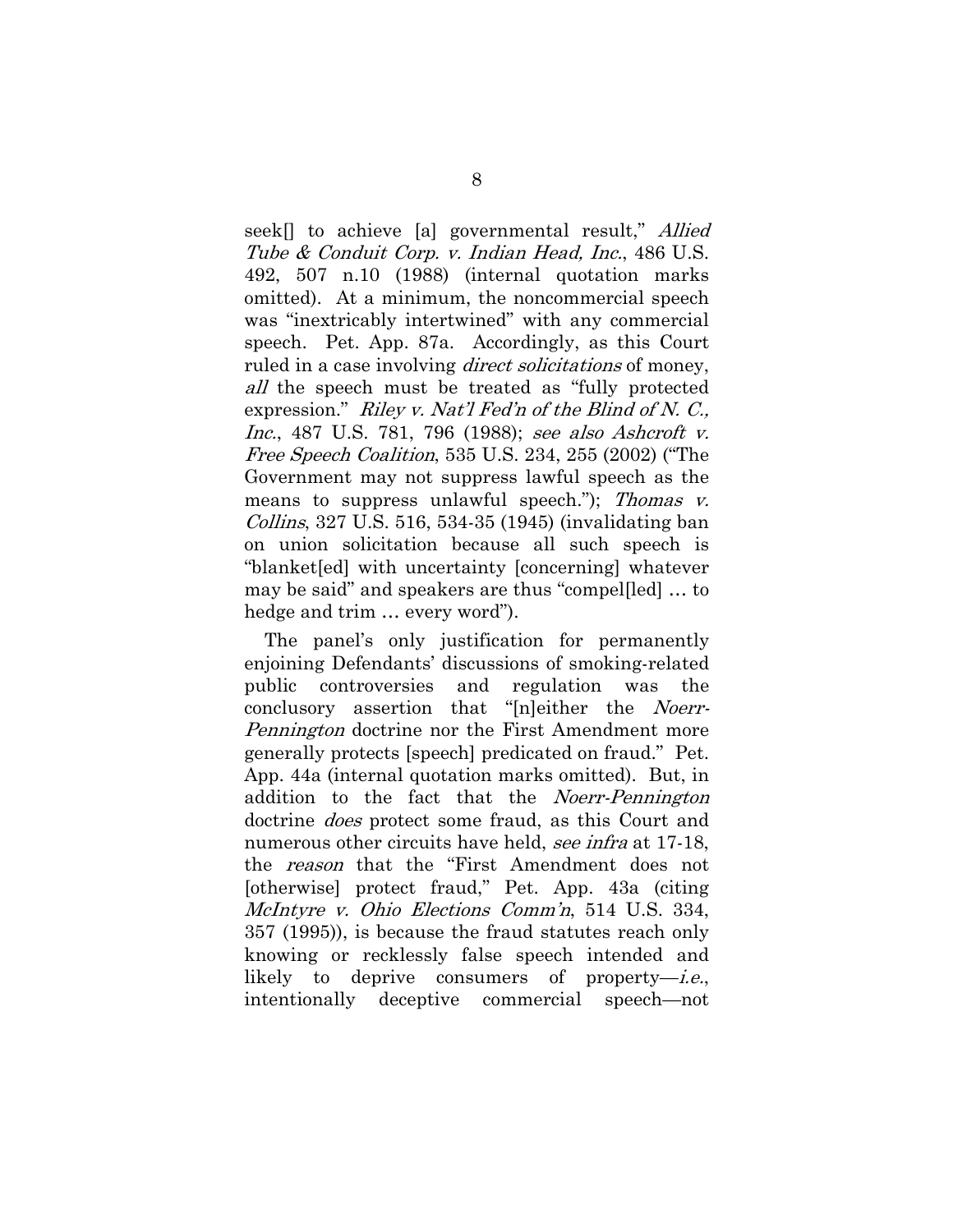public policy speech where there is no finding that any agent of Defendants said anything it did not believe. And, here, not only did the panel eliminate those substantive requirements, see infra Parts II.B.1-4, but it also procedurally failed to exercise an "independent examination" of the record, which this Court and numerous other circuits have held is an essential First Amendment safeguard, see infra Part II.B.5. Accordingly, the panel's platitudes about fraud cannot begin to justify the suppression of speech here.

In sum, under the panel's regime, the government can successfully prosecute under RICO and/or the fraud statutes any industry that offers views on the health and environmental effects of its products, or regulation of those products, if a single district court, subject only to "clearly erroneous" review, deems those views contrary to a "scientific consensus," based only on internal corporate memos agreeing with the "consensus," but without finding that the speakers agreed with those memos, or that the statements are likely or intended to affect consumers' purchasing decisions.

Thus, just as this suit was initiated by President Clinton at his State of the Union Address, see Elena Kagan, Presidential Administration, 114 Harv. L. Rev. 2245, 2358 n.423 (2001) (raising "serious questions about presidential direction of decisions to file suit against discrete entities such as … the tobacco industry"), another politically motivated President can convict energy and transportation companies for "fraudulently deceiving" citizens about their products' effects on "global warming," if their statements dare to clash with "consensus" views.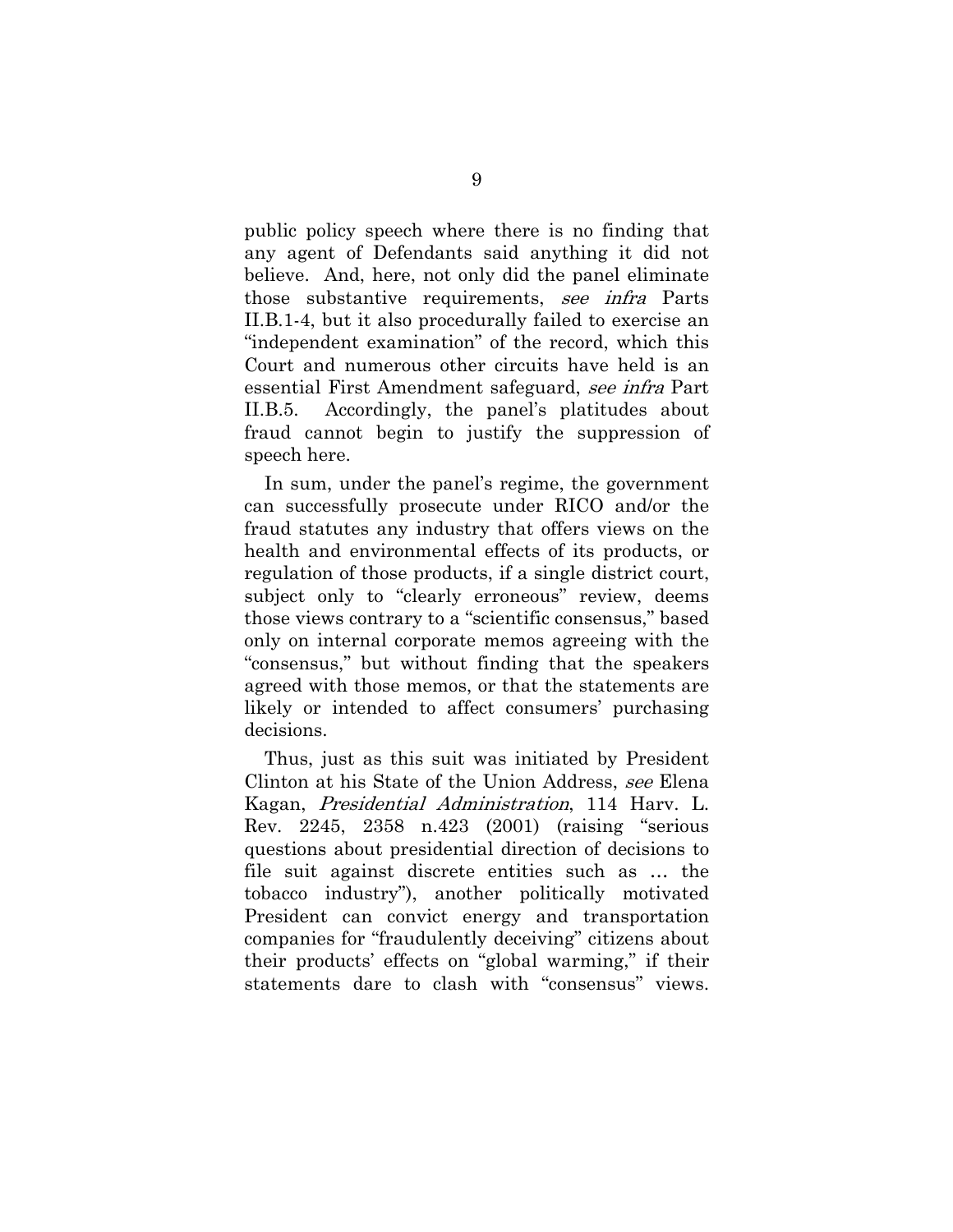See, e.g., Andrew C. Revkin, "On Climate Issue, Industry Ignored Its Scientists," N.Y. Times, Apr. 24, 2009, at A1 (reporting that "a group representing industries with profits tied to fossil fuels[] led an aggressive lobbying and public relations campaign against the idea that emissions of heat-trapping gases could lead to global warming" contrary to "its own scientific and technical experts"). That threat is already materializing. See Complaint at ¶ 5, Native Village of Kivalina v. ExxonMobil Corp., No. CV-08- 01138 SBA (N.D. Cal. Feb. 26, 2008), 2008 WL 594713 (complaint against energy companies regarding global warming); Native Village of Kivalina v. ExxonMobil Corp., No.  $CV-08-01138$  SBA, F. Supp. 2d \_\_\_, 2009 WL 3326113, at \*15 (N.D. Cal. Sept. 30, 2009) (dismissing complaint, but appeal pending).

This attack on public-policy viewpoints not only chills participation in the marketplace of ideas by knowledgeable parties, but skews that marketplace by chilling only one side of the debate. See, e.g., Nike, 539 U.S. at 680 (Breyer, J., dissenting) (noting "concern that the commercial speaker engaging in public debate suffers a handicap that noncommercial opponents do not"); Citizens United v. FEC, No. 08- 205, slip. op. at 38-39 (2010) ("By suppressing the speech of manifold corporations, ... the Government prevents their voices and viewpoints from reaching the public  $\ldots$ "); R.A.V. v. City of St. Paul, 505 U.S. 377, 392 (1992). Such a dangerous expansion of the fraud statutes to ensnare public policy and core political speech without any finding that the individual speaker thought it was false requires this Court's review, particularly since the federal government can bring virtually all such actions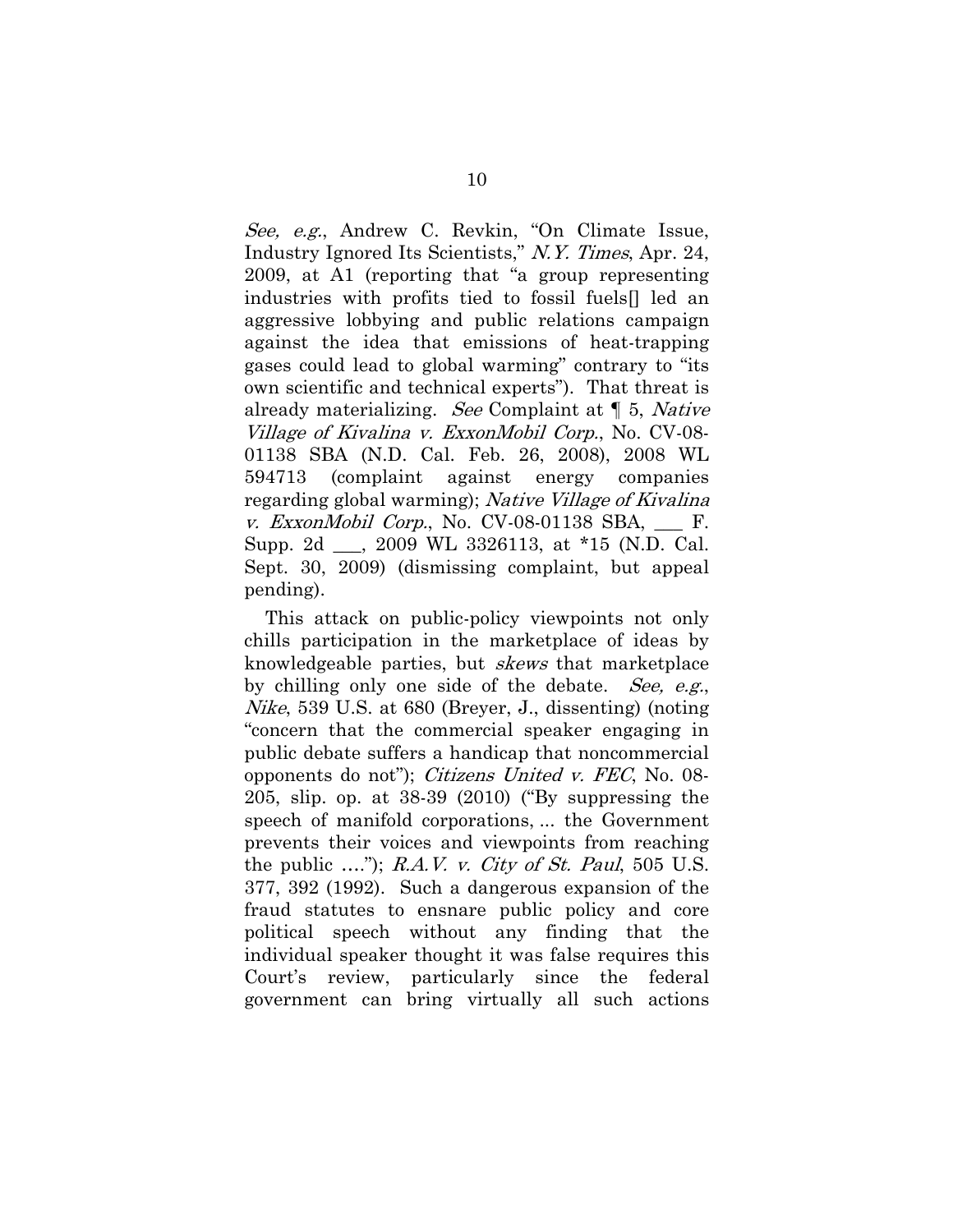against controversial and unpopular industries in the D.C. Circuit. *See* 18 U.S.C. § 1965(a) & (b).

### II. THE PANEL IGNORED NUMEROUS REQUIREMENTS OF THE FRAUD STATUTES AND THE FIRST AMENDMENT, IN CONFLICT WITH DECISIONS OF THIS COURT AND OTHER CIRCUITS

#### A. The First Amendment Informs And Cabins The Law Of Fraud

This Court has placed crucial "limits on the policing of fraud when it cuts too far into other protected speech." United States v. Williams, 128 S.Ct. 1830, 1851 n.2 (2008) (Souter, J., dissenting); see, e.g., Madigan, 538 U.S. at 620; Riley, 487 U.S. at 787-795. Specifically, the following aspects of fraud law prevent it from unduly burdening First Amendment rights.

First, the fraud laws only reach harmful speech of no value. In consumer-fraud cases like this one, the statutes reach only speech that both (1) is intended "'to deprive [consumers] of their money or property,'" see, e.g., Cleveland v. United States, 531 U.S. 12, 18- 19 (2000) (quoting McNally v. United States, 483 U.S. 350, 356 (1987)), and (2) is likely to do so because material to consumers' purchasing decisions, see, e.g., Neder v. United States, 527 U.S. 1, 22-23 (1999). As a result of the "money or property" and "materiality" requirements, the fraud laws reach only commercial speech that "does no more than propose a commercial transaction" and only speech that is objectively harmful, because likely to cause injury. See United Foods, 533 U.S. at 409; Bd. of Trustees v. Fox, 492 U.S. 469, 473-474 (1989); Cent. Hudson Gas & Elec. Corp. v. Pub. Serv. Comm'n, 447 U.S. 557, 561 (1980).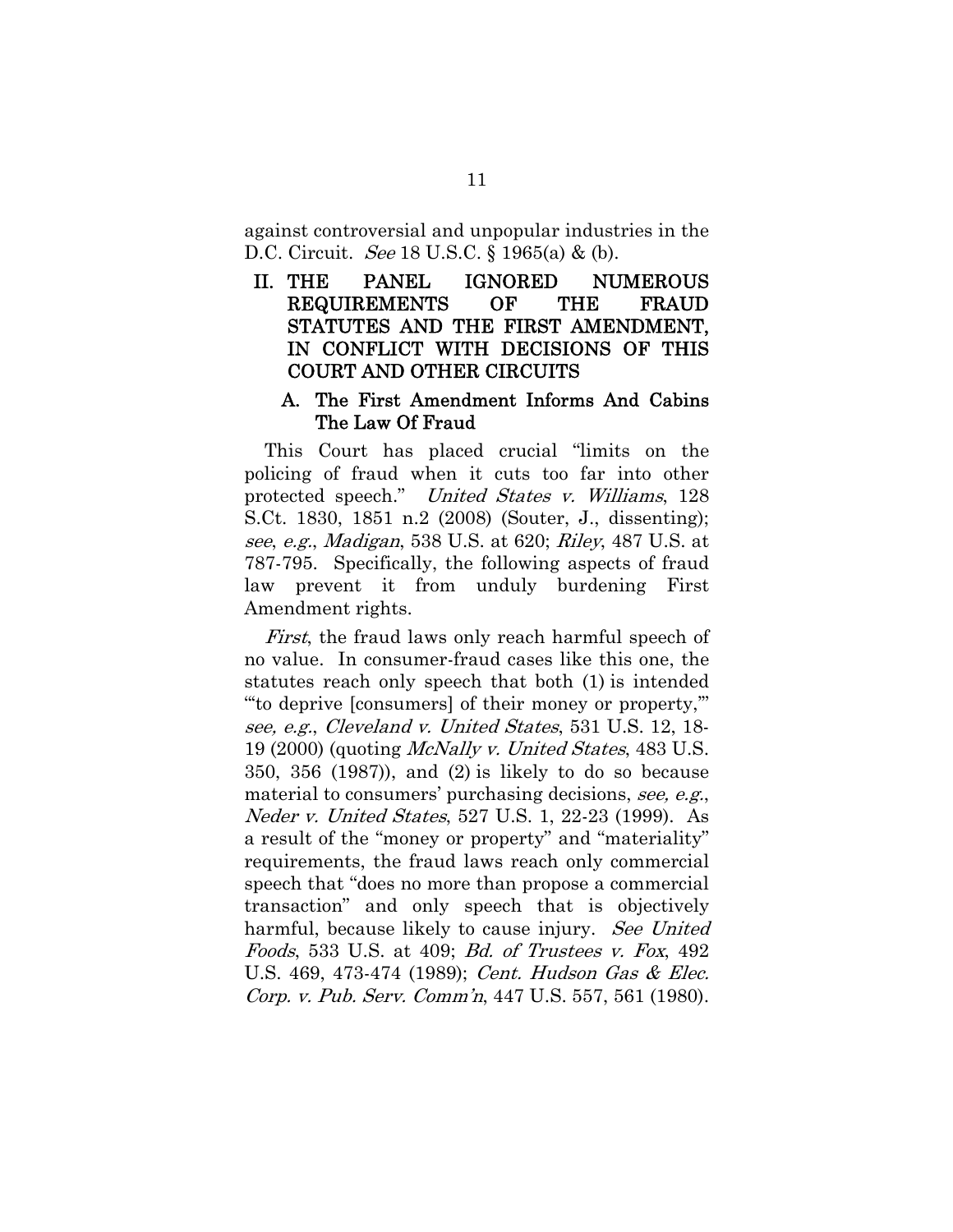As the government itself noted in *Nike*, traditional fraud poses no "risk of chilling protected expression" because it "is directed at what is essentially conduct—the inducement and execution of a purchase or sale—rather than the content of the speech itself." See Brief for United States at 13. It is the government's "power to regulate commercial transactions [which] justifies its concomitant power to regulate commercial speech that is 'linked inextricably' to those transactions." 44 Liquormart, Inc. v. Rhode Island, 517 U.S. 484, 499 (1996) (plurality opinion).

Second, federal fraud statutes reach only statements of fact that are unequivocally false. Thus, "[e]xpressions of opinion, scientific judgments, or statements as to conclusions about which reasonable minds may differ cannot be false." See, e.g., United States ex rel. Morton v. A Plus Benefits, Inc., 139 F. App'x 980, 983 (10th Cir. 2005) (internal quotation marks omitted) (False Claims Act); see also Gertz v. Robert Welch, Inc., 418 U.S. 323, 339-40 (1974) ("However pernicious an opinion may seem, we depend for its correction not on the conscience of judges and juries but on the competition of other ideas."). Likewise, and also reflective of the rule of lenity, federal fraud statutes do not reach semantic ambiguities—statements that could be false under one interpretation but not another—because the government "bears the burden to negate any reasonable interpretations that would make a defendant's statement factually correct." See, e.g., United States v. Migliaccio, 34 F.3d 1517, 1525 (10th Cir. 1994); see also Leocal v. Ashcroft, 543 U.S. 1, 11 n.8 (2004) (if statute has "both criminal and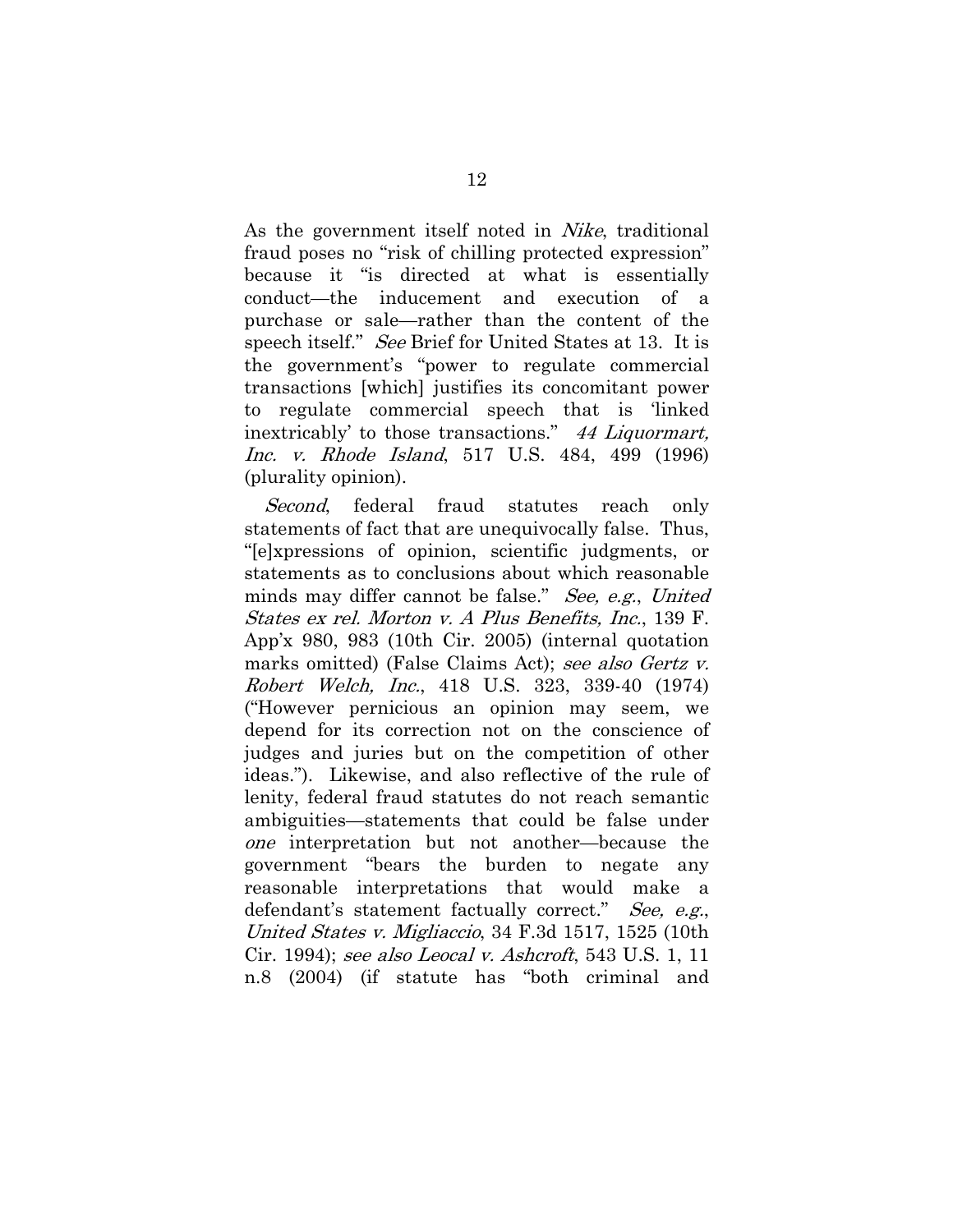noncriminal applications …, the rule of lenity applies").

Third, the fraud statutes also have a strict *scienter* requirement, which, like defamation actions against public officials, reaches only knowing or reckless falsehoods. See, e.g., United States v. King, 257 F.3d 1013, 1021 (9th Cir. 2001); Irwin v. United States, 338 F.2d 770, 774 (9th Cir. 1964); cf. Madigan, 538 U.S. at 620; Bose Corp. v. Consumers Union of United States, Inc., 466 U.S. 485, 502 & n.19 (1984) (noting "kinship" between actual malice standard for public defamation and "motivation that must be proved to support a common law action for deceit"). Since "erroneous statement[s]" are "inevitable in free debate," *Gertz*, 418 U.S. at 340, this *scienter* requirement would be essential to provide the "breathing space" required by the First Amendment if the fraud statutes did apply to discussions of public issues. See N.Y. Times Co. v. Sullivan, 376 U.S. 254, 279-80 (1964); Madigan, 538 U.S. at 620; Gertz, 418 U.S. at 340.

Finally, fraud allegations are subject to rigorous judicial review and evidentiary requirements. "Exacting proof requirements" are placed on the government and the judiciary must carefully scrutinize and precisely tailor the speech being attacked. See, e.g., Madigan, 538 U.S. at 620. This "Court has long cautioned that, to avoid chilling protected speech, the government must bear the burden of proving that the speech it seeks to prohibit is unprotected" and the "government shoulders that burden in a fraud action." *Id.* at 620 n.9. Thus, "of prime importance" to the constitutional validity of the fraud statutes is that, "in a properly tailored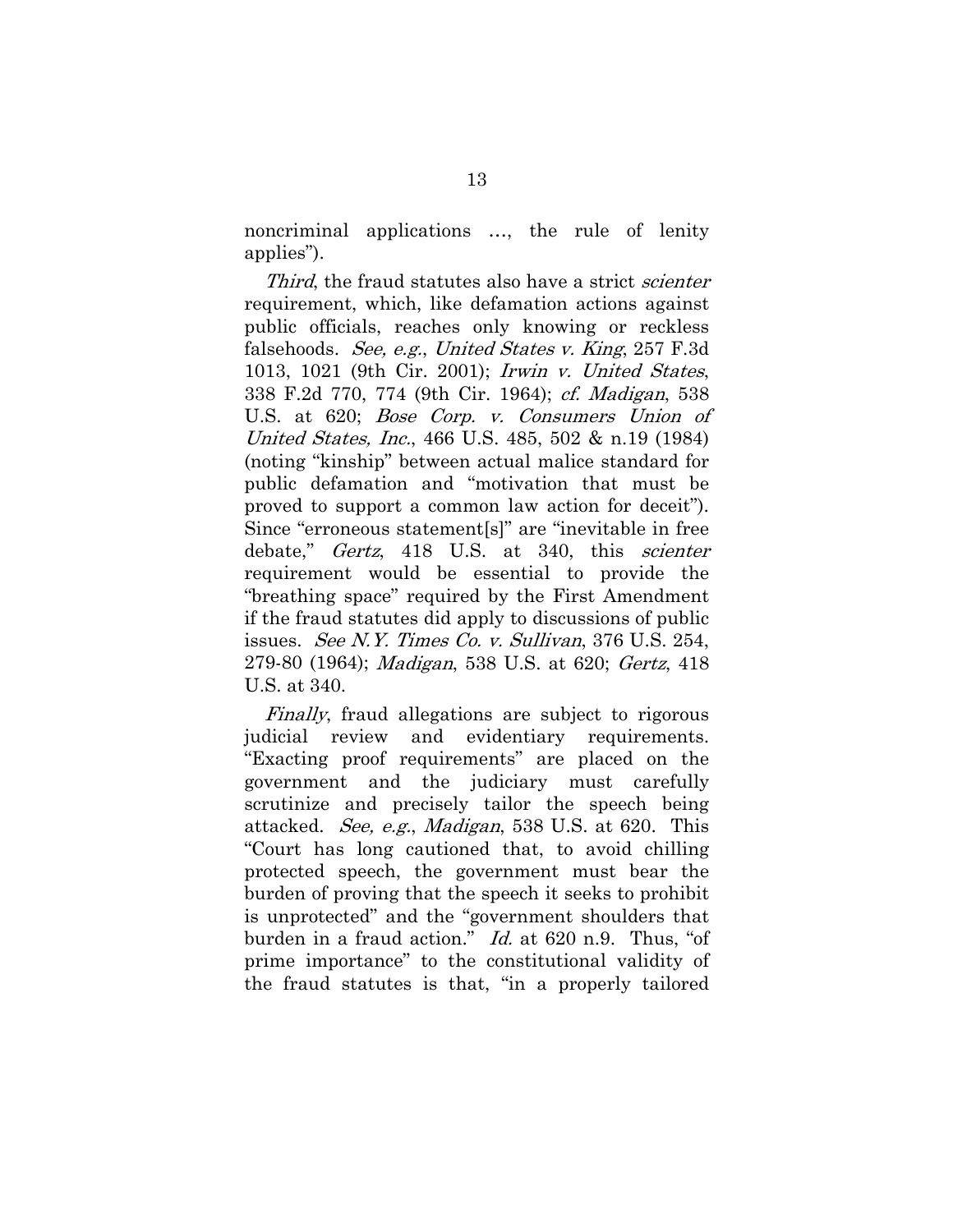fraud action the State bears the full burden of proof" on every element of fraud. Id. at 620. Furthermore, and particularly where, as here, noncommercial speech is implicated, "*de novo* appellate review of findings regarding actual malice" is required. Id. at 621 (citing Bose, 466 U.S. at 498-511). Indeed, in Bose, this Court carefully reviewed and overturned a district court finding concerning whether a false statement was made with reckless disregard in a case involving speech (review of a loudspeaker system) of far less public importance than that outlawed here. 466 U.S. at 487-88.

#### B. The Panel Eviscerated All Of These Essential Requirements Of Fraud Actions

In order to hold Defendants liable, the panel was forced: (1) to expand the scope of the ensnared speech to concededly noncommercial speech and Noerr-Pennington speech not intended or likely to deprive consumers of money; (2) to find Defendants' speech to be material even though the government concededly offered no proof thereof; (3) to base liability upon statements of opinion and semantic ambiguities; (4) to find individualized specific intent even though the government had affirmatively disavowed attempting to prove this essential element (and the district court had made no particularized findings); and (5) to decline to exercise independent appellate review. This misapplication of the fraud statutes is in irreconcilable conflict with the practice of lower courts and this Court, and renders it violative of the First Amendment.

 1. Money or Property: Neither court below disputed that most of the allegedly "fraudulent" speech was *not* designed to deprive consumers of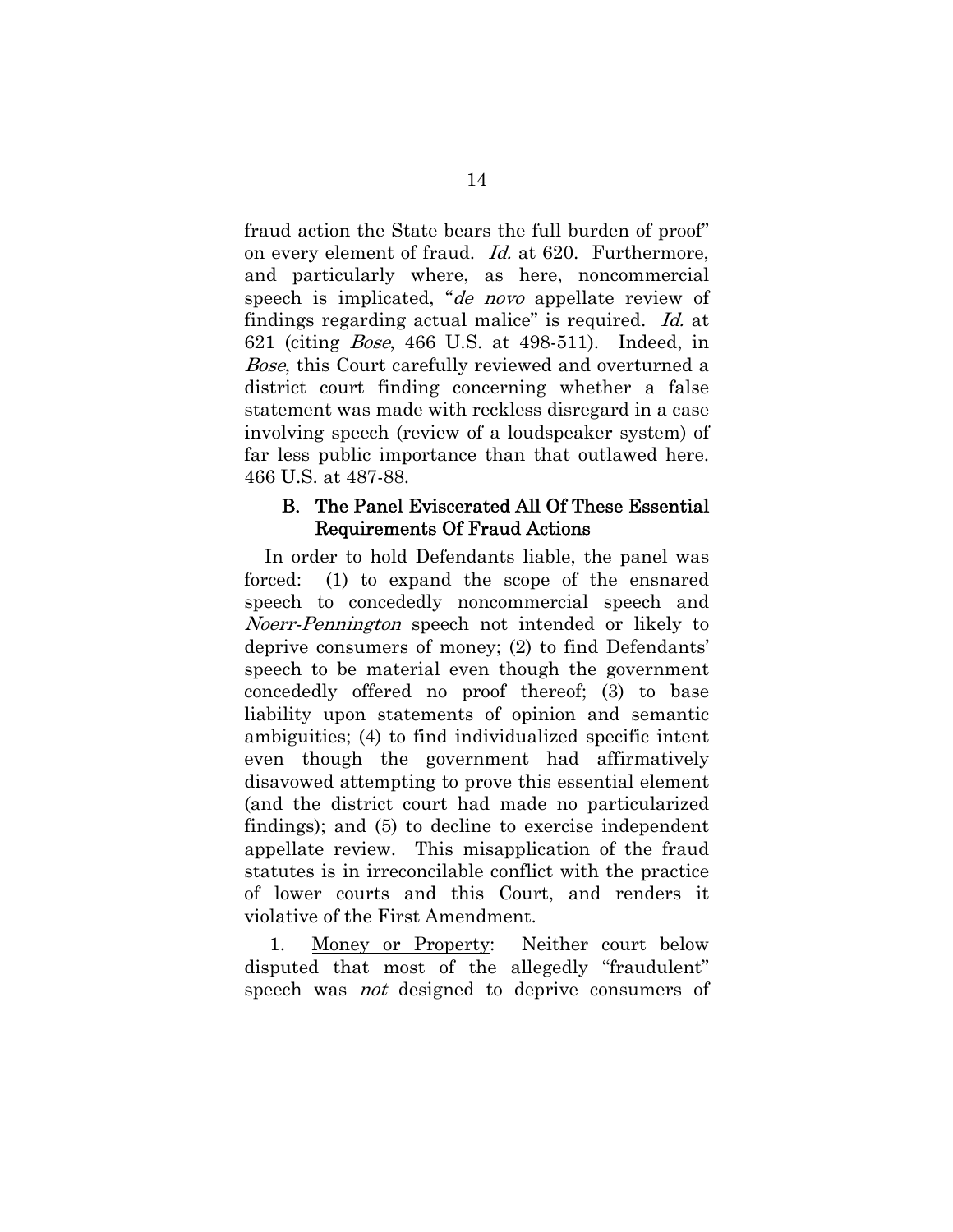money or property, although this Court and the lower courts have made clear that—apart from honestservices fraud not applicable here—the mail and wire fraud statutes reach only such speech. See Cleveland, 531 U.S. at 26; see also United States v. Ratcliff, 488 F.3d 639, 645-46 (5th Cir. 2007); United States v. Turner, 465 F.3d 667, 680 (6th Cir. 2006); United States v. Lew, 875 F.2d 219, 222 (9th Cir. 1989).

Indeed, the district court's own findings plainly establish that the "fraudulent" speech was not directed to consumers, but was about important public controversies or designed to forestall public regulation and hostility. For example, the court found that Defendants' statements denying that secondhand smoke causes disease were done because Defendants feared "government regulation to restrict smoking in public places," Pet. App. 1540a, and were designed to "avoid adverse findings by government agencies, and forestall indoor air restrictions," id. at 1541a; see also id. at 1604a (statements directed at a "ban on smoking in public gathering places [or] providing separate facilities"); id. at 1605a (secondhand smoke is industry's "biggest public/political issue").

Similarly, virtually all of the condemned "addiction" statements were directly related to the Surgeon General's 1988 decision to concededly redefine "addiction" or news stories on that policy dispute with the government. See, e.g., id. at 654a-56a. Indeed, the district court found that, prior to that 1988 report, "[t]obacco industry statements deal<sup>[t]</sup> only sparsely with the issue of addiction." Id. at 630a; see also id. at 555a ("'Addiction' has received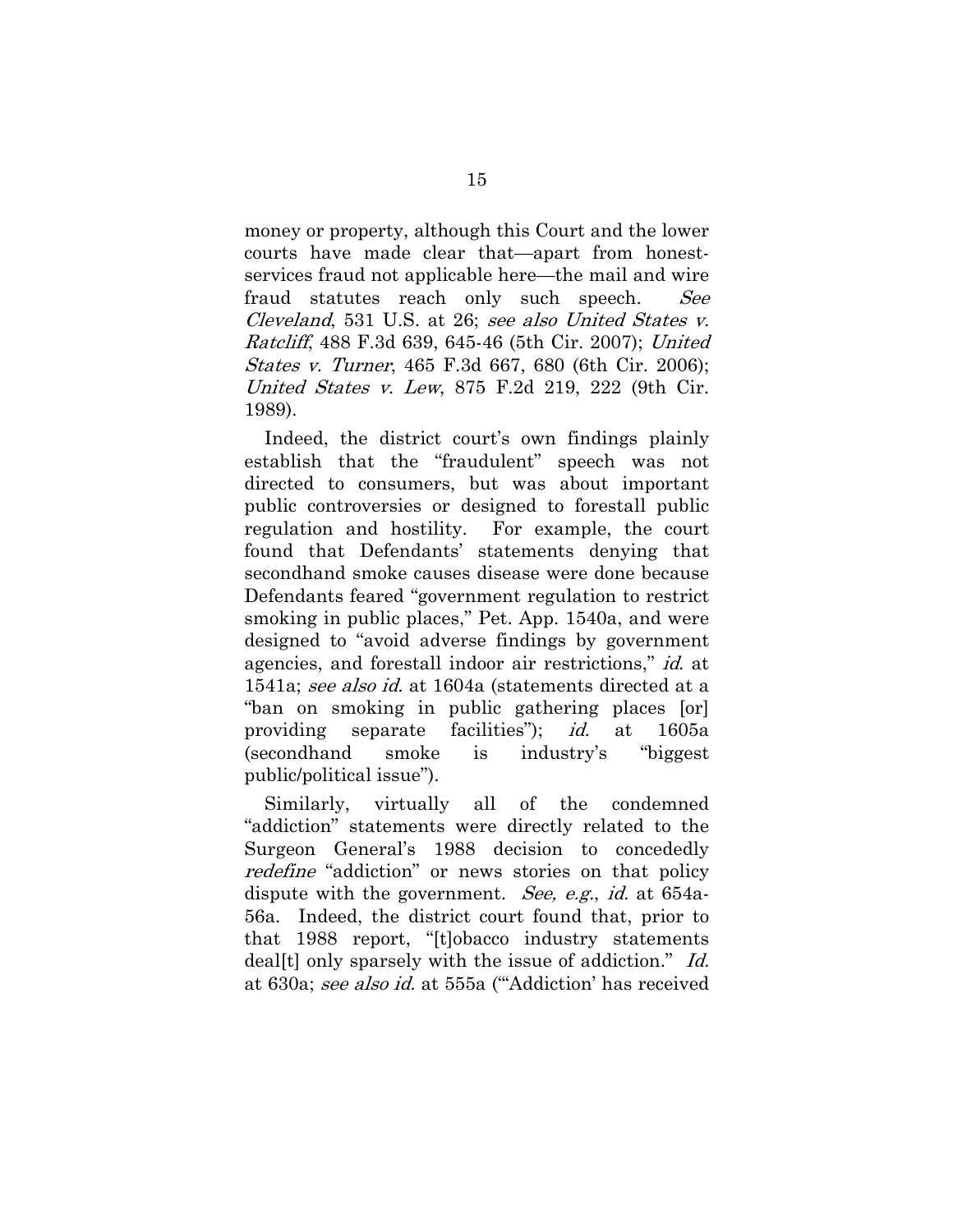little industry research attention."). Similarly, every one of the five predicate acts related to alleged nicotine manipulation were answers to hostile questions at a 1994 congressional hearing—the very same hearing that the lower courts found was immunized under *Noerr-Pennington* (with respect to Defendants' answers on "addiction"). Moreover, all such "fraudulent" statements were in response to various accusations by public health authorities. Id. at 857a-61a, 1962a-63a.

More generally, 98.9% of the "fraudulent" public statements identified by the district court (again, excluding "lights") were not product advertisements, but op-ed pieces, congressional testimony and the like;3 approximately 82% were purely internal documents which were never seen by consumers. See id. at 373a-1855a; see also id. at 1980a ("[M]any of the fraudulent, deceptive, and misleading statements were issued as press releases, paid newspaper statements, pamphlets, and similar documents."). Thus, the "circumstances of format, content, and regulatory context" all establish that the speech here is not remotely like other "forms of commercial speech, such as simple product advertisements, that [the Court has] reviewed" in commercial speech cases. Nike, 539 U.S. at 678-79 (Breyer, J., dissenting).

Thus, this is plainly not speech directed at consumers. Indeed, two of the examples the D.C. Circuit particularly highlighted as fraudulent falsehoods were taken from a *deposition* and testimony at this trial. Pet. App. 39a-40a. Rather,

1

 $3$  Only 5 of the 451 (1.1%) of the public "fraud" statements were in product advertisements.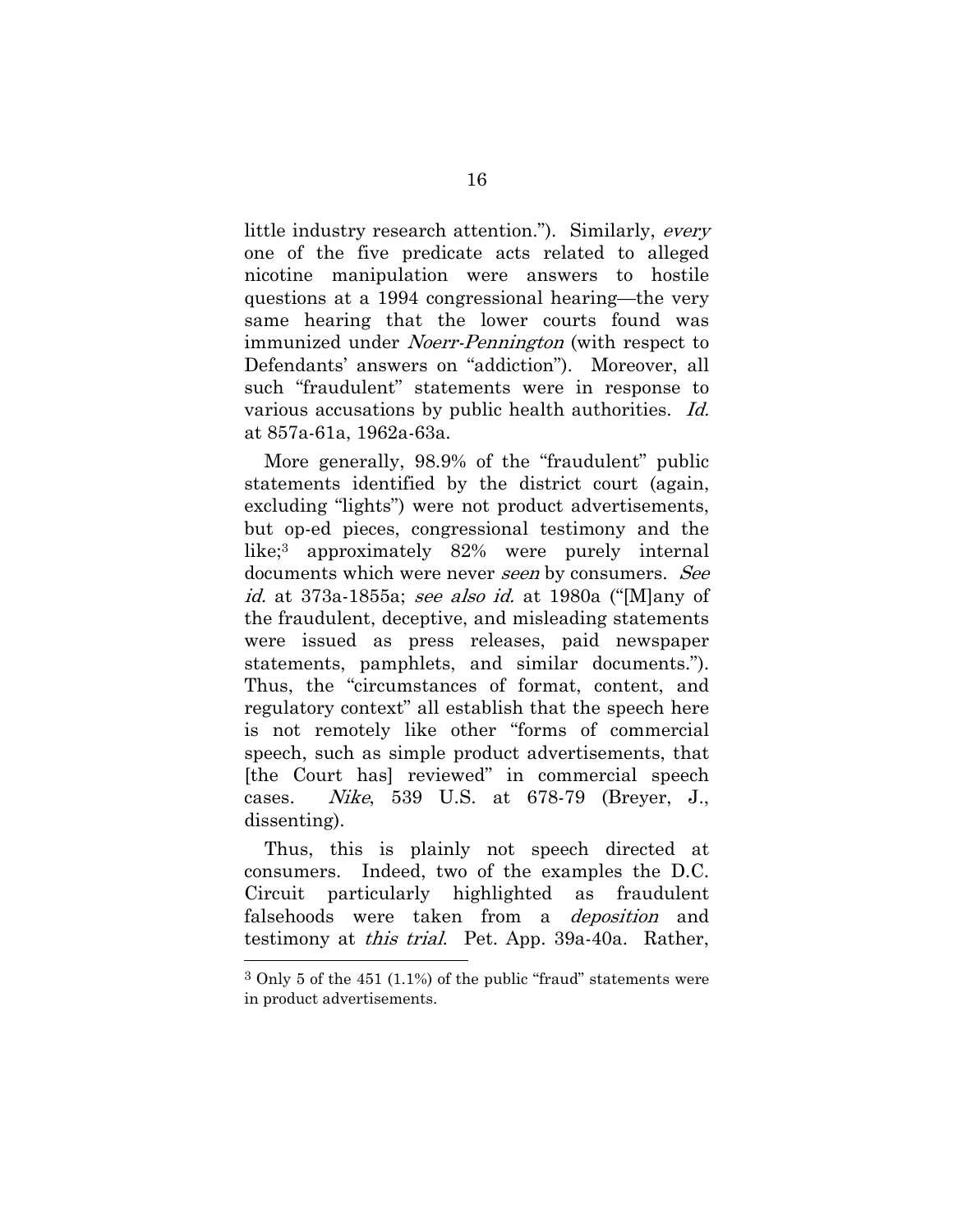the "fraud" here consists of the government and public health authorities making critical accusations, implicitly or explicitly demanding responses from Defendants and then labeling their denials "fraud" thus depriving Defendants "of their right to petition in the very instances in which that right may be of the most importance to them." Noerr, 365 U.S. at 139.

Moreover, not only did the extension of the fraud statutes to *Noerr-Pennington* speech override the statutes' "money or property" requirement, the decision below also reduced the constitutional protection given to such speech. Specifically, contrary to the panel's holding, Noerr-Pennington does protect speech "predicated on fraud." Pet. App. 44a. As this Court has noted, a "publicity campaign directed at the general public, seeking legislation or executive action, enjoys [statutory] immunity, even when the campaign employs unethical and deceptive methods." *Allied Tube*, 486 U.S. at 499-500. Indeed, in Noerr itself, the defendant's conduct fell "far short of the ethical standards generally approved in this country," including planting misleading newspaper and magazine articles, generating biased research results that falsely appeared to emanate from independent sources, and distorting empirical data to slant conclusions in their favor. 365 U.S. at 140; see also Noerr Motor Freight, Inc. v. E. R.R. Presidents Conference, 155 F. Supp. 768, 774-816 (E.D. Pa. 1957). Thus, just as knowingly false statements about government agencies are immunized by the First Amendment, N.Y. Times, 376 U.S. at 291, so are deceptive efforts to influence those agencies in the rough-and-tumble marketplace of ideas, *Noerr*, 365 U.S. at 140; see also Charles Fried, The New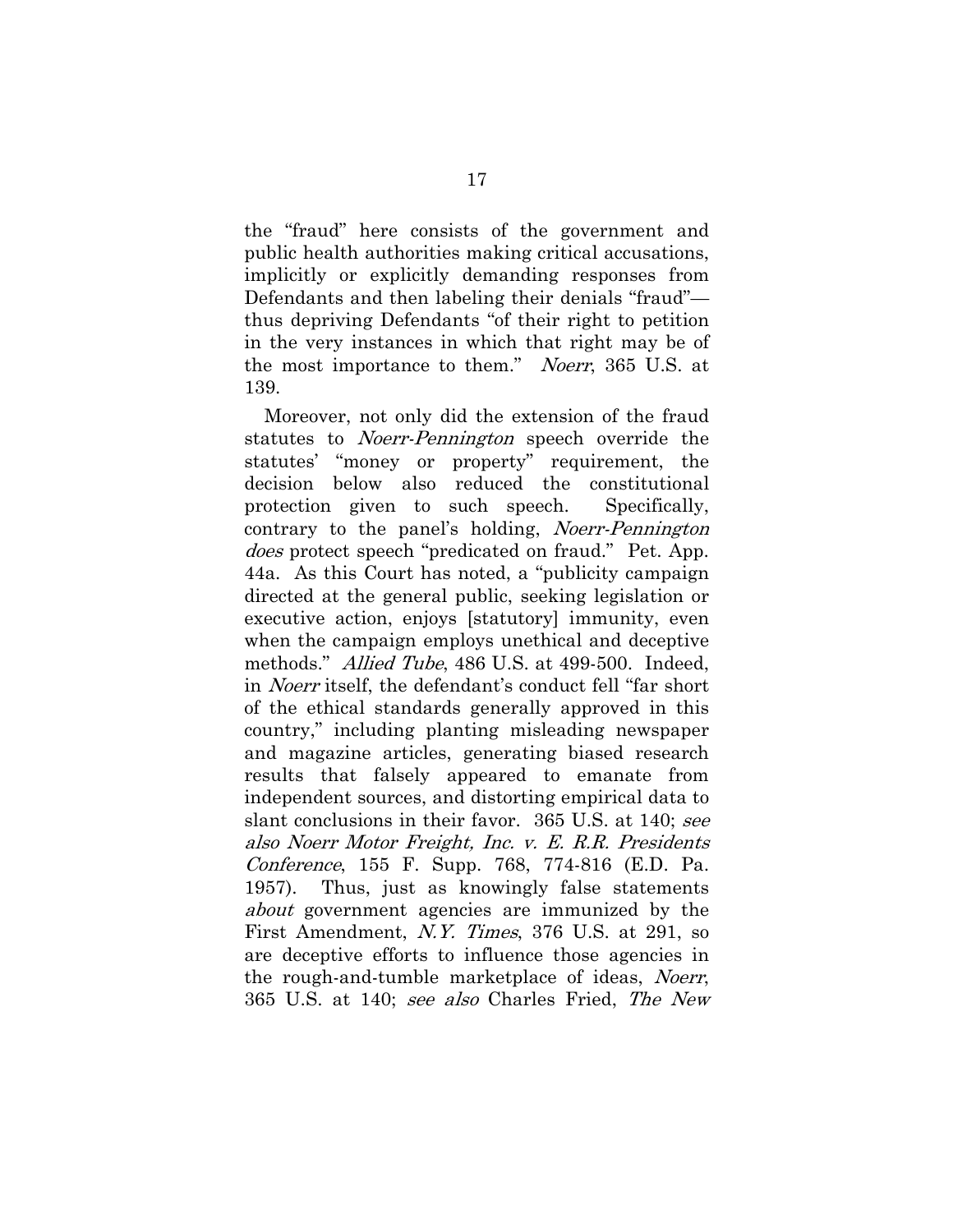First Amendment Jurisprudence: A Threat To Liberty, 59 U. Chi. L. Rev. 225, 238 (1992). It consequently is no surprise that the panel's holding contravenes those of at least five other circuits. See Davric Me. Corp. v. Rancourt, 216 F.3d 143, 147 (1st Cir. 2000); Armstrong Surgical Ctr., Inc. v. Armstrong County Mem'l Hosp., 185 F.3d 154, 160 (3d Cir. 1999); Boone v. Redevelopment Agency, 841 F.2d 886, 894 (9th Cir. 1988); First Am. Title Co. of S.D. v. S.D. Land Title Ass'n, 714 F.2d 1439, 1447 (8th Cir. 1983), abrogated in other respects, City of Columbia v. Omni Outdoor Advertising, Inc., 499 U.S. 365 (1991); Metro Cable Co. v. CATV of Rockford, Inc., 516 F.2d 220, 231 (7th Cir. 1975). Some circuits have suggested that, at most, *Noerr*-Pennington does not protect false petitions in the quasi-adjudicative process because "misrepresentations, condoned in the political arena, are not immunized … in the adjudicatory process," Cal. Motor Transp. Co. v. Trucking Unlimited, 404 U.S. 508, 513 (1972). See, e.g., Baltimore Scrap Corp. v. David J. Joseph Co., 237 F.3d 394, 401-02 (4th Cir. 2001); Kottle v. Nw. Kidney Ctrs., 146 F.3d 1056, 1061 (9th Cir. 1998).

2. Materiality: Even if the speech here had been directed at consumers, it would still be beyond the reach of the fraud statutes because there is not a scintilla of evidence or any district court finding that any of the challenged statements (excluding "lights") were "important to a reasonable person purchasing cigarettes." Pet. App. 42a. Instead (except for "lights" descriptors), the appeals court found the materiality requirement satisfied based *solely* on its own counterintuitive hunches as to what consumers would likely find important (or even know about):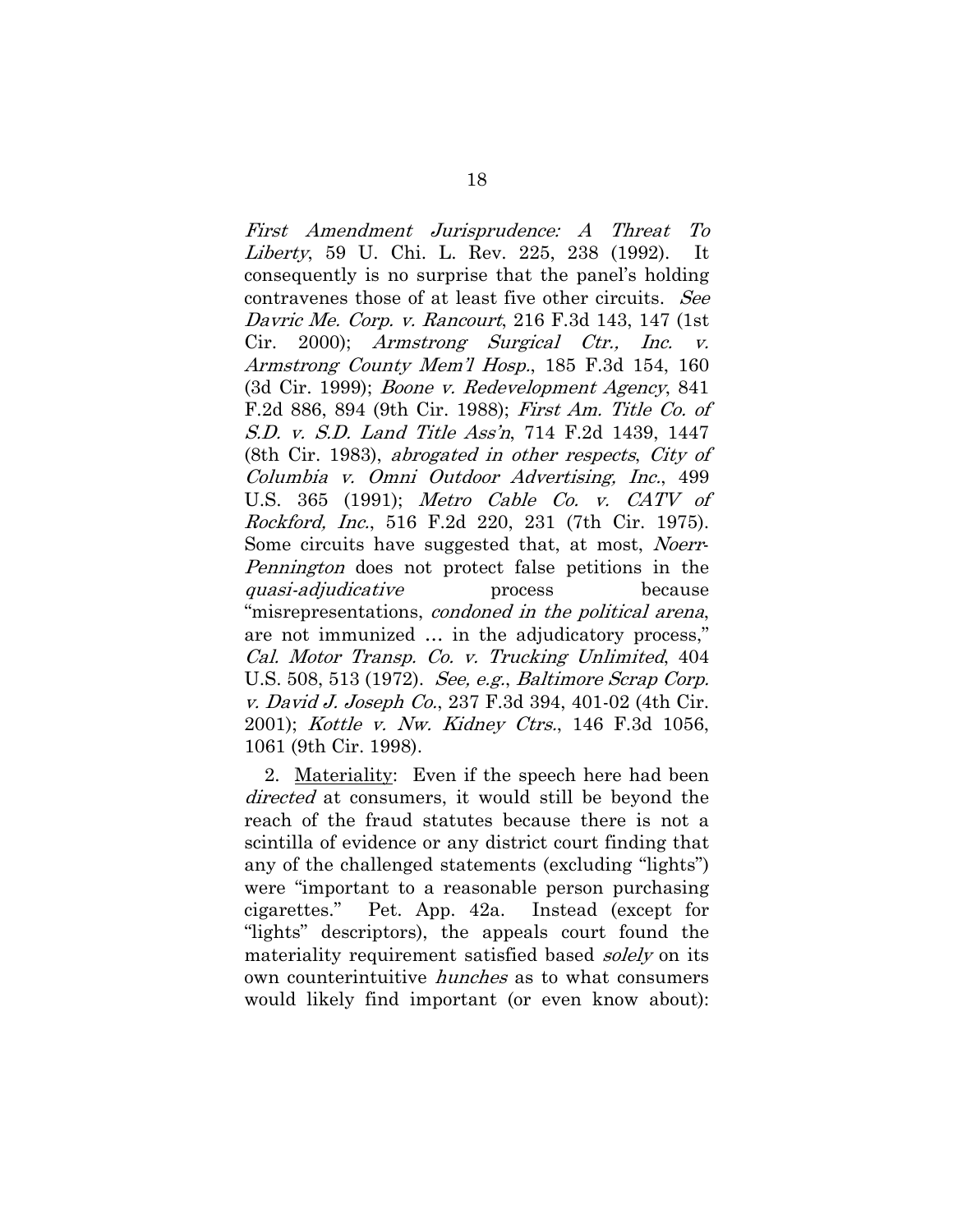e.g., that consumers purportedly think it important to their purchasing decisions whether nicotine occurs naturally or because Defendants "manipulated … nicotine delivery"; whether tobacco's conceded withdrawal effects are labeled "addictive" or something else; or whether Defendants *internally* "destroyed documents." Id. at 42a-43a.<sup>4</sup>

The panel's unsubstantiated "findings" concerning these alleged fraudulent schemes thus conflict with other circuits' rulings requiring plaintiffs to *prove* materiality—just like every other element of fraud. See, e.g., United States v. Goodman, 984 F.2d 235, 237, 239 (8th Cir. 1993) (false statements were not "reasonably calculated to deceive persons of ordinary prudence" and criticizing United States for attempting to make "[c]riminal fraud … turn on semantical phrases"); Assocs. In Adolescent Psychiatry, S.C. v. Home Life Ins. Co., 941 F.2d 561, 571 (7th Cir. 1991); Blount Fin. Servs., Inc. v. Walter E. Heller & Co., 819 F.2d 151, 153 (6th Cir. 1987); see also Madigan, 538 U.S. at 620.

Although statements on the effect of smoking on a smoker's health would be relevant to consumers, Defendants' long-ceased statements on this subject were immaterial under the law of other circuits, because every cigarette package has contained health warnings for over 40 years and virtually all of the public is fully aware of these health effects. Indeed,

<sup>4</sup> The district court made no specific findings on the statements' materiality because it erroneously found that "materiality" could be satisfied even for statements that no reasonable person would find important, Pet. App. 1986a-87a, and because Defendants "spen[t] millions of dollars in advertising" (even though the non-lights "fraud" was wholly unrelated to such advertising), id.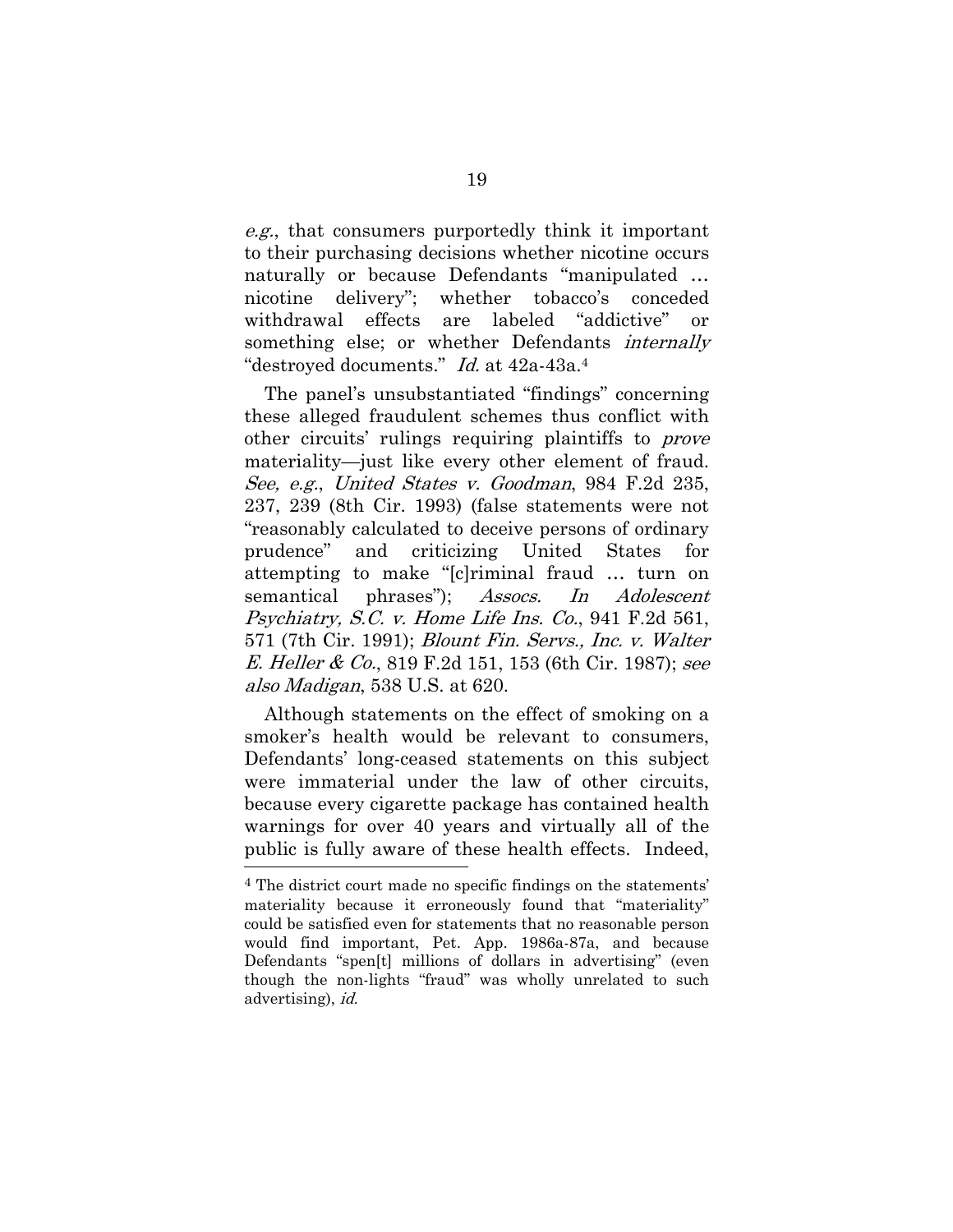96% of teenagers in 1977 believed that smoking caused adverse health effects, and 99% of the public today know that smoking causes lung cancer—20% more than know that the earth revolves around the sun (79%). RJR Pet. App. 48a-49a, 50a-51a. Consequently, the statements are not material because no "reasonable [consumer] would be misled" by Defendants' long-ceased statements "when the truth is under his nose in black and white (many times over)." Assocs. in Adolescent Psychiatry, 941 F.2d at 571; see also Blount Fin. Servs., 819 F.2d at 153. The D.C. Circuit's contrary holding, Pet. App. 43a, conflicts with these circuits and is wrong because materiality turns on what a "reasonable" person would find important.5

3. False Facts: As noted, numerous circuits have held, consistent with this Court's jurisprudence, that the fraud statutes cover *only false factual* statements, not opinions on "one side of a … scientific dispute," see, e.g., Luckey v. Baxter Healthcare *Corp.*, 183 F.3d 730, 733 (7th Cir. 1999),<sup>6</sup> or semantic ambiguities that are plainly true under one "reasonable interpretation[]" of the contested statement, see, e.g., Migliaccio, 34 F.3d at 1525.7 Yet

1

<sup>7</sup> See also Kellogg Brown & Root, 525 F.3d at 376; United States v. Gatewood, 173 F.3d 983, 988 (6th Cir. 1999); United States v.

<sup>5</sup> The overwhelming public knowledge of smoking's health effects also plainly eliminates any conceivable justification for a "corrective statements" remedy. See infra Part IV.

<sup>6</sup> See also United States ex rel. Wilson v. Kellogg Brown & Root, Inc., 525 F.3d 370, 376 (4th Cir. 2008); A Plus Benefits, Inc., 139 F. App'x at 983; United States v. Gay, 967 F.2d 322, 329 (9th Cir. 1992); United States v. Shelton, 669 F.2d 446, 465 (7th Cir. 1982).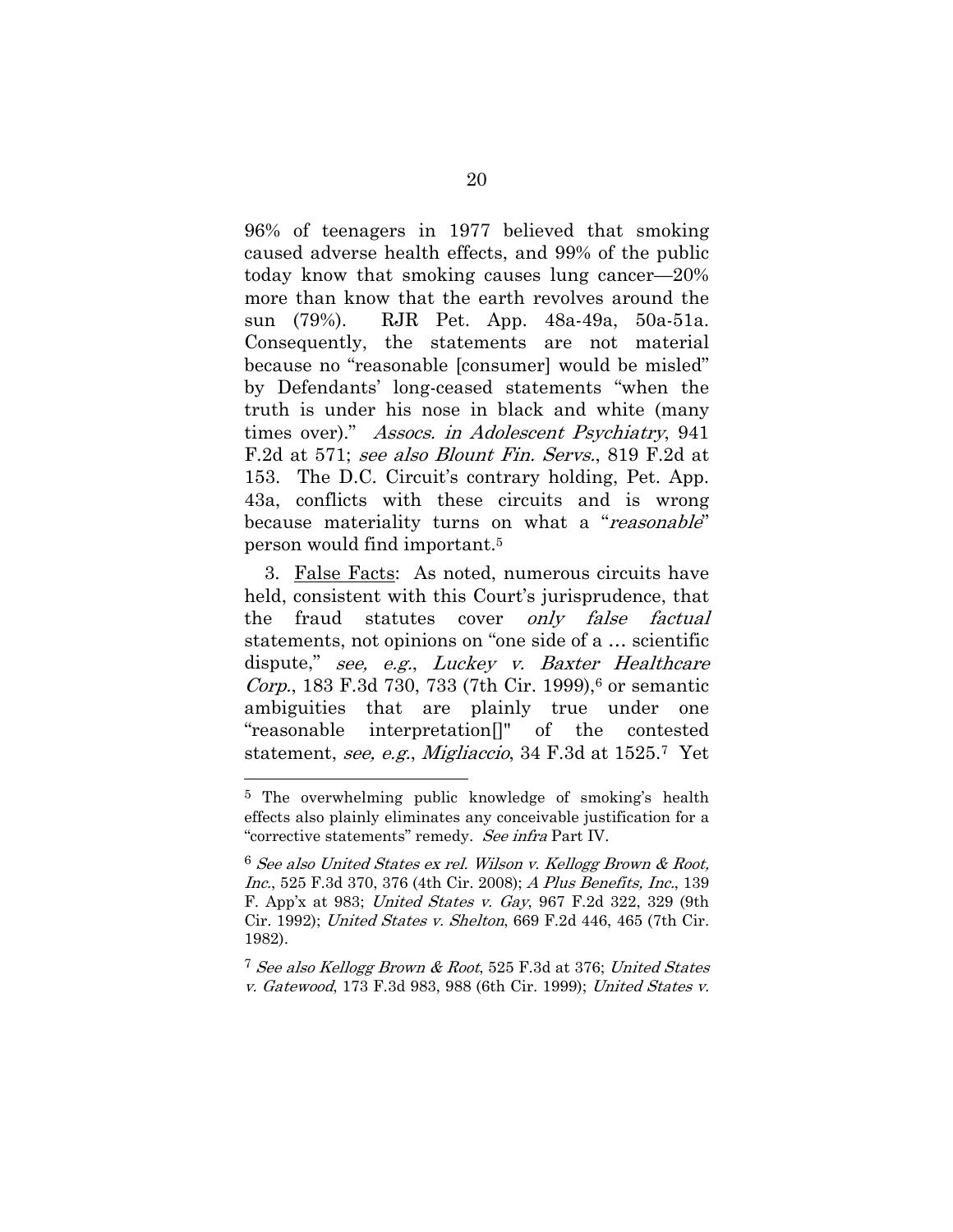the panel based Defendants' fraud liability on precisely such disputed opinions and semantic ambiguities.

For example, Defendants' statements that the scientific evidence did not conclusively show that secondhand smoke causes disease constitute a classic opinion in an ongoing scientific and political debate. Yet Defendants' statements concerning this issue were found fraudulent, Pet. App. 1888a-89a, even though the statements merely echoed very respectable "post-1986 scientific opinions casting doubt on the dangers of secondhand smoke," Pet. App. 50a; see also Flue-Cured Tobacco Coop. Stabilization Corp. v. EPA, 4 F. Supp. 2d 435, 464 (M.D.N.C. 1998) (overturning EPA findings on secondhand smoke because, *inter alia*, EPA's own "methodology and its selected studies … did not demonstrate a statistically significant association between [second-hand smoke] and lung cancer"), vacated on other grounds, 313 F.3d 852 (4th Cir. 2002). These respectable opinions, which were indisputably non-fraudulent if said by others, were nonetheless held impermissible when proffered by Defendants, because their "own knowledge" purportedly exceeded that of "others" in the scientific community, as purportedly evidenced by Defendants' knowledge "[i]n 1982" that sidestream smoke was "more irritating and/or toxic" than inhaled smoke and

<sup>(</sup>continued…)

Rowe, 144 F.3d 15, 21 (1st Cir. 1998); United States v. Bradstreet, 135 F.3d 46, 52 (1st Cir. 1998); United States v. Race, 632 F.2d 1114, 1120 (4th Cir. 1980); United States v. Steinhilber, 484 F.2d 386, 390 (8th Cir. 1973); United States v. Diogo, 320 F.2d 898, 905-07 (2d Cir. 1963).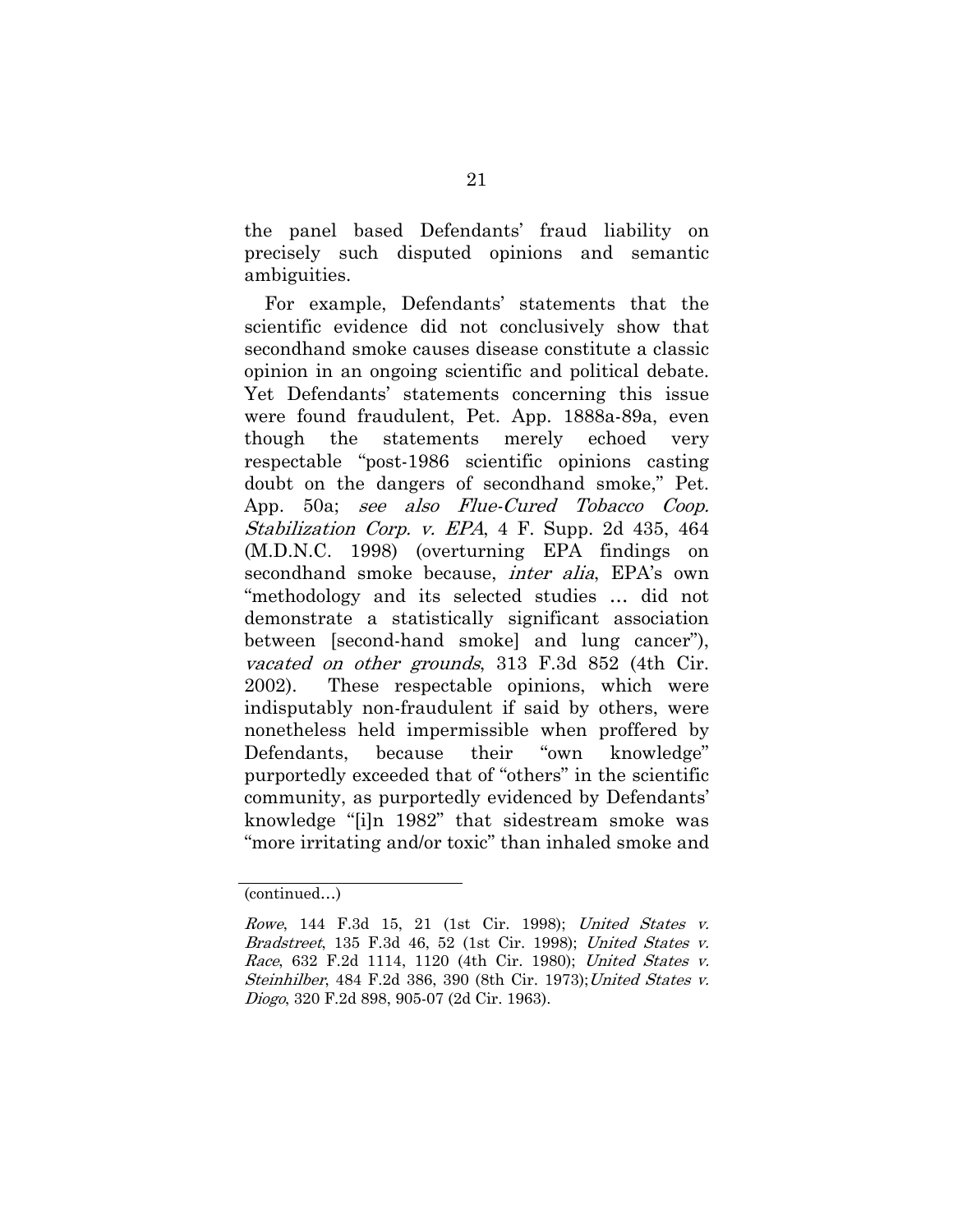by their *comments* on *public* studies in the early 1980's. Pet. App. 51a. But this attempted end-run around the bar on proscribing opinion falters on the absence of evidence or finding by the district court that Defendants knew more about secondhand smoke than the scientific community. The Surgeon General knew all about sidestream smoke's toxicity in the early 1970s and 1980s, but was unable to find a link to disease until 1986. See id. at 1554a-55a (discussing 1982 SG Report); id. at 1556a (discussing 1986 SG Report); see also U.S. Dep't of Health & Human Servs., The Health Consequences of Involuntary Smoking: A Report of the Surgeon General (1986).

Likewise, Defendants' statements about "addiction" are a classic example of semantic ambiguity and disagreement, where Defendants merely advocated "retaining an earlier definition of addiction" limited to heroin-like drugs causing severe physical dependence, which the Surgeon General concededly altered in 1988 to include smoking. Pet. App. at 53a. The panel attempted to "render[] any supposed ambiguities in the word 'addiction' beside the point" by contending that Defendants had their "representatives testify that nicotine did not cause addiction *or dependence*," *id.* at 54a (internal quotation marks and citation omitted). The record plainly shows, however, that the government did not allege and the district court did not find that denying "dependence" was fraudulent, only denying smoking's addictiveness was purportedly fraud, id. at 1897a-1901a, and, in any event, Defendants' cited denial of "dependence" was in 1982 Tobacco Institute congressional testimony fully consistent with the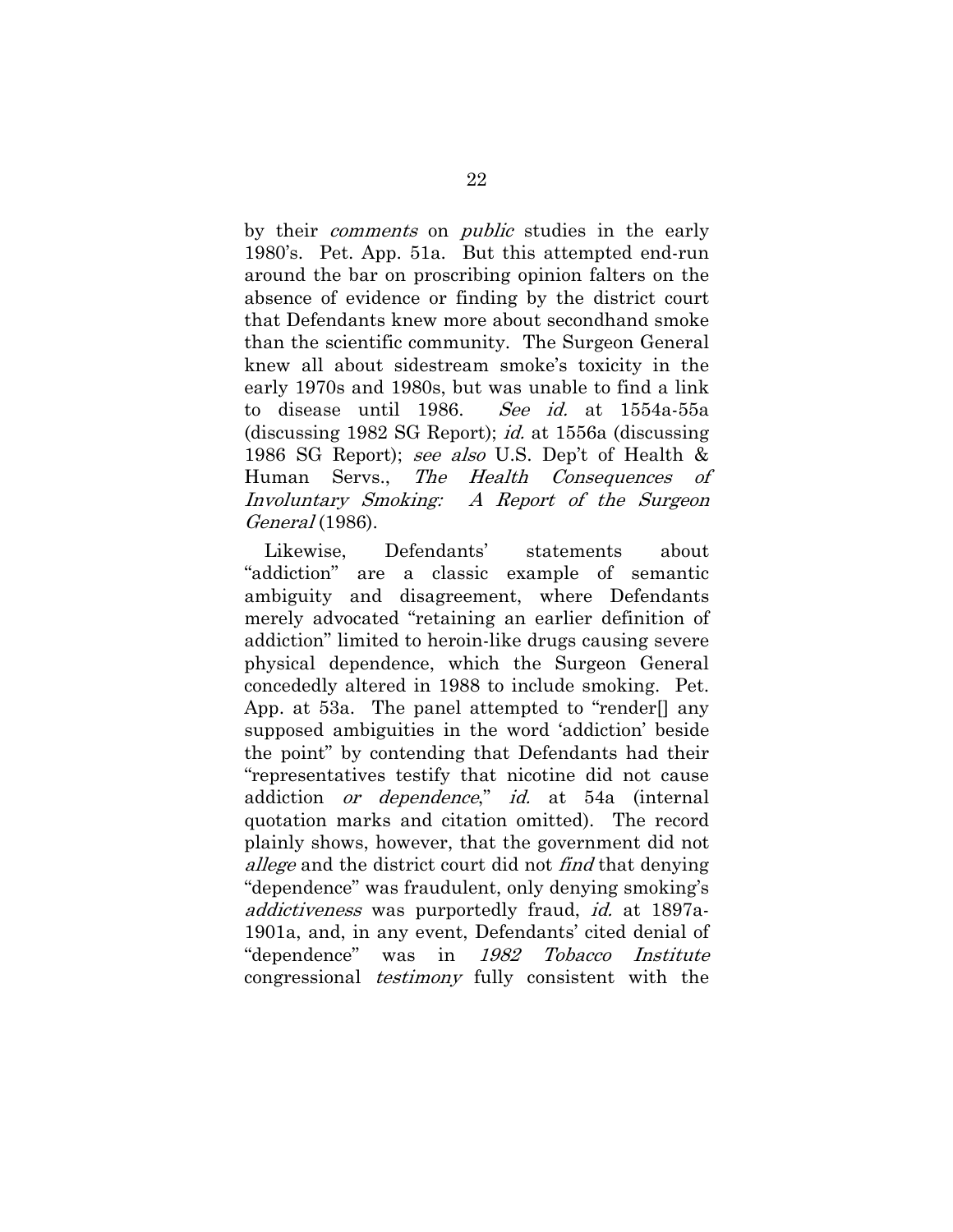Surgeon General's 1982 views, id. at 53a (citing id. at 494a-97a, 710a, 1897a-1901a).

4. Specific Intent: As noted, the panel justified its severe punishment of Defendants' public policy and petitioning speech solely on the grounds that Defendants "knew" the statements were false. Defendant corporations could "know" a statement was false, however, only if the human beings speaking for them knew they were false, so that such wrongful intent could be attributed to the corporations under *respondeat superior*. But there is not a single finding anywhere in the district court's voluminous opinion that anyone associated with Defendants said a single sentence they believed to be false and the government *affirmatively disavowed* from the outset any effort to prove that any "particular representative [of Defendants] knew or believed [a] statement to be false." RJR Pet. App. 43a. The government disdained such an effort because it viewed such individual intent as "*immaterial*," since the "government's proof will rest on the *collective* knowledge of the defendants' corporations' … representatives," which can be "*imputed* to the corporation-principal." See id. at 32a, 43a.

Like the government, the district court repeatedly and expressly "rejected the theory of specific intent … requiring that a corporate state of mind can only be established by looking at each individual corporate agent at the times s/he acted" because that would "create an insurmountable burden for a plaintiff in corporate … fraud cases and frustrate the purposes of the statute." Pet. App. 1982a; see also id. at 1973a, 1979a, 1985a. It found that corporate collective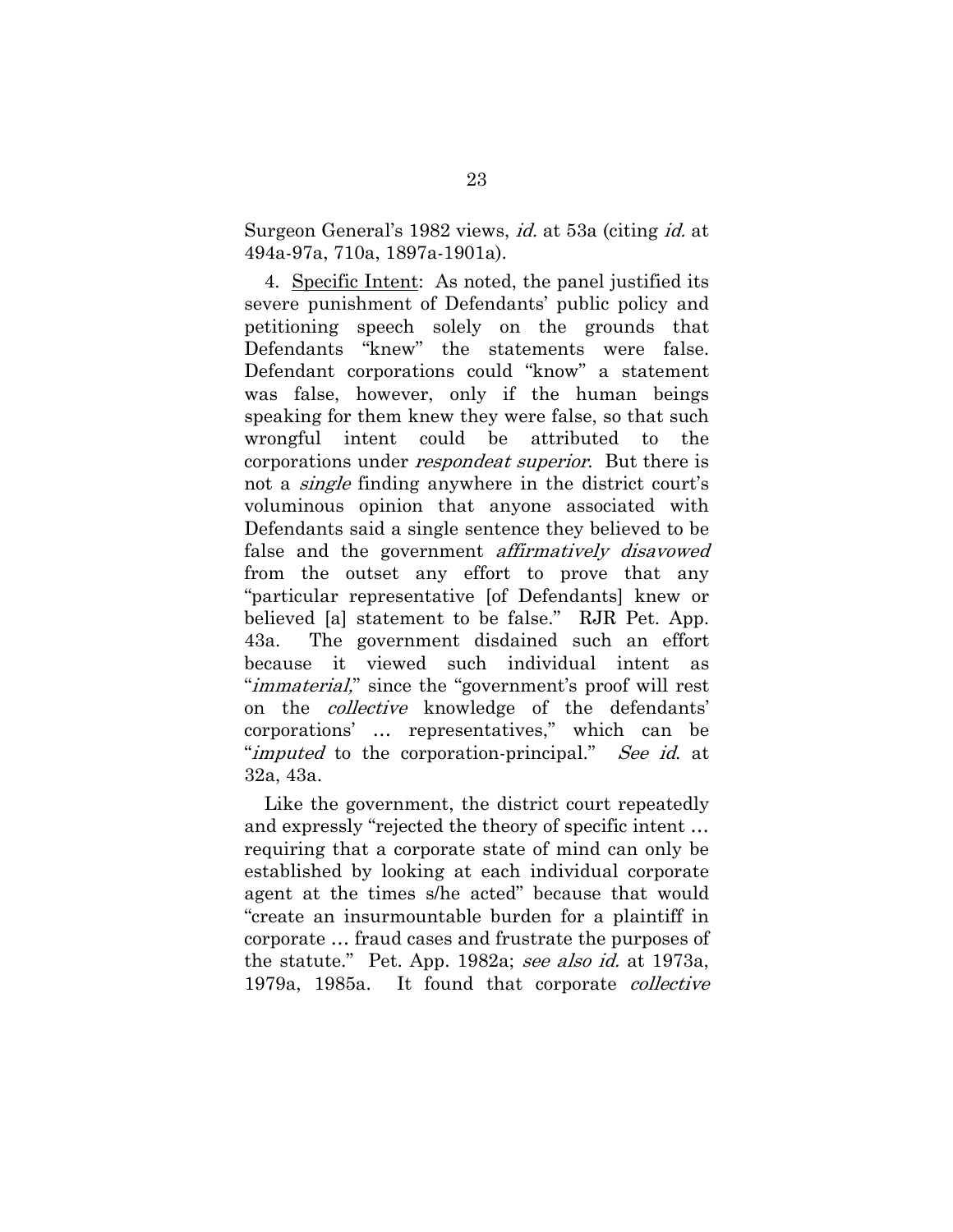intent satisfied the specific intent requirement because "knowledge of agents" may be "imputed to the corporation" and "can be inferred from the collective knowledge of each defendant company itself and the reckless disregard of that knowledge." See id. at 1582a, 1977a.

The D.C. Circuit was "dubious" of the district court's holding that it could simply *impute* contradictory internal research to the corporate spokesperson, but upheld the district court's judgment because "a factfinder could permissibly infer that the speaker harbored specific intent to defraud," or "at least acted with reckless disregard," based on a "pattern of corporate research," "even though the memoranda may or may not have gone directly to the executive who ma[de] the contrary statement." Id. at 40a; see also id. at 39a (noting that "indirect and circumstantial evidence was sufficient to allow the district court to reasonably infer" intent). And it held that the district court had "also based its holding on [this] proper view of specific intent," *id.* at 41a, simply because the lower court stated that it was "*absurd to believe* that the highly-ranked representatives and agents of these corporations and entities had no knowledge that their public statements were false and fraudulent" since those statements were "inconsistent with the internal knowledge and practice of the corporation" that the representatives could "reasonably be *expected*" to be aware of, id. at 34a-35a (quoting id. at 1890a-91a, 1894a).

There is, however, an obvious, fundamental difference between proclaiming that it is "absurd to believe" that Defendants' representatives had no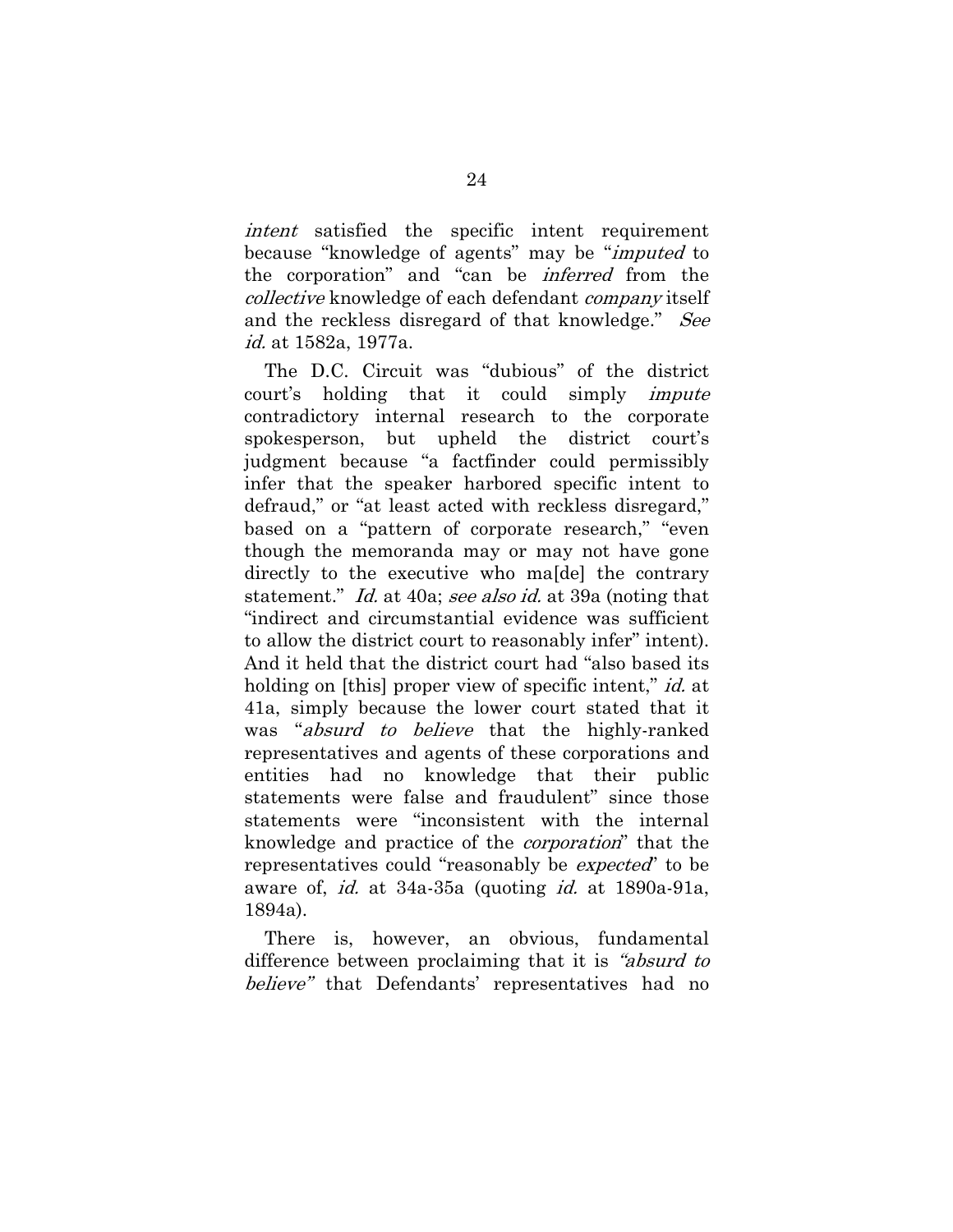wrongful intent because they could "reasonably be expected" to be aware of the allegedly "inconsistent ... knowledge … of the corporation," and finding, based on *evidence*, that they *did* have wrongful intent because they *did* have access to and agreed with contradictory corporate knowledge. There is no difference between assuming, based on "permissible inferences," that speakers are aware of, and agree with, internally contradictory information and imputing that information to the corporate speaker as a matter of law, under the admittedly erroneous "collective intent" theory. The two standards are different *only* if the district court *makes findings*, based on evidence, that the corporate speakers did possess and agree with the contrary corporate knowledge; it is plainly not enough that the district court "could permissibly infer" individual intent. And the district court here plainly did not make any such findings because the government foreswore such findings as "immaterial" and the district court fully agreed that it was sufficient to infer or impute such knowledge to the individual speakers, without engaging in the "insurmountable burden" of such particularized individualized findings.

The D.C. Circuit's embrace of speculative inferences as equivalent to particularized factfinding about an individual's actual intent is in stark conflict with other circuit's consistent admonition that a "specific corporate employee must be found to have the [fraudulent] intent." *Dana Corp. v. Blue* Cross & Blue Shield Mutual of N. Ohio, 900 F. 2d 882, 886 n.2 (6th Cir. 1990); see also Southland Secs. Corp. v. INSpire Ins. Solutions Inc., 365 F.3d 353, 366-67 (5th Cir. 2004); Nordstrom, Inc. v. Chubb & Son, Inc., 54 F.3d 1424 (9th Cir. 1995); Woodmont,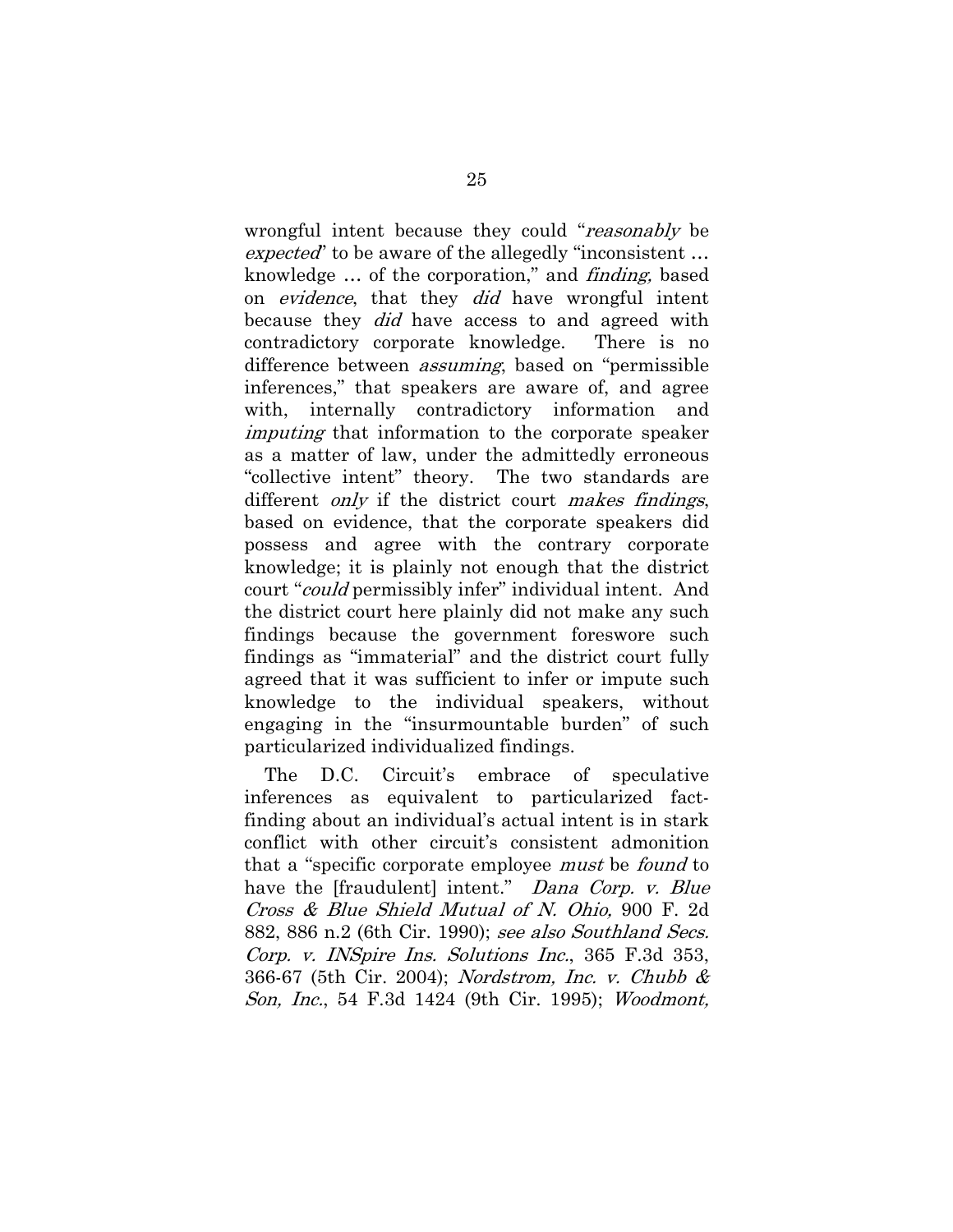Inc. v. Daniels, 274 F.2d 132 (10th Cir. 1959). Equally important, it is at war with this Court's First Amendment standards for the proof necessary to satisfy the "reckless disregard" requirement. As New York Times stated, "[t]he mere presence of the stories in the files does not, of course, establish that the Times 'knew' the advertisement was false, since the state of mind required for actual malice would have to be brought home to the persons in the Times' organization having responsibility for the publication of the advertisement" at issue. 376 U.S. at 287. It plainly would not suffice to say that the relevant Times employees "could reasonably be expected" to know about the numerous "stories in the files," particularly if, as here, the district court had "alternatively" held that such knowledge could be imputed to the responsible person.

In any event, *most* of the alleged "fraud" was statements by the *Tobacco Institute*. Even if it is "reasonable to infer" that executives possess knowledge of their own corporation's memoranda, there is no basis (absent findings) to impute such knowledge to the Tobacco Institute, a separate entity, particularly since the district court found that "Defendants never provided the Tobacco Institute with information that nicotine was a drug with a variety of physiological effects and was thought to be responsible for the addictive properties of cigarette smoking." Pet. App. 661a. This simply reflects the district court's bizarre view, undefended by the D.C. Circuit, that specific intent may be inferred from the "[c]ollective [k]nowledge of … the [e]nterprise as a  $\mu$ <sub>l</sub>hole." Id. at 1979a.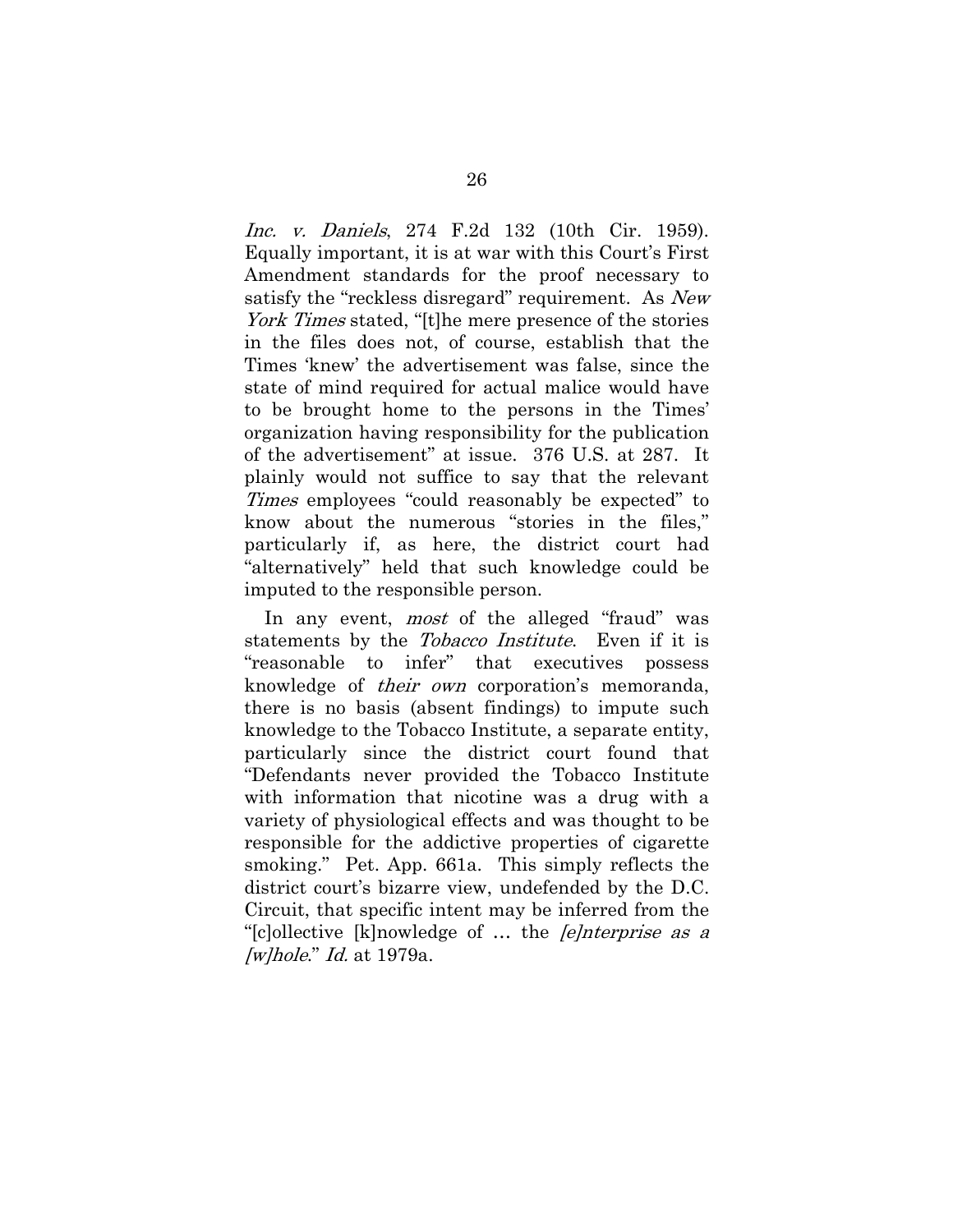This threat to free speech is particularly obvious and important when the allegedly contrary collective "knowledge" does not concern any *facts* about internal corporate practices that the corporation "presumably knows more about than anyone else," Bose, 466 U.S. at 504 n.22 (internal quotation marks omitted), but are *opinions* about *public* scientific studies, as with secondhand smoke, or the government's decision to redefine withdrawal symptoms as "addiction." Any credible scientific controversy, by definition, will lead to different opinions about the strength of the evidence, both within and without the corporation, as will semantic arguments about issues like which labels should be affixed to withdrawal symptoms. If the federal courts can simply denominate one side of that internal debate as "corporate knowledge" and thus convert public expressions of the other side into "knowing falsehoods," this necessarily precludes corporations' participation in any public debate. Indeed, the manner in which the courts below analyzed the issues of secondhand smoke and addiction, see supra Part II.B.3, vividly illustrate the real risk that their approach to "corporate knowledge" will be used to criminalize opinions or ambiguous statements in the marketplace of ideas.

In any event, and at an absolute minimum, to the extent that the panel actually found *individualized* specific intent, it did so based on a legal theory disavowed by the government before trial and thus in violation of fundamental due process principles. It has long been black-letter law that, "[a]fter bringing and trying the case on [one] theory the plaintiff cannot be permitted … to change to another which the defendant was not required to meet below."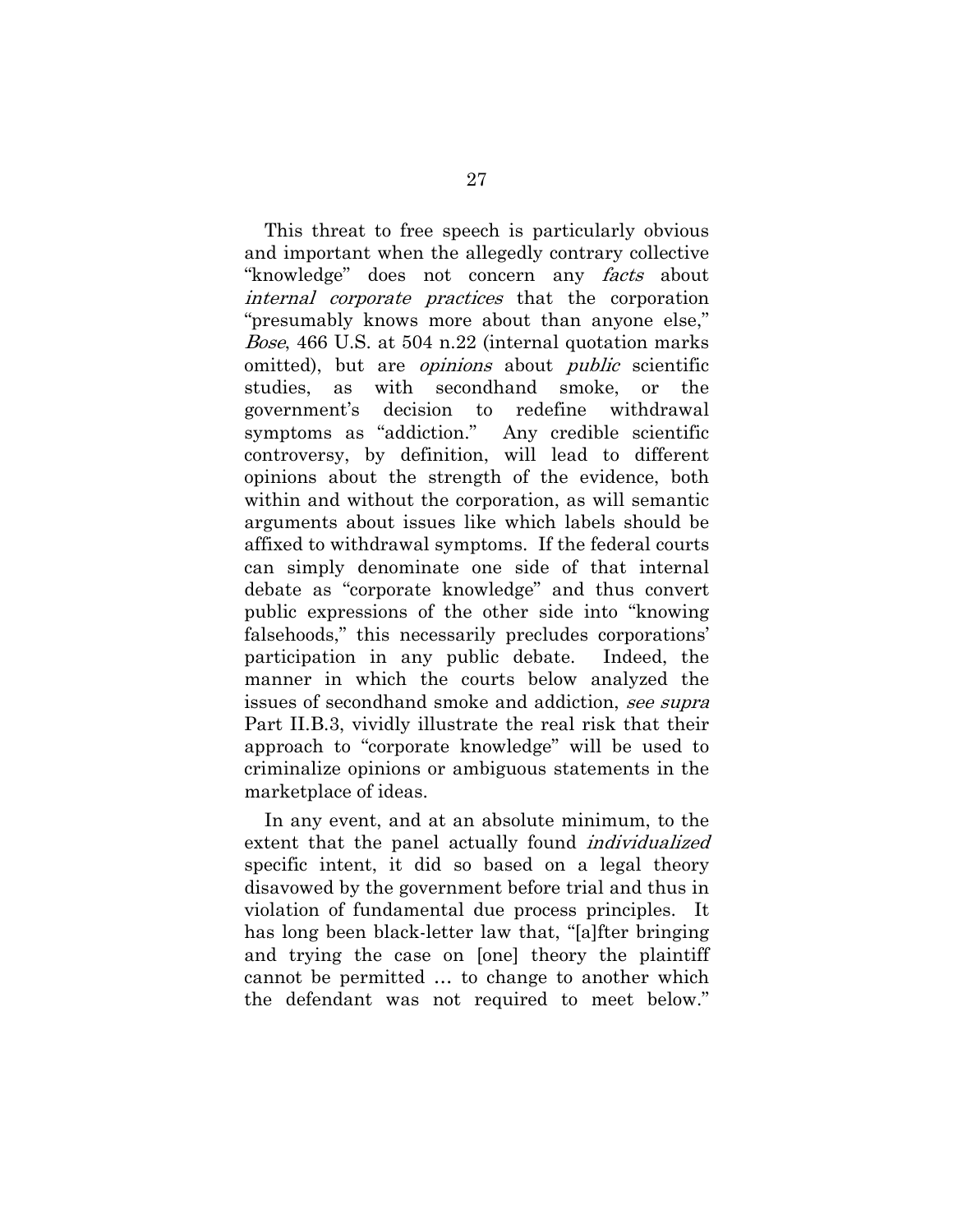Virginian Ry. Co. v. Mullens, 271 U.S. 200, 227-28 (1926). "This is essential in order that parties may have the opportunity to offer all the evidence they believe relevant to the issues which the trial tribunal is alone competent to decide ...." Hormel v. Helvering, 312 U.S. 552, 556 (1941). "[I]t is equally essential in order that litigants may not be surprised on appeal by final decision there of issues upon which they have had no opportunity to introduce evidence." Id.

For example, in *In re Ruffalo*, 390 U.S. 544 (1968), this Court held that a *post hoc* addition of a new charge in an attorney disbarment proceeding violated due process because the defendant "had no notice that [the charge] would be considered a disbarment offense until after … he … had testified at length on all the material facts pertaining to this phase of the case," even though the facts establishing the violation were supported by the defendant's own testimony at trial. *See id.* at 550-51. If due process requires disregarding even undisputed facts because of the "absence of fair notice," *id.* at 552, it necessarily condemns the lack of notice that tricked Defendants here into putting on no defense on a hotly contested issue.

The cases above simply reflect the truism that defendants cannot defend against claims that were never made; so imposing liability based on a theory affirmatively eschewed by the plaintiff deprives them of their most basic due process rights. Had Defendants in this case been afforded that basic opportunity, they would have shown that all corporate statements accurately reflected the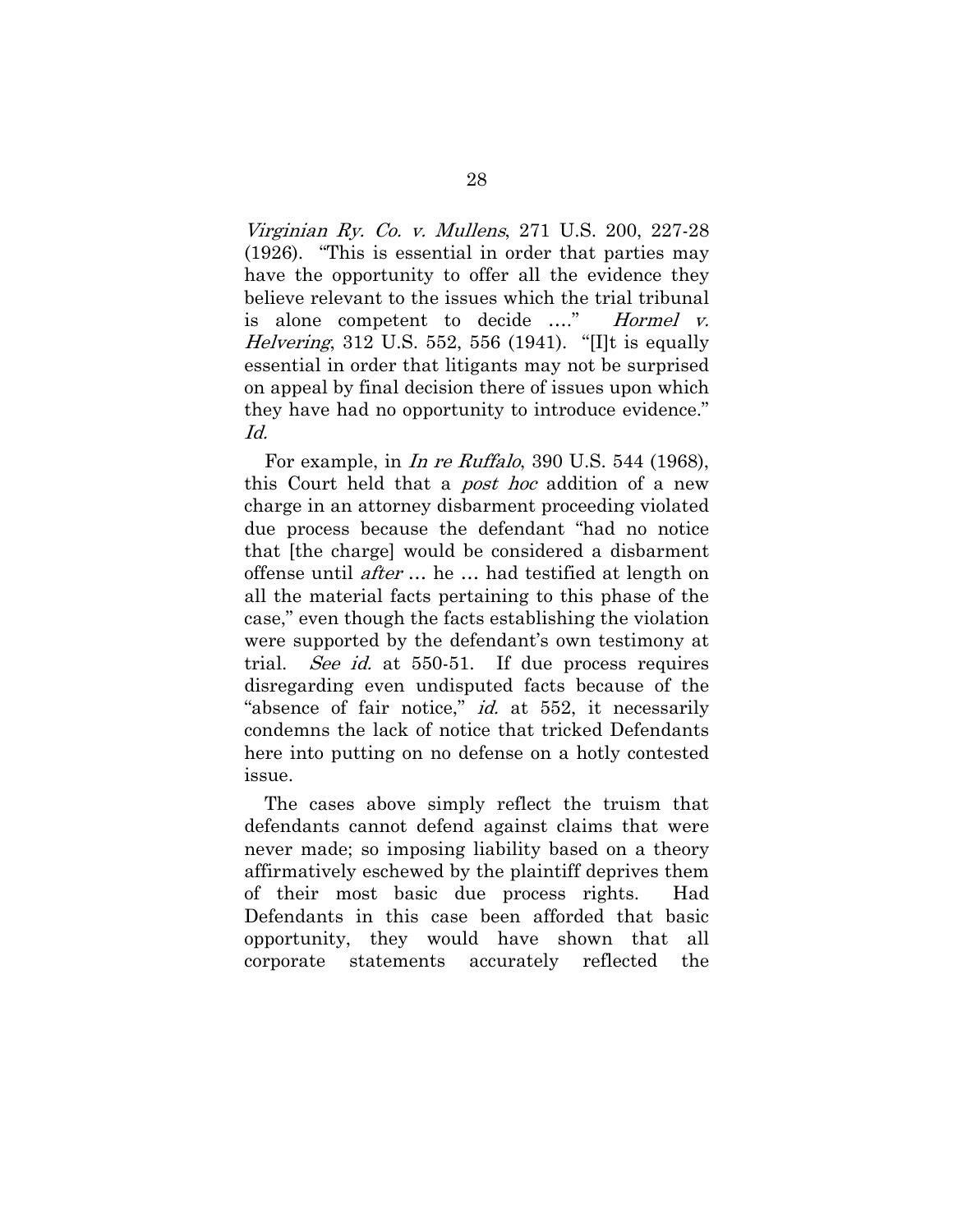prevailing internal views—and certainly the speakers' views.

5. Judicial Review: Finally, not only did the panel absolve the government of its burden of proof on materiality and specific intent, see supra Parts II.B.2 & 4, it also wholly abandoned its obligation under *Bose* to engage in independent appellate review of the findings that the district court did make. As PM's petition extensively discusses, the panel, notwithstanding the obvious First Amendment implications of the government's fraud allegations in this case and contrary to the decisions of at least three other circuit courts, applied only the highly deferential "clearly erroneous" standard rather than the independent review mandated by *Bose* and its progeny. Compare Pet. App. 16a, 28a-29a, 49a, 50a, 52a, with Byrum v. Landreth, 566 F.3d 442, 448 n.5 (5th Cir. 2009); Falanga v. State Bar of Georgia, 150 F.3d 1333, 1347 (11th Cir. 1998); Reno v. Disciplinary Bd., 106 F.3d 929, 932 (10th Cir. 1997).

#### III. THE PANEL'S FINDING ON "LIGHTS" DESCRIPTORS CONFLICTS WITH OTHER CIRCUITS AND THIS COURT'S PRECEDENTS

Unlike Defendants' purportedly fraudulent speech discussed above, "lights" descriptors are commercial speech and material. Nonetheless, the fraud findings on this issue conflict with the precedent of other circuits and this Court for three related reasons.

The courts below found that, "as a result of ... nicotine-driven behavior" called "compensation," Pet. App. 11a, 972a—*i.e.*, the practice of some smokers to "inhal[e] smoke more deeply" or "smok[e] more cigarettes," id. at 10a—cigarettes with less tar under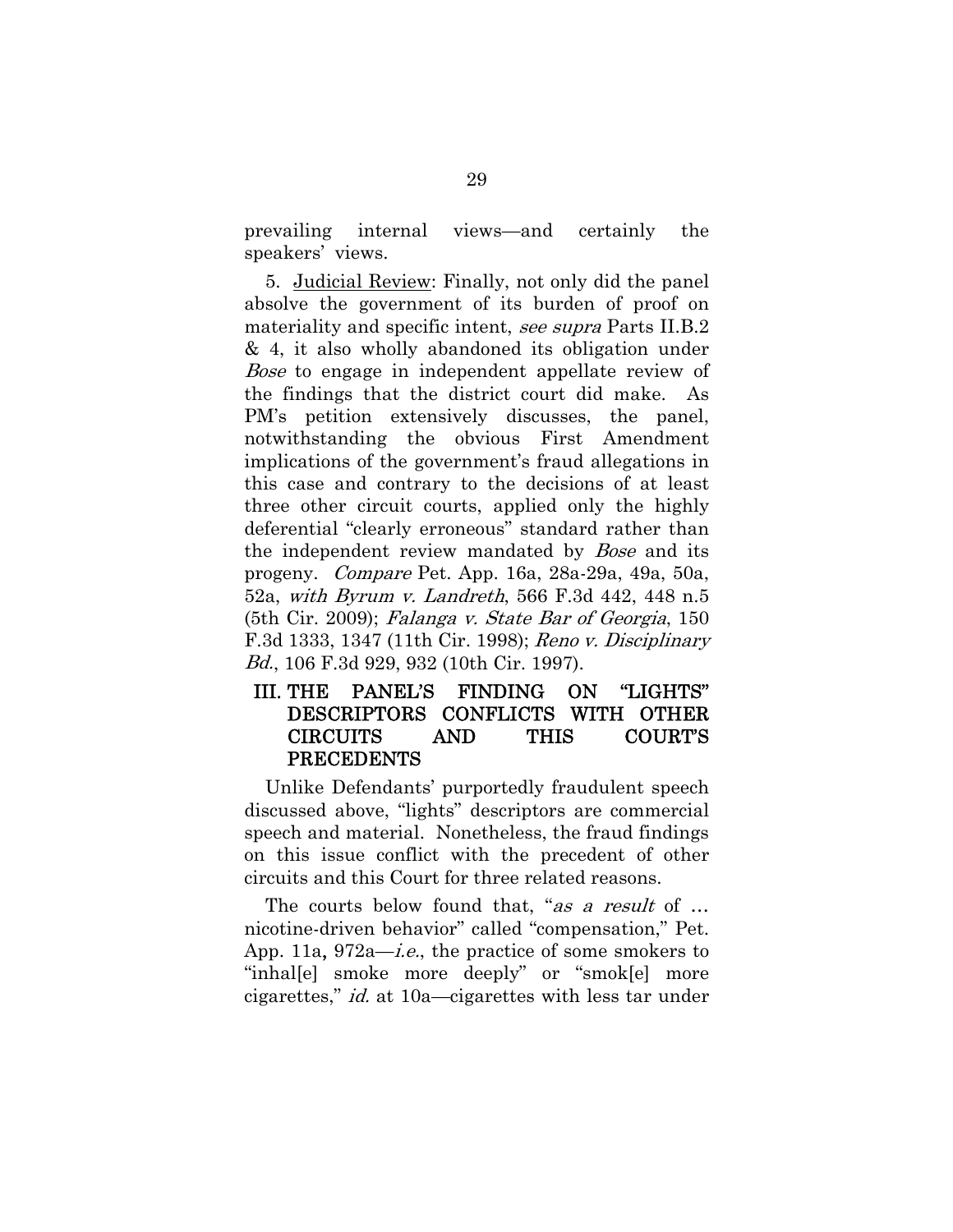the Cambridge Filter Method are not actually healthier for smokers who "inhale essentially the same amount of tar and nicotine as they would from full flavor cigarettes," *id.* at 988a. Since such "compensation" eliminates the benefits of lower tar cigarettes as measured by the Cambridge Method,8 Defendants' *descriptions* of those tar levels were purportedly fraudulent because they "implied a health benefit as a result of lower tar levels." Id. at 1140. There are three serious errors with the conclusion of the courts below.

*First*, "low tar" descriptors do not say "healthier"; they just accurately say that the cigarette has lower tar under the Cambridge Method. Thus, as discussed above, it conflicted with the law of at least six circuits for the panel to hold that descriptors were fraudulent given semantic ambiguity over whether they imply health benefits: one eminently "reasonable interpretation" of the descriptors is that they are simply an accurate description of cigarettes' relative tar levels as measured by the Cambridge Method. See supra at 20 & n.7.

Second, descriptions of the Cambridge tar levels can misleadingly imply health benefits only if the tar levels themselves are misleading in this way. But they cannot be deemed misleading because the FTC actively *approved* "factual statement<sup>[s]</sup> of the tar and nicotine content' … as measured by the Cambridge Filter Method," Pet. App. 47a (quoting *Altria Group*,

1

<sup>8</sup> There is no dispute that, absent compensation, low-tar cigarettes would be healthier because there is a "dose-response" relationship whereby the less tar and nicotine to which smokers are exposed, the lower the associated risk. Pet. App. 986a; RJR Pet. App. 44a-46a, 47a.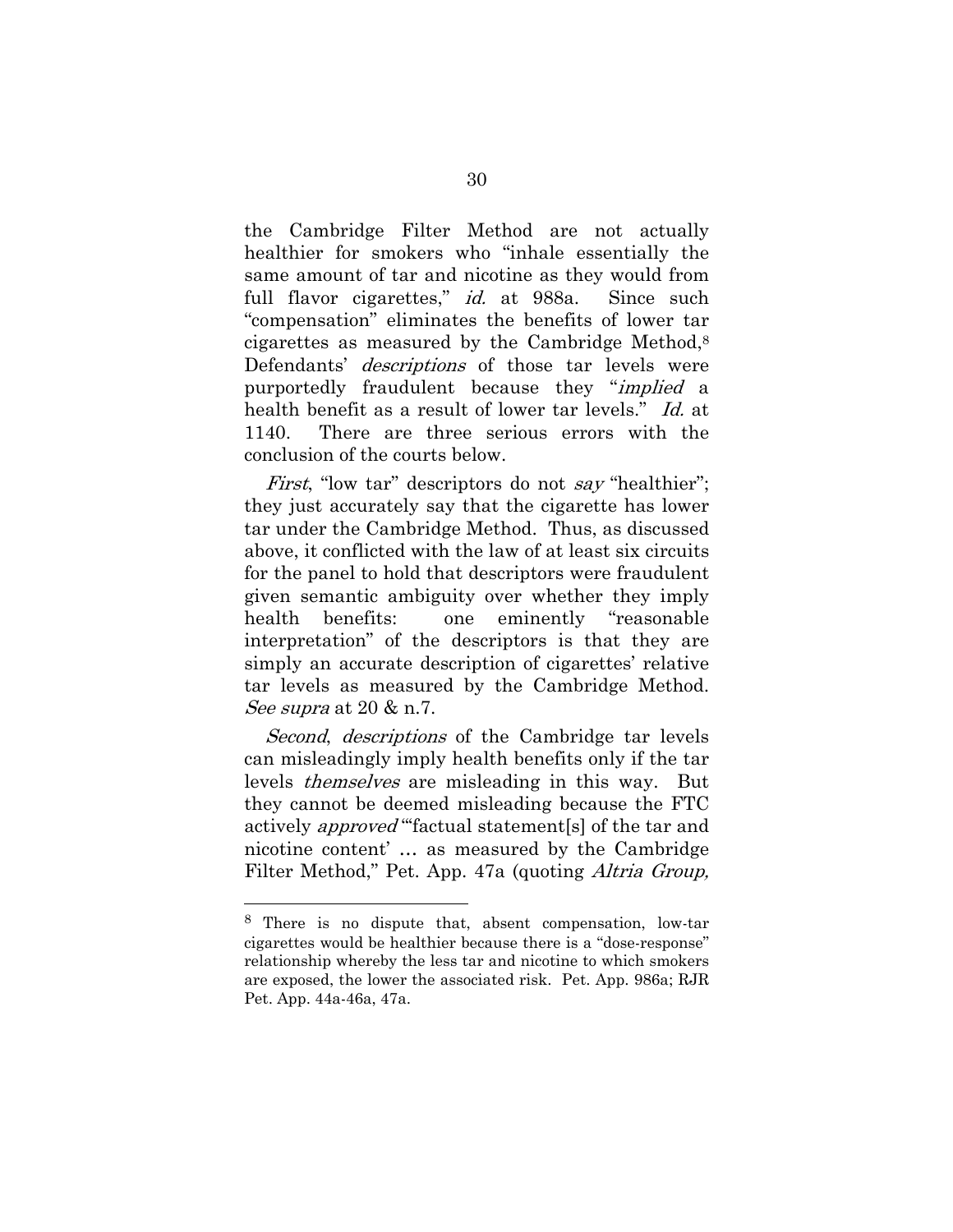Inc. v. Good, 129 S. Ct. 538, 549 (2008)), through 2008, precisely for the health-related reason of "lead[ing] those smokers who are unable to kick the habit to greater interest in obtaining a low tar and nicotine cigarette," RJR Pet. App. 52a. Obviously, the Cambridge numbers serve no purpose other than "help[ing] smokers make informed decisions" about various cigarettes' health characteristics. See Proposal to Rescind FTC Guidance Concerning the Current Cigarette Test Method, 73 Fed. Reg. 40,350, 40,351 (July 14, 2008). The FTC continued this approach well after the "compensation" phenomenon was fully understood by public health agencies and, indeed, was extensively documented in the 2001 National Cancer Institute Report on "Compensation." See National Cancer Institute, Smoking and Tobacco Control Monograph 13 (2001); see also, e.g., National Cancer Institute, Smoking and Tobacco Control Monograph 7 (1996) (detailing 1994 conference on compensation). The FTC presumably continued this policy because it believed it provided helpful information to smokers who did *not* "compensate," such as some who never smoked full-flavored cigarettes. If it is not fraudulent to provide Cambridge Method ratings (as the FTC directly found), even though the ratings implied health consequences, then it necessarily follows that an accurate description of those tar ratings cannot be deceptive either.

In short, even if Defendants could be convicted of fraud because of what their true statements *implied* under one interpretation of those statements, the implication cannot be fraud if it embodies, at worst, a message specifically approved by the relevant government agency—*i.e.*, that there is a link between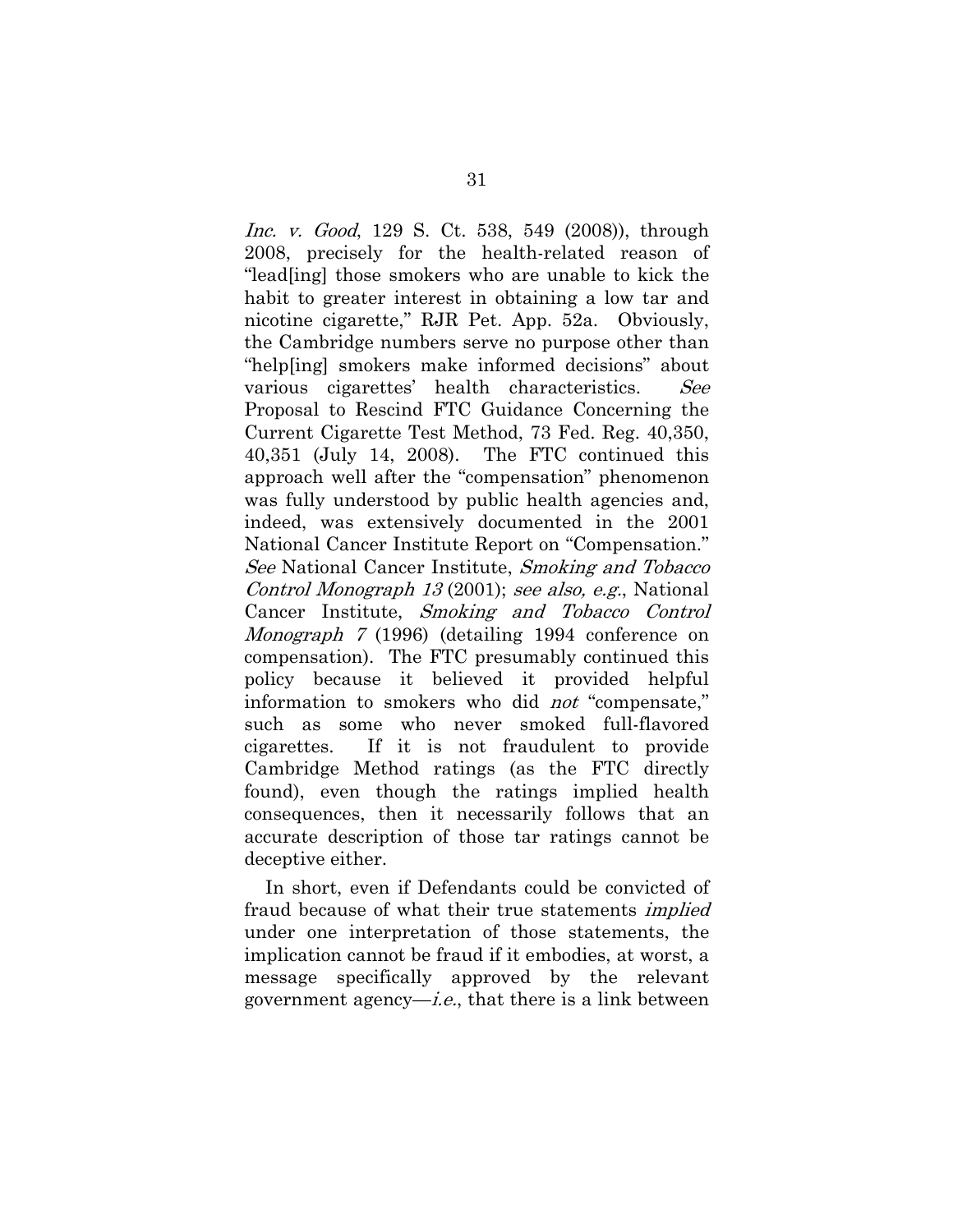low tar ratings and healthier cigarettes. The D.C. Circuit's contrary conclusion brought it into stark conflict with the Fifth Circuit's square holding that the descriptors "cannot constitute fraud" because "cigarettes labeled as 'light' and 'low-tar' do deliver less tar and nicotine as measured by the only government-sanctioned methodology for their measurement." Brown v. Brown & Williamson Tobacco Corp., 479 F.3d 383, 392 (5th Cir. 2007), abrogated on other grounds by Good, 129 S. Ct. 538; see also, e.g., Clinton v. Brown & Williamson Holdings, Inc., 498 F. Supp. 2d 639, 652 (S.D.N.Y. 2007).

Indeed, by allowing a fraud finding notwithstanding government *approval* of the information underlying the "fraud," the panel also violated this Court's commercial speech precedents. Banning descriptions of the Cambridge ratings cannot "directly and materially" advance a "substantial government interest," because the agency responsible for that "interest" specifically approved giving consumers this information. Cent. Hudson, 447 U.S. at 566. Since even partial regulatory approval invalidates a commercial speech ban, *a fortiori* the FTC's *complete* approval of the information conveyed by the descriptors forecloses the district court ban. See Greater New Orleans Broad. Ass'n v. United States, 527 U.S. 173, 193-94 (1999) (ban on casino advertising invalid because permitted to Indian tribes); Rubin v. Coors Brewing Co., 514 U.S. 476, 488 (1995) (ban on beer alcohol content disclosures on labels impermissible because permitted in some advertisements); Cincinnati v. Discovery Network, Inc., 507 U.S. 410, 417 (1993).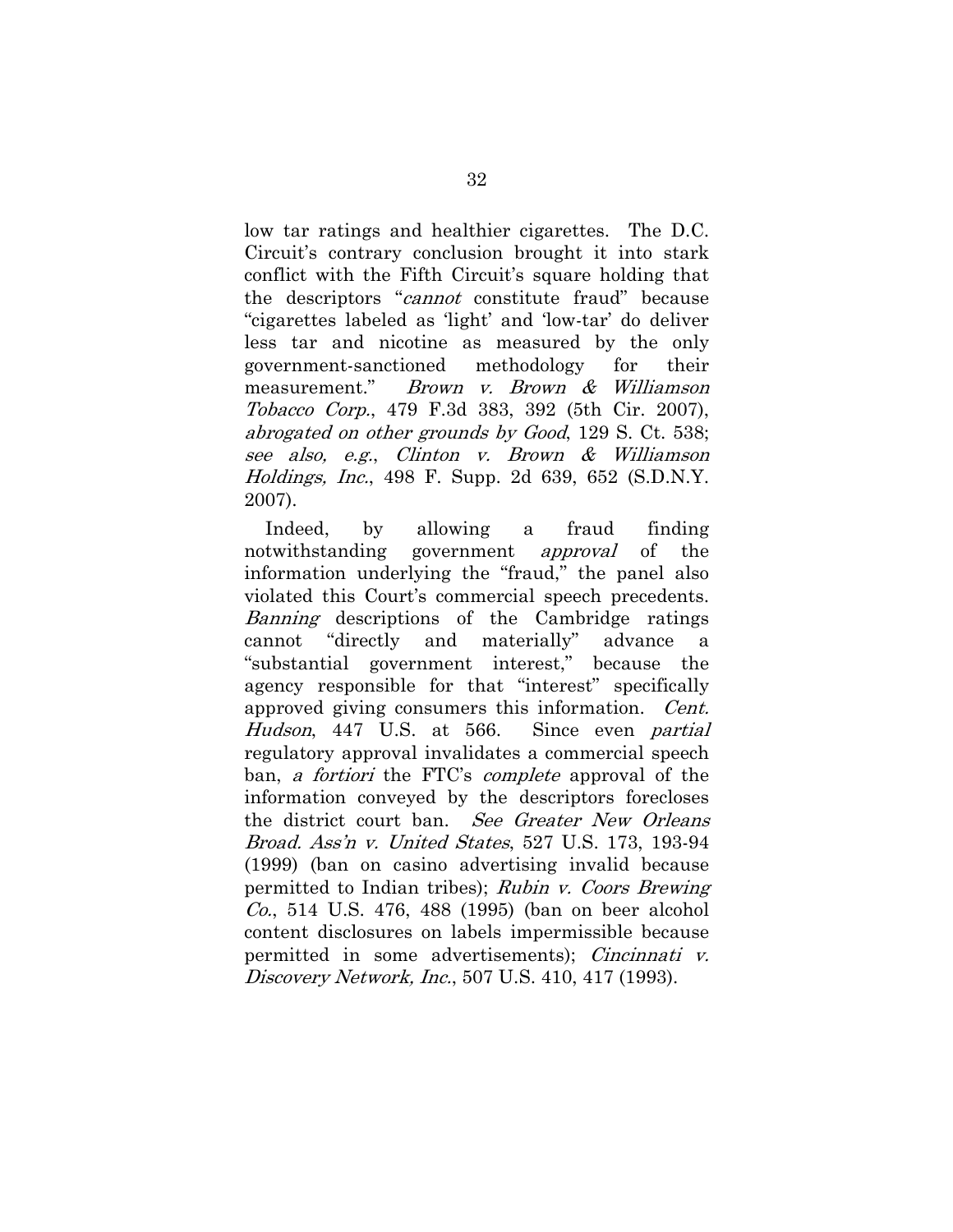Finally, the panel's holding is also in stark conflict with this Court's interpretive doctrine that general statutes, like RICO and the fraud statutes, should not be applied to activity regulated by an expert agency under a specific statute if there is a "resulting risk" of "conflicting guidance … or standards of conduct." Credit Suisse Securities (USA) LLC v. Billing, 551 U.S. 264, 275-76 (2007); see also id. at 279-81 (precluding application of antitrust law to activity regulated by SEC, even though "SEC ha[d] disapproved ... the conduct that the antitrust complaints attack[ed]"); United States v. National Association of Securities Dealers, Inc., 422 U.S. 694, 729-34 (1975) (foreclosing antitrust attack on conduct "ancillary" to that approved by SEC); Pan American World Airways, Inc. v. United States, 371 U.S. 296, 309 (1963). This doctrine has been applied to RICO, see, e.g., Sun City Taxpayers' Ass'n v. Citizens Utilities Co., 45 F.3d 58, 61-62 (2d Cir. 1995), and reflects the due process principle that it is impermissible to penalize actions that have been approved by the government, see, e.g., United States v. Pa. Indus. Chem. Corp., 411 U.S. 655, 674 (1973); Raley v. Ohio, 360 U.S. 423, 439 (1959); United States v. Levin, 973 F.2d 463, 464-66 (6th Cir. 1992) (rejecting mail fraud attack on conduct approved by HHS).

The lower court simply ignored all of this binding precedent because this Court's decision in Good purportedly foreclosed such arguments. Pet. App. 46a-47a. But Good merely held that state law actions against "descriptors" were not facially preempted because the FTC never required or approved the descriptors themselves. See Good, 129 S. Ct. at 549. It in no way denied the obvious truth that the FTC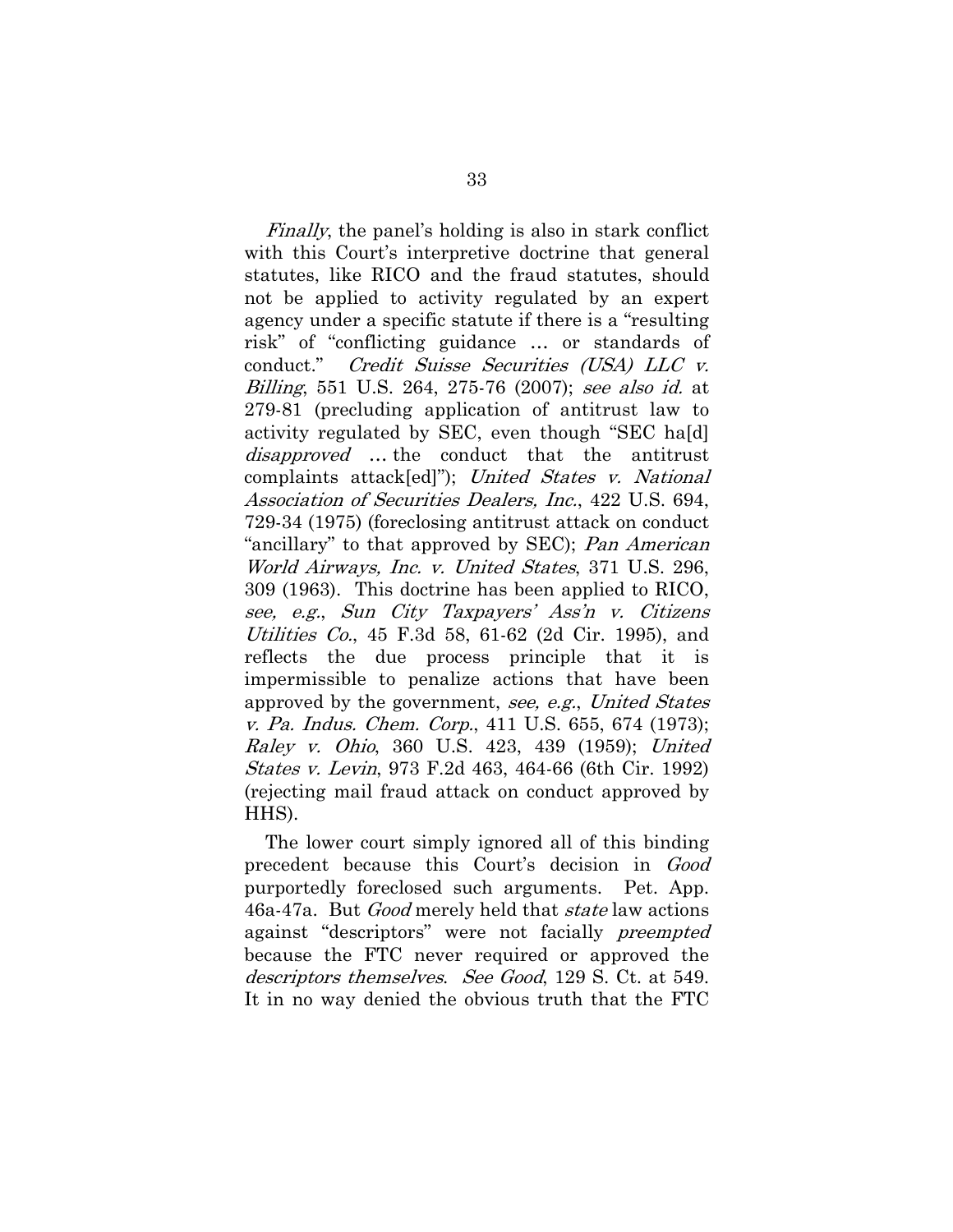approved the Cambridge Method ratings being described, or suggested that a description of those non-fraudulent ratings could be deemed fraudulent. Nor does *Good's* finding that the FTC regulatory action failed to preempt an independent state sovereign suggest that one federal agency could use a general federal statute to advance a fraud theory irreconcilable with the expert independent agency's specific regulatory judgments.

### IV. THE "CORRECTIVE STATEMENTS" REMEDY VIOLATES THE FIRST AMENDMENT AND  $$1964(A)$

Compounding its erroneous decision to permit enjoining speech the district court views as "fraudulent," the panel also upheld the requirement that Defendants *promulgate* "corrective" public policy views through a multi-million dollar media campaign in "major newspapers" and a "major television network." Pet. App. 83a. RJR alone plans on spending \$25 million for this remedy. As the D.C. Circuit implicitly acknowledged, see id. at 84a-88a, all other circuits have limited any "compelled disclosure requirements" to "purely commercial speech," whereby they merely require *disclaimers* to any future *product advertisements* by a defendant, Riley, 487 U.S. at 796 n.9; see, e.g., United States v. Schiff, 379 F.3d 621, 631 (9th Cir. 2004); Am. Home Prods. Corp. v. FTC, 695 F.2d 681, 714 (3d Cir. 1983); Nat'l Commission on Egg Nutrition v. FTC, 570 F.2d 157, 164 (7th Cir. 1977). Here, however, the panel required expressions of noncommercial speech in noncommercial fora, regardless of any future advertising (or any use of the enjoined "misleading" statements). This decision is thus in conflict with the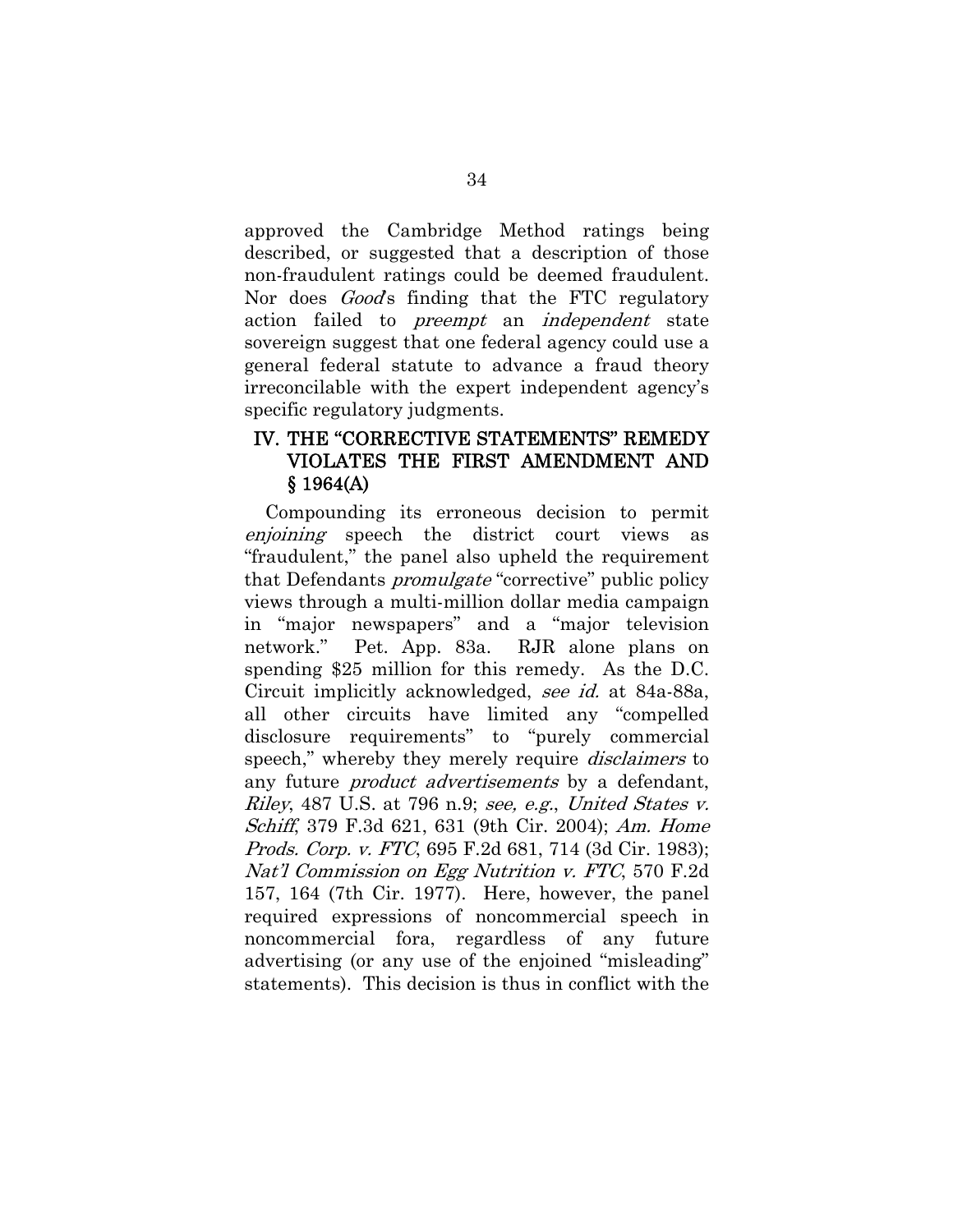other circuits, particularly the Seventh Circuit's rejection of an order mandating that a trade association issue "corrective" statements, because it "would require [the association] to argue the other side of the controversy [over cholesterol in eggs], thus interfering unnecessarily with the effective presentation of the [association's] pro-egg position." Egg Nutrition, 570 F.2d at 164. It also violates this Court's repeated command that the "right to refrain from speaking," *Wooley v. Maynard*, 430 U.S. 705, 714 (1977), stems from the "fixed star in our constitutional constellation … that no official … can prescribe what shall be orthodox in … matters of opinion," W. Va. Bd. of Educ. v. Barnette, 319 U.S. 624, 642 (1943), thus rendering governmentmandated corrections a particularly disfavored "restraint on the voluntary public expression of ideas," Pac. Gas & Elec. Co. v. Pub. Utils. Comm'n, 475 U.S. 1, 11 (1986) (internal quotation marks omitted).

Under the D.C. Circuit's unprecedented, farreaching doctrine, any noncommercial speech concerning any industry or company can be compelled, since all such "corrective" speech would necessarily be designed to be a "burden on defendants' current and future *commercial* speech." Pet. App. 85a.

Moreover, the panel's sole justification for the mandated "corrective statements" is that they will "counteract [the] anticipated violations" of the district court's injunction prohibiting future fraudulent statements. Id. at 88a. The order is therefore improperly gratuitous under the First Amendment, because there is no basis for *presuming* future